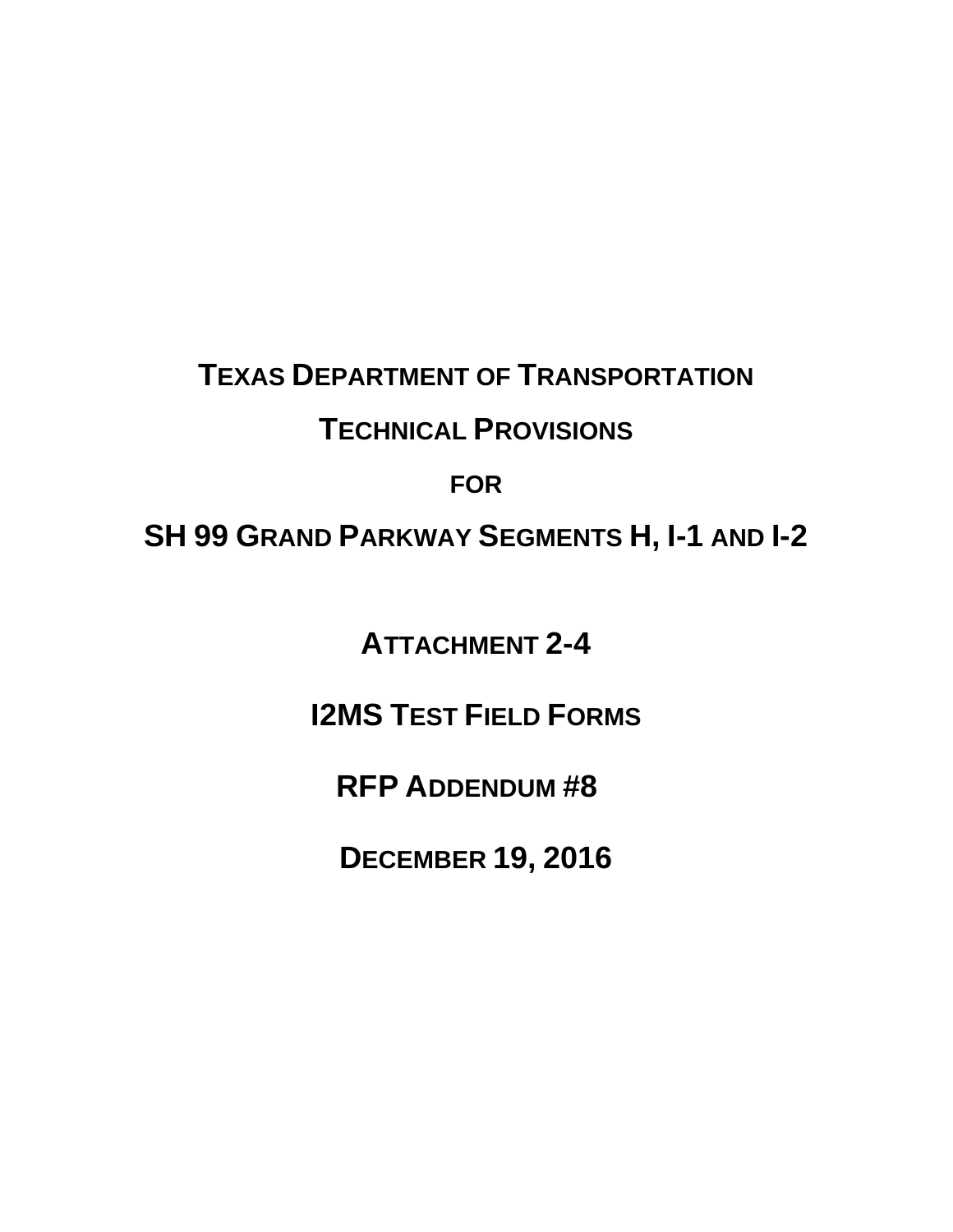## **ATTACHMENT 2-4 I2MS TEST FIELD FORMS**

**File:** I2MSFieldReport.xls

**File Type:** Microsoft Excel (spreadsheet)

**File Description:** Describes what fields are required to be submitted per test, including pertinent header and footer information. All fields are required to be submitted, if possible.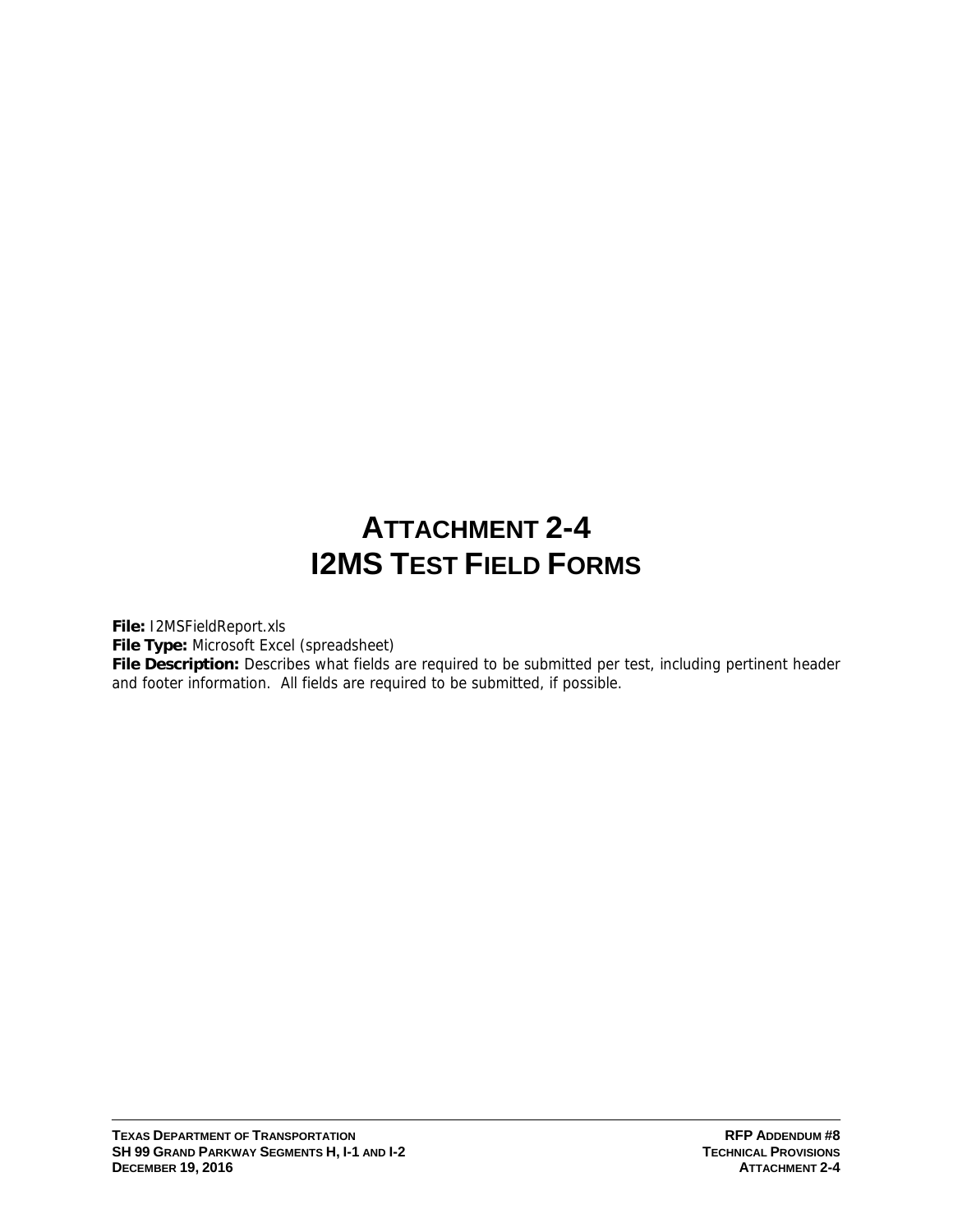#### **Liquid Limit, Plastic Limit, Plastic Index (DB-104-6)**

| Table Name: VALUE_DB104E |                    |                 | <b>Maximum Rows: 1</b> |               |                 |  |
|--------------------------|--------------------|-----------------|------------------------|---------------|-----------------|--|
| <b>Field Description</b> | <b>Field Name</b>  | <b>Datatype</b> | Length                 | <b>Values</b> | <b>Required</b> |  |
| Liquid Limit             | liquid limit total | decimal         | (19, 8)                |               | <b>TRUE</b>     |  |
| Stamp Code               | stamp code         | int             |                        | <b>CVL</b>    | <b>TRUE</b>     |  |
| Tested By                | tested by          | nvarchar        | 100                    | <b>CVL</b>    | <b>TRUE</b>     |  |
| <b>Tested Date</b>       | tested date        | datetime        |                        | MM/dd/yyyy    | <b>TRUE</b>     |  |

| Table Name: VALUE_DB104E_SAMPLE |                   |                 |         | <b>Maximum Rows: 6</b> |                 |
|---------------------------------|-------------------|-----------------|---------|------------------------|-----------------|
| <b>Field Description</b>        | <b>Field Name</b> | <b>Datatype</b> | Length  | <b>Values</b>          | <b>Required</b> |
| Dish No.                        | dish no           | nvarchar        | 100     |                        | <b>FALSE</b>    |
| Liquid Limit (%)                | liquid limit      | decimal         | (19, 8) |                        | <b>FALSE</b>    |
| Mass of Dry Sample $+$ Tare (g) | mass dry sample   | decimal         | (19, 8) |                        | <b>FALSE</b>    |
| Mass of Wet Sample $+$ Tare (q) | mass wet sample   | decimal         | (19, 8) |                        | <b>FALSE</b>    |
| Moisture Content, %             | moisture content  | decimal         | (19, 8) |                        | <b>FALSE</b>    |
| Number of Blows                 | number blows      | int             |         |                        | <b>FALSE</b>    |
| Tare Mass (g)                   | tare mass         | decimal         | (19, 8) |                        | <b>FALSE</b>    |

| Table Name: VALUE DB105E |                     |                 | <b>Maximum Rows: 1</b> |               |                 |  |
|--------------------------|---------------------|-----------------|------------------------|---------------|-----------------|--|
| <b>Field Description</b> | <b>Field Name</b>   | <b>Datatype</b> | <b>Lenath</b>          | <b>Values</b> | <b>Required</b> |  |
| <b>Plastic Limit</b>     | plastic limit total | decimal         | (19, 8)                |               | <b>FALSE</b>    |  |
| Stamp Code               | stamp code          | int             |                        | <b>CVL</b>    | <b>TRUE</b>     |  |
| Tested By                | tested by           | nvarchar        | 100                    | <b>CVL</b>    | <b>TRUE</b>     |  |
| <b>Tested Date</b>       | tested date         | datetime        |                        | MM/dd/yyyy    | <b>TRUE</b>     |  |

| Table Name: VALUE_DB105E_SAMPLE |                   | Maximum Rows: 3 |         |               |                 |
|---------------------------------|-------------------|-----------------|---------|---------------|-----------------|
| <b>Field Description</b>        | <b>Field Name</b> | <b>Datatype</b> | Length  | <b>Values</b> | <b>Required</b> |
| Dish No.                        | dish no           | nvarchar        | 100     |               | <b>FALSE</b>    |
| Mass of Dry Sample $+$ Tare (g) | mass_dry_sample   | decimal         | (19, 8) |               | <b>FALSE</b>    |
| Mass of Wet Sample $+$ Tare (g) | mass wet sample   | decimal         | (19.8)  |               | <b>FALSE</b>    |
| Plastic Limit (%)               | plastic limit     | decimal         | (19, 8) |               | <b>FALSE</b>    |
| Tare Mass (g)                   | tare mass         | decimal         | (19, 8) |               | <b>FALSE</b>    |
| Mass of Water (g)               | water mass        | decimal         | (19, 8) |               | <b>FALSE</b>    |

| Table Name: VALUE_DB106E |  |  |
|--------------------------|--|--|
|--------------------------|--|--|

| Table Name: VALUE_DB106E              | Maximum Rows: 1   |                 |        |               |                 |
|---------------------------------------|-------------------|-----------------|--------|---------------|-----------------|
| <b>Field Description</b>              | <b>Field Name</b> | <b>Datatype</b> | Length | <b>Values</b> | <b>Required</b> |
| Plastic Index                         | plasticity_index  | int             |        |               | <b>TRUE</b>     |
| Stamp Code                            | stamp code        | int             |        | <b>CVL</b>    | <b>TRUE</b>     |
| Tested By                             | tested by         | nvarchar        | 100    | <b>CVL</b>    | <b>TRUE</b>     |
| Tested Date                           | tested date       | datetime        |        | MM/dd/yyyy    | <b>TRUE</b>     |
| Use Bar Linear Shrinkage to Calculate | luse bar linear   | nvarchar        | 100    | {Yes, No}     | <b>FALSE</b>    |
| Plasticity Index?                     |                   |                 |        |               |                 |

#### **Bar Linear Shrinkage (DB-107-E)**

|  | Table Name: VALUE DB107E |
|--|--------------------------|

| Table Name: VALUE_DB107E   |                            | <b>Maximum Rows: 1</b> |         |               |                 |
|----------------------------|----------------------------|------------------------|---------|---------------|-----------------|
| <b>Field Description</b>   | <b>Field Namer</b>         | <b>Datatype</b>        | Length  | <b>Values</b> | <b>Required</b> |
| Calculate Plasticity Index | calculate_plasticity_index | bit                    |         | $\{Yes, No\}$ | <b>FALSE</b>    |
| Final Length               | final_length               | decimal                | (19, 8) |               | <b>FALSE</b>    |
| Initial Length             | initial length             | decimal                | (19, 8) |               | <b>FALSE</b>    |
| Linear Shrinkage           | linear shrinkage           | decimal                | (19, 8) |               | <b>TRUE</b>     |
| Maximum By Specification   | maximum by specification   | decimal                | (19, 8) |               | <b>FALSE</b>    |
| Minimum By Specification   | minimum_by_specification   | decimal                | (19, 8) |               | <b>FALSE</b>    |
| Plasticity Index           | plasticity_index           | decimal                | (19, 8) |               | <b>FALSE</b>    |
| Stamp Code                 | stamp code                 | int                    |         | <b>CVL</b>    | <b>TRUE</b>     |
| Tested By                  | tested by                  | nvarchar               | 100     | <b>CVL</b>    | <b>TRUE</b>     |
| Tested Date                | tested date                | smalldatetime          |         | MM/dd/yyyy    | <b>TRUE</b>     |
| Unit                       | lunit                      | nvarchar               | 100     |               | <b>FALSE</b>    |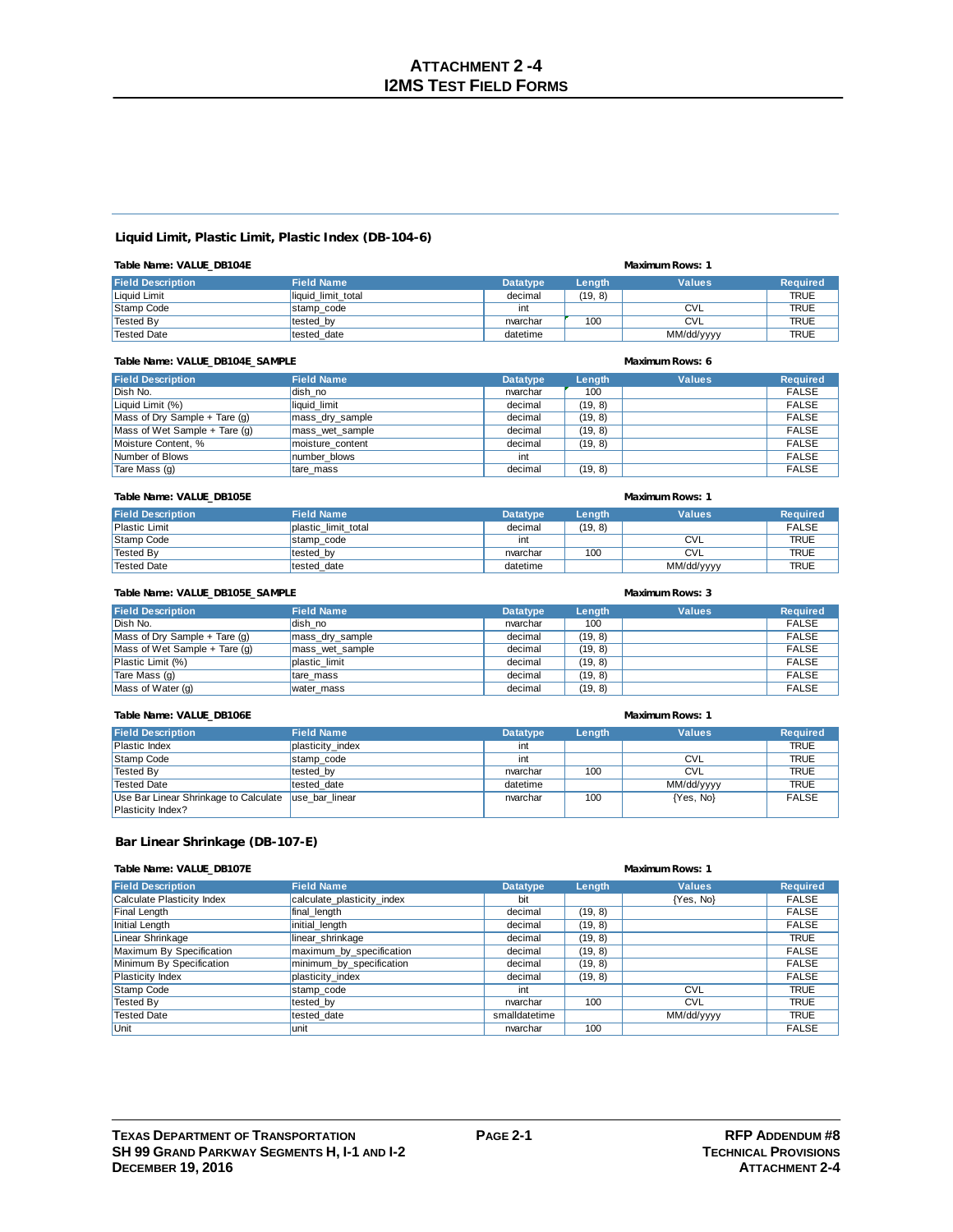#### **Particle Size Analysis (DB-110-E)**

#### **Table Name: VALUE\_DB110E\_SIEVE Maximum Rows: 6**

| <b>Field Description</b>    | <b>Field Name</b>          | <b>Datatype</b> | Length  | <b>Values</b> | <b>Required</b> |
|-----------------------------|----------------------------|-----------------|---------|---------------|-----------------|
| Cumulative Percent Retained | cumulative pct retained    | decimal         | (19, 8) |               | <b>TRUE</b>     |
| Cumulative Weight Retained  | cumulative_weight_retained | decimal         | (19, 8) |               | <b>FALSE</b>    |
| Lower Spec Limit            | lower spec limit           | decimal         | (19, 8) |               | <b>FALSE</b>    |
| Master Grading              | master grading             | nvarchar        | 100     |               | <b>TRUE</b>     |
| Sieve Size                  | sieve size                 | nvarchar        | 100     | <b>CVL</b>    | <b>TRUE</b>     |
| Upper Spec Limit            | upper spec limit           | decimal         | (19, 8) |               | <b>FALSE</b>    |
| <b>Weight Retained</b>      | weight retained            | decimal         | (19, 8) |               | <b>FALSE</b>    |

#### **Table Name: VALUE\_DB110E\_TEST Maximum Rows: 1**

| <b>Field Description</b> | <b>Field Name</b>     | <b>Datatype</b> | Length | <b>Values</b>            | <b>Required</b> |
|--------------------------|-----------------------|-----------------|--------|--------------------------|-----------------|
| Cumulative Method        | individual cumulative | nvarchar        | 100    | {Cumulative, Individual} | <b>FALSE</b>    |
| Negative No.40           | negative no 40        | nvarchar        | 100    |                          | <b>FALSE</b>    |
| Stamp Code               | stamp code            | int             |        | <b>CVL</b>               | <b>TRUE</b>     |
| Tested By                | tested by             | nvarchar        | 100    | <b>CVL</b>               | <b>TRUE</b>     |
| Tested Date              | tested date           | datetime        |        | MM/dd/yyyy               | <b>TRUE</b>     |
| <b>Total</b>             | total                 | nvarchar        | 100    |                          | <b>FALSE</b>    |

### **Moisture-Density Work Sheet (DB-113-E)**

#### **Table Name: VALUE\_DB113E Maximum Rows: 1**

| <b>Field Description</b>       | <b>Field Name</b>      | <b>Datatype</b> | Length  | <b>Values</b> | <b>Required</b> |
|--------------------------------|------------------------|-----------------|---------|---------------|-----------------|
|                                |                        |                 |         |               |                 |
| Dry Density Scale Max          | dry density scale max  | decimal         | (19, 8) |               | <b>FALSE</b>    |
| Dry Density Scale Min          | dry density scale min  | decimal         | (19, 8) |               | <b>FALSE</b>    |
| Dry Density Scale unit         | dry density scale unit | decimal         | (19, 8) |               | <b>FALSE</b>    |
| Hygroscopic Moisture           | hygroscopic_moisture   | decimal         | (19, 8) |               | <b>FALSE</b>    |
| Max Density(kg)                | max_density_kg         | decimal         | (19, 8) |               | <b>FALSE</b>    |
| Max Density (pcf)              | max_density_pcf        | decimal         | (19, 8) |               | <b>TRUE</b>     |
| Moisture scale max             | moisture scale max     | decimal         | (19, 8) |               | <b>FALSE</b>    |
| Moisture scale min             | moisture scale min     | decimal         | (19, 8) |               | <b>FALSE</b>    |
| Moisture scale unit            | moisture scale unit    | decimal         | (19, 8) |               | <b>FALSE</b>    |
| Optimum Moisture               | optimum moisture       | decimal         | (19, 8) |               | <b>TRUE</b>     |
| Oven Dry Weight                | oven_dry_weight        | decimal         | (19, 8) |               | <b>FALSE</b>    |
| Soil Description               | soil desc              | nvarchar        | 100     |               | <b>TRUE</b>     |
| Specific Gravity (Apparent)    | specific_gravity       | decimal         | (19, 8) |               | <b>FALSE</b>    |
| Stamp Code                     | stamp_code             | int             |         | <b>CVL</b>    | <b>TRUE</b>     |
| <b>Tested By</b>               | tested by              | nvarchar        | 100     | <b>CVL</b>    | <b>TRUE</b>     |
| <b>Tested Date</b>             | tested date            | smalldatetime   |         | MM/dd/yyyy    | <b>TRUE</b>     |
| Weight of Aggr., Pycn. & Water | weight_of_aggr         | decimal         | (19, 8) |               | <b>FALSE</b>    |
| Weight of Pycnometer & Water   | weight_of_pycnometer   | decimal         | (19, 8) |               | <b>FALSE</b>    |

#### **Table Name: VALUE\_DB113E\_SPECIMEN Maximum Rows: 4**

| <b>Field Description</b>     | <b>Field Name</b>      | <b>Datatype</b> | Length  | <b>Values</b> | <b>Required</b> |
|------------------------------|------------------------|-----------------|---------|---------------|-----------------|
| Dry Density                  | dry density            | decimal         | (19, 8) |               | <b>FALSE</b>    |
| Dry Mass Material            | dry mass material      | decimal         | (19, 8) |               | <b>FALSE</b>    |
| Dry Mass Pan & Specimen      | dry mass pan specimen  | decimal         | (19, 8) |               | <b>FALSE</b>    |
| <b>Estimated Dry Density</b> | est_dry_density        | decimal         | (19, 8) |               | FALSE           |
| Height of Specimen           | height specimen        | decimal         | (19, 8) |               | <b>FALSE</b>    |
| <b>Mass Material</b>         | mass material          | decimal         | (19, 8) |               | <b>FALSE</b>    |
| Mass Water                   | mass water             | decimal         | (19, 8) |               | <b>FALSE</b>    |
| Mass Water Added             | mass water added       | decimal         | (19, 8) |               | <b>FALSE</b>    |
| Percent Water Content        | pct water content      | decimal         | (19, 8) |               | <b>FALSE</b>    |
| Percent Water On Total       | pct water total        | decimal         | (19, 8) |               | <b>FALSE</b>    |
| Tare Mass Mold               | tare mass mold         | decimal         | (19, 8) |               | <b>FALSE</b>    |
| Tare Mass Pan                | tare_mass_pan          | decimal         | (19, 8) |               | <b>FALSE</b>    |
| Volume Per Linear            | volume_per_linear      | decimal         | (19, 8) |               | <b>FALSE</b>    |
| Volume of Specimen           | volume specimen        | decimal         | (19, 8) |               | <b>FALSE</b>    |
| Wet Density of Specimen      | wet_density_specimen   | decimal         | (19, 8) |               | <b>FALSE</b>    |
| Wet Mass Of Pan & Specimen   | wet mass pan specimen  | decimal         | (19, 8) |               | <b>FALSE</b>    |
| Wet Mass Specimen            | wet mass specimen      | decimal         | (19, 8) |               | <b>FALSE</b>    |
| Wet Mass Specimen & Mold     | wet mass specimen mold | decimal         | (19, 8) |               | <b>FALSE</b>    |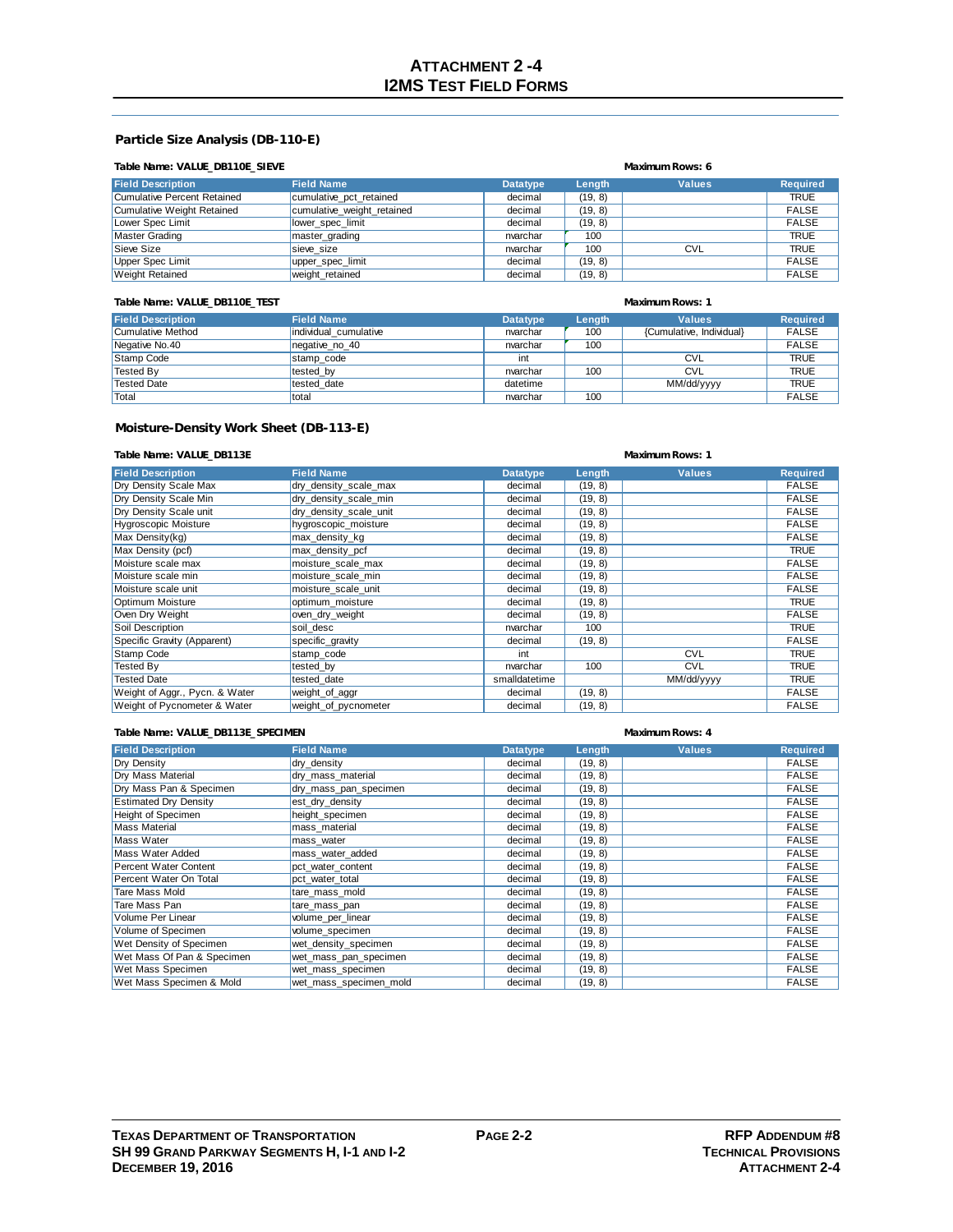#### **Moisture-Density Relationship of Subgrade and Embankment Soils (DB-114-E)**

#### **Table Name: VALUE\_DB114E Maximum Rows: 1**

| <b>Field Description</b>       | <b>Field Name</b>      | <b>Datatype</b> | Length  | <b>Values</b> | <b>Required</b> |
|--------------------------------|------------------------|-----------------|---------|---------------|-----------------|
| Dry Density Scale Max          | dry_density_scale_max  | decimal         | (19, 8) |               | <b>FALSE</b>    |
| Dry Density Scale Min          | dry density scale min  | decimal         | (19, 8) |               | <b>FALSE</b>    |
| Dry Density Scale unit         | dry_density_scale_unit | decimal         | (19, 8) |               | <b>FALSE</b>    |
| <b>Hygroscopic Moisture</b>    | hygroscopic_moisture   | decimal         | (19, 8) |               | <b>FALSE</b>    |
| Max Density (kg)               | max_density_kg         | decimal         | (19, 8) |               | <b>FALSE</b>    |
| Max Density (pcf)              | max density pcf        | decimal         | (19, 8) |               | <b>TRUE</b>     |
| Moisture scale max             | moisture scale max     | decimal         | (19, 8) |               | <b>FALSE</b>    |
| Moisture scale min             | moisture scale min     | decimal         | (19, 8) |               | <b>FALSE</b>    |
| Moisture scale unit            | moisture scale unit    | decimal         | (19, 8) |               | <b>FALSE</b>    |
| Optimum Moisture               | optimum moisture       | decimal         | (19, 8) |               | <b>TRUE</b>     |
| Oven Dry Weight                | oven dry weight        | decimal         | (19, 8) |               | <b>FALSE</b>    |
| Soil Descript                  | soil description       | nvarchar        | 100     |               | <b>TRUE</b>     |
| Specific Gravity               | specific_gravity       | decimal         | (19, 8) |               | <b>FALSE</b>    |
| Stamp Code                     | stamp_code             | int             |         | <b>CVL</b>    | <b>TRUE</b>     |
| <b>Tested By</b>               | tested by              | nvarchar        | 100     | <b>CVL</b>    | <b>TRUE</b>     |
| <b>Tested Date</b>             | tested date            | smalldatetime   |         | MM/dd/yyyy    | TRUE            |
| Weight of Aggr., Pycn. & Water | weight_of_aggr         | decimal         | (19, 8) |               | <b>FALSE</b>    |
| Weight of Pycnometer & Water   | weight_of_pycnometer   | decimal         | (19, 8) |               | <b>FALSE</b>    |

#### **Table Name: VALUE\_DB114E\_SPECIMEN Maximum Rows: 4**

| <b>Field Description</b>     | <b>Field Name</b>      | <b>Datatype</b> | Length  | <b>Values</b> | <b>Required</b> |
|------------------------------|------------------------|-----------------|---------|---------------|-----------------|
| Dry Density                  | dry density            | decimal         | (19, 8) |               | <b>FALSE</b>    |
| Dry Mass Material            | dry_mass_material      | decimal         | (19, 8) |               | <b>FALSE</b>    |
| Dry Mass Pan & Specimen      | dry_mass_pan_specimen  | decimal         | (19, 8) |               | <b>FALSE</b>    |
| <b>Estimated Dry Density</b> | est dry density        | decimal         | (19, 8) |               | <b>FALSE</b>    |
| Height of Specimen           | height specimen        | decimal         | (19, 8) |               | <b>FALSE</b>    |
| <b>Mass Material</b>         | mass material          | decimal         | (19, 8) |               | <b>FALSE</b>    |
| Mass Water                   | mass water             | decimal         | (19, 8) |               | <b>FALSE</b>    |
| Mass Water Added             | mass water added       | decimal         | (19, 8) |               | <b>FALSE</b>    |
| Percent Water Content        | pct water content      | decimal         | (19, 8) |               | <b>FALSE</b>    |
| Percent Water Total          | pct water total        | decimal         | (19, 8) |               | <b>FALSE</b>    |
| Tare Mass Mold               | tare mass mold         | decimal         | (19, 8) |               | <b>FALSE</b>    |
| Tare Mass Pan                | tare_mass_pan          | decimal         | (19, 8) |               | <b>FALSE</b>    |
| Volume Per Linear mm         | volume_per_linear      | decimal         | (19, 8) |               | <b>FALSE</b>    |
| Volume of Specimen           | volume specimen        | decimal         | (19, 8) |               | <b>FALSE</b>    |
| Wet Density of Specimen      | wet density specimen   | decimal         | (19, 8) |               | <b>FALSE</b>    |
| Wet Mass of Pan & Specimen   | wet_mass_pan_specimen  | decimal         | (19, 8) |               | <b>FALSE</b>    |
| Wet Mass Specimen            | wet_mass_specimen      | decimal         | (19, 8) |               | <b>FALSE</b>    |
| Wet Mass Specimen & Mold     | wet mass specimen mold | decimal         | (19, 8) |               | <b>FALSE</b>    |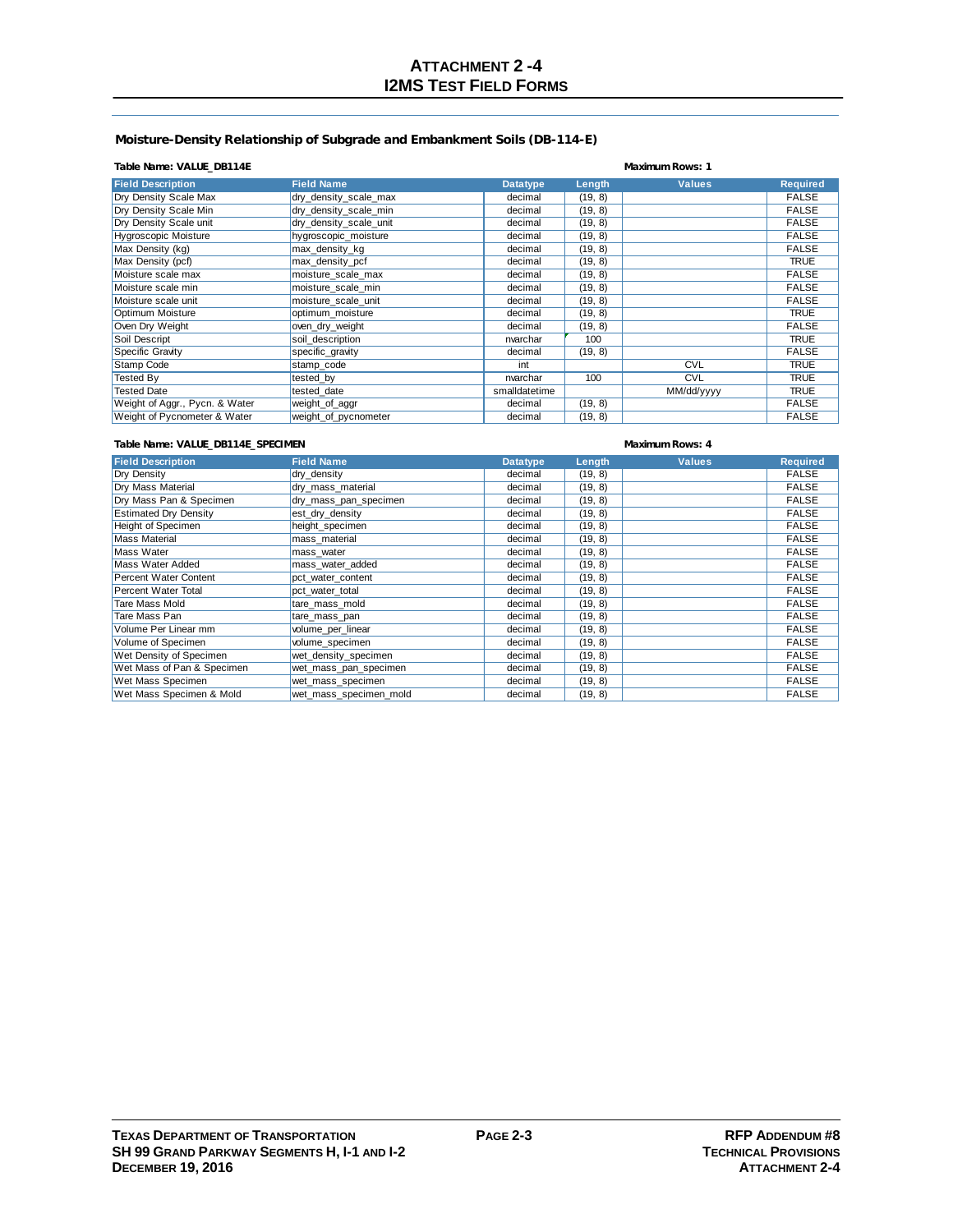#### **Nuclear Density and Moisture Determination (DB-115-1)**

|  | Table Name: VALUE_DB115_1 |
|--|---------------------------|
|--|---------------------------|

| Table Name: VALUE_DB115_1                                           | <b>Maximum Rows: 1</b>         |                 |         |                      |                 |
|---------------------------------------------------------------------|--------------------------------|-----------------|---------|----------------------|-----------------|
| <b>Field Description</b>                                            | <b>Field Name</b>              | <b>Datatype</b> | Length  | <b>Values</b>        | <b>Required</b> |
| Density Count                                                       | density count                  | int             |         |                      | <b>FALSE</b>    |
| Density, %                                                          | density_pct                    | decimal         | (19, 8) |                      | <b>TRUE</b>     |
| Pass/Fail                                                           | density_pct_pass_fail          | nvarchar        | 100     |                      | <b>FALSE</b>    |
| Max Density Specification Requirement density specification req max |                                | decimal         | (19, 8) |                      | <b>FALSE</b>    |
| Low Density Specification Req                                       | density_specification_req_min  | decimal         | (19, 8) |                      | <b>FALSE</b>    |
| density standard                                                    | density standard               | int             |         |                      | <b>FALSE</b>    |
| Determined By Test Method                                           | determined_by_test_method      | nvarchar        | 100     | {DB-113-E, DB-114-E} | <b>FALSE</b>    |
| Dry Density, pcf                                                    | dry_density_pcf                | decimal         | (19, 8) |                      | <b>TRUE</b>     |
| Gauge No.                                                           | gauge no                       | nvarchar        | 100     |                      | <b>TRUE</b>     |
| Maximum Dry Density                                                 | max_dry_density_pcf            | decimal         | (19, 8) |                      | <b>TRUE</b>     |
| Moisture Content, %                                                 | moisture content pct           | decimal         | (19, 8) |                      | <b>TRUE</b>     |
| Moisture Content Pct Pass or Fail                                   | moisture_content_pct_pass_fail | nvarchar        | 100     | {Pass, Fail}         | <b>FALSE</b>    |
| Moisture Count                                                      | moisture count                 | int             |         |                      | <b>FALSE</b>    |
| Max Moisture Specification                                          | moisture specification req max | decimal         | (19, 8) |                      | <b>FALSE</b>    |
| Requirement                                                         |                                |                 |         |                      |                 |
| Low Moisture Specification Req                                      | moisture_specification_req_min | decimal         | (19, 8) |                      | <b>FALSE</b>    |
| Moisture Standard                                                   | moisture standard              | int             |         |                      | <b>FALSE</b>    |
| Optimum Moisture Content                                            | optimum moisture content pct   | decimal         | (19, 8) |                      | <b>TRUE</b>     |
| Probe Depth                                                         | probe depth                    | decimal         | (19, 8) |                      | <b>TRUE</b>     |
| Soil Description                                                    | soil desc                      | nvarchar        | 100     |                      | <b>TRUE</b>     |
| Stamp Code                                                          | stamp code                     | int             |         | <b>CVL</b>           | <b>TRUE</b>     |
| <b>Tested By</b>                                                    | tested_by                      | nvarchar        | 100     | CVL                  | <b>TRUE</b>     |
| <b>Tested Date</b>                                                  | tested date                    | datetime        |         | MM/dd/yyyy           | <b>TRUE</b>     |
| Wet Density, pcf                                                    | wet density pcf                | decimal         | (19, 8) |                      | <b>FALSE</b>    |

### **Soil /Aggregate Field Unit Weight Tests (DB-115-2)**

| Table Name: VALUE_DB115_2         |                           | <b>Maximum Rows: 1</b> |         |               |                 |
|-----------------------------------|---------------------------|------------------------|---------|---------------|-----------------|
| <b>Field Description</b>          | <b>Field Name</b>         | <b>Datatype</b>        | Length  | <b>Values</b> | <b>Required</b> |
| Compaction, %                     | compaction pct            | decimal                | (19, 8) |               | <b>FALSE</b>    |
| Compaction Required               | compaction_req_pct        | decimal                | (19, 8) |               | <b>FALSE</b>    |
| Dry unit weight                   | dry_unit_weight           | decimal                | (19, 8) |               | <b>FALSE</b>    |
| Dry Weight Total Moisture Sample  | dry_weight_total_moisture | decimal                | (19, 8) |               | <b>FALSE</b>    |
| Final Weight Apparatus & Sand     | final_weight_apparatus    | decimal                | (19, 8) |               | <b>FALSE</b>    |
| Final Weight of Sand              | final weight sand         | decimal                | (19, 8) |               | <b>FALSE</b>    |
| Initial Weight Apparatus & Sand   | initial_weight_apparatus  | decimal                | (19, 8) |               | <b>FALSE</b>    |
| Initial Weight of Sand            | initial_weight_sand       | decimal                | (19, 8) |               | <b>FALSE</b>    |
| Maximum dry unit weight           | max_dry_unit_weight       | decimal                | (19, 8) |               | <b>FALSE</b>    |
| Moisture Required                 | moisture_req_pct          | decimal                | (19, 8) |               | <b>FALSE</b>    |
| Optium Moisture (% if of dry unit | optimum moisture          | decimal                | (19, 8) |               | <b>FALSE</b>    |
| weight)                           |                           |                        |         |               |                 |
| Pass/Fail % Density               | pass_fail_pct_density     | nvarchar               | 100     |               | <b>FALSE</b>    |
| Pass/Fail % Moisture              | pass fail pct moisture    | nvarchar               | 100     |               | <b>FALSE</b>    |
| % Moisture                        | pct moisture              | decimal                | (19, 8) |               | <b>FALSE</b>    |
| Sand bulk unit weight             | sand bulk unit weight     | decimal                | (19, 8) |               | <b>FALSE</b>    |
| Soil Descript                     | soil desc                 | nvarchar               | 100     |               | <b>FALSE</b>    |
| Stamp Code                        | stamp code                | int                    |         | <b>CVL</b>    | <b>FALSE</b>    |
| Tested By                         | tested by                 | nvarchar               | 100     | CVL           | <b>FALSE</b>    |
| <b>Tested Date</b>                | tested date               | datetime               |         | MM/dd/yyyy    | <b>FALSE</b>    |
| Total Volume-Sand Userd           | total volume              | decimal                | (19, 8) |               | <b>FALSE</b>    |
| Volume of Hole                    | volume hole               | decimal                | (19, 8) |               | <b>FALSE</b>    |
| Volume of Surface                 | volume surface            | decimal                | (19, 8) |               | <b>FALSE</b>    |
| Weight of Material From Hole      | weight material hole      | decimal                | (19, 8) |               | <b>FALSE</b>    |
| Wet Unit Weight                   | wet unit weight           | decimal                | (19, 8) |               | <b>FALSE</b>    |
| Wet Weight Total Moisture Sample  | wet weight total moisture | decimal                | (19, 8) |               | <b>FALSE</b>    |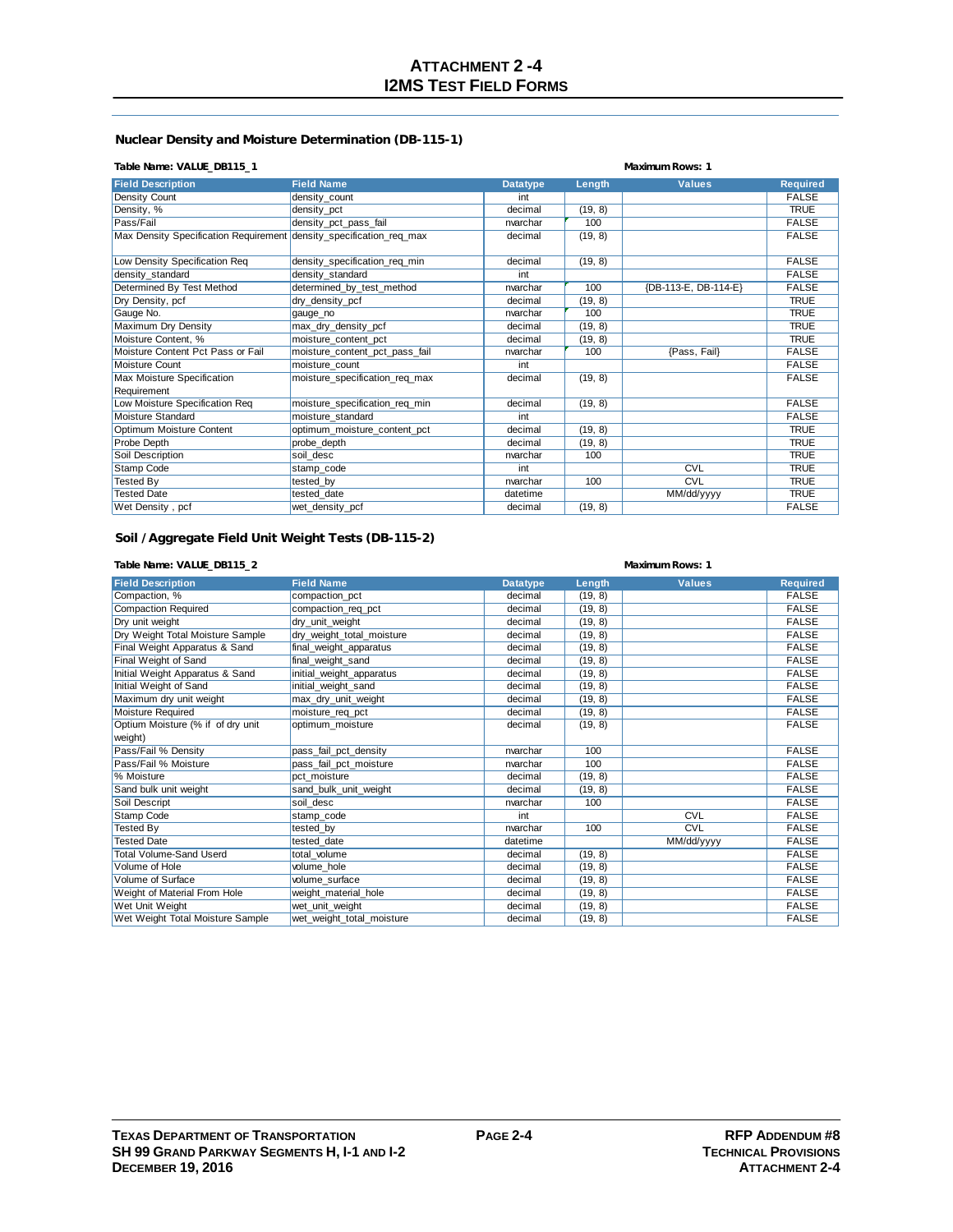#### **Test Resistance to Degradation By Wet Ball Mill Method (DB-116-E)**

#### **Table Name: VALUE\_DB116E Maximum Rows: 1**

| <b>Field Description</b>                | <b>Field Name</b>                      | <b>Datatype</b> | Length  | <b>Values</b>            | <b>Required</b> |
|-----------------------------------------|----------------------------------------|-----------------|---------|--------------------------|-----------------|
| <b>Cumulative Method</b>                | cumulative method                      | nvarchar        | 50      | {Cumulative, Individual} | <b>FALSE</b>    |
| Total of 3000g weight retained          | individual_weight_retained_3000g_total | decimal         | (19, 8) |                          | <b>FALSE</b>    |
| Total of 3500g weight retained          | individual weight retained 3500g total | decimal         | (19, 8) |                          | <b>FALSE</b>    |
| Percent Soil Binder                     | pct soil binder                        | decimal         | (19, 8) |                          | <b>FALSE</b>    |
| Percent Soil Binder Increase            | pct_soil_binder_increase               | decimal         | (19, 8) |                          | <b>TRUE</b>     |
| Stamp Code                              | stamp code                             | int             |         | <b>CVL</b>               | <b>TRUE</b>     |
| <b>Tested By</b>                        | tested by                              | nvarchar        | 100     | <b>CVL</b>               | <b>TRUE</b>     |
| <b>Tested Date</b>                      | tested date                            | smalldatetime   |         | MM/dd/yyyy               | <b>TRUE</b>     |
| Wet Ball Mill -No.40 Individual Percent | wbm_individual_pct_retained_minusno40  | decimal         | (19, 8) |                          | <b>FALSE</b>    |
| Retained                                |                                        |                 |         |                          |                 |
| Wet Ball Mill No.40 Individual Percent  | wbm_individual_pct_retained_no40       | decimal         | (19, 8) |                          | <b>FALSE</b>    |
| Retained                                |                                        |                 |         |                          |                 |
| Wet Ball Mill Initial Weight            | wbm initial weight                     | decimal         | (19, 8) |                          | <b>FALSE</b>    |
| Wet Ball Mill Value                     | wbm value                              | decimal         | (19, 8) |                          | <b>TRUE</b>     |
| Wet Ball Mill -No.40 Weight Retained    | wbm_weight_retained_minusno40          | decimal         | (19, 8) |                          | <b>FALSE</b>    |
| Wet Ball Mill No.40 Weight Retained     | wbm weight retained no40               | decimal         | (19, 8) |                          | <b>FALSE</b>    |
| Total of weight retained                | weight retained total                  | decimal         | (19, 8) |                          | <b>FALSE</b>    |
| Washed Sieve Analysis No.40             | wsa individual pct retained no40       | decimal         | (19, 8) |                          | <b>FALSE</b>    |
| Individual Percent Retained             |                                        |                 |         |                          |                 |
| Washed Sieve Analysis -No.40            | wsa inidividual pct retained minusno40 | decimal         | (19, 8) |                          | <b>FALSE</b>    |
| Individual Percent Retained             |                                        |                 |         |                          |                 |
| Washed Sieve Analysis Initial Weight    | wsa_initial_weight                     | decimal         | (19, 8) |                          | <b>FALSE</b>    |
| Washed Sieve Analysis -No.40 Weight     | wsa weight retained minusno40          | decimal         | (19, 8) |                          | <b>FALSE</b>    |
| Retained                                |                                        |                 |         |                          |                 |
| Washed Sieve Analysis No.40 Weight      | wsa weight retained no40               | decimal         | (19, 8) |                          | <b>FALSE</b>    |
| Retained                                |                                        |                 |         |                          |                 |

#### **Field Description Field Name Datatype Length Values Required** Cumulative Percent Retained cumulative\_pct\_retained and decimal (19, 8) cumulative Percent Retained FALSE 3000g Cumulative Weight Retained cumulative\_weight\_retained\_3000g decimal (19, 8) FALSE 3500g Cumulative Weight Retained cumulative\_weight\_retained\_3500g decimal (19, 8) FALSE<br>|Individual Percent Retained | individual\_pct\_retained decimal (19, 8) FALSE Individual Percent Retained individual pct\_retained decimal decimal (19, 8) FALSE<br>19000g Individual Weight Retained individual weight retained 3000g decimal (19, 8) FALSE 3000g Individual Weight Retained individual\_weight\_retained\_3000g decimal (19, 8) FALSE individual\_weight\_retained\_3500g Sieve Size sieve\_size nvarchar 100 FALSE FALSE Weight Retained weight\_retained weight\_retained decimal (19, 8) FALSE **Table Name: VALUE\_DB116E\_SIEVE Maximum Rows: 7**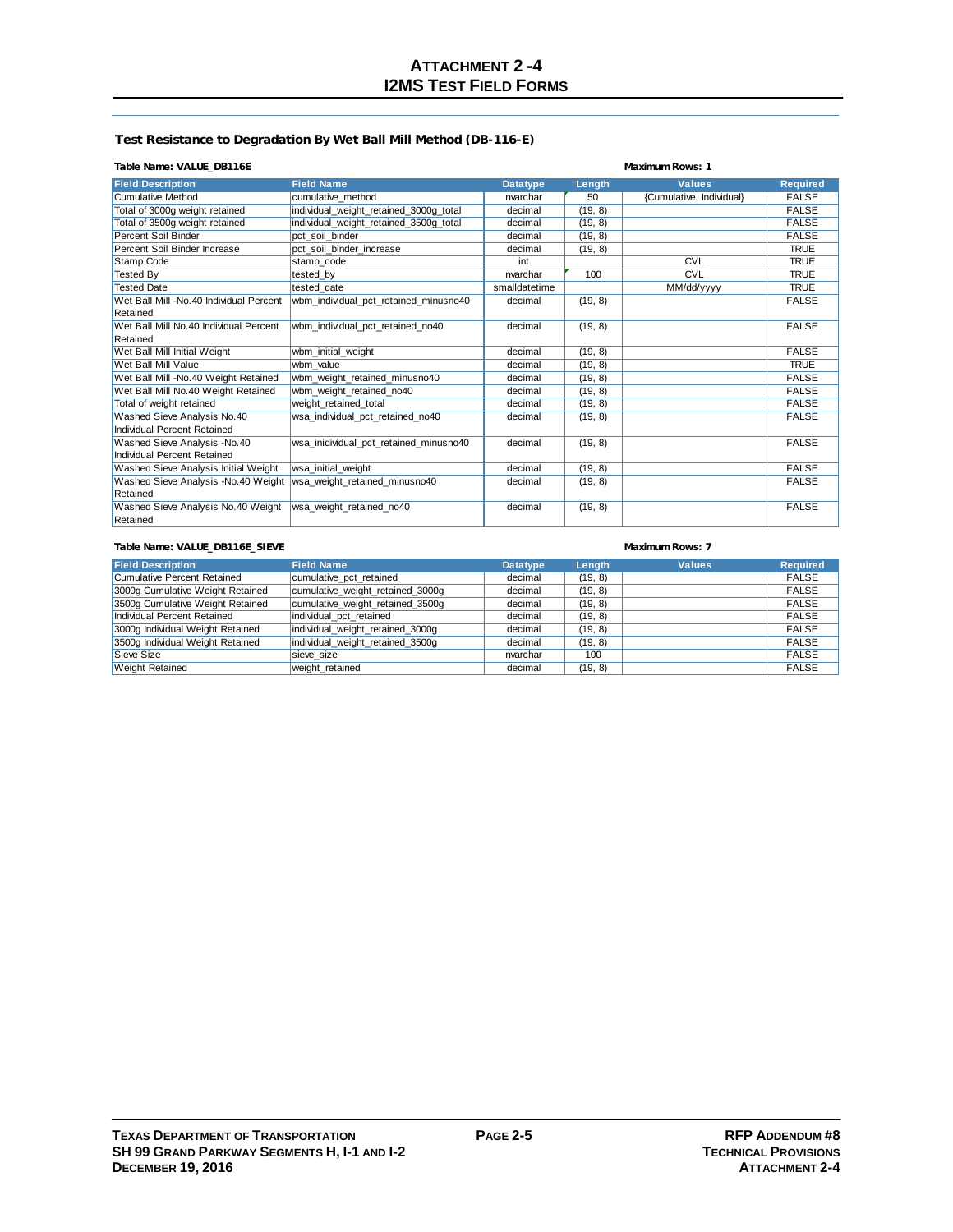#### **Triaxial Compression Tests (DB-117-E)**

#### **Table Name: VALUE\_DB117E Maximum Rows: 1**

| <b>Field Description</b>           | <b>Field Name</b>                | <b>Datatype</b> | Length  | <b>Values</b> | <b>Required</b> |
|------------------------------------|----------------------------------|-----------------|---------|---------------|-----------------|
| Average Corrected Strength, 00 psi | average corrected strength Opsi  | decimal         | (19, 8) |               | <b>TRUE</b>     |
| Average Corrected Strength, 15 psi | average corrected strength 15psi | decimal         | (19, 8) |               | TRUE            |
| <b>Classification</b>              | classification                   | nvarchar        | 100     |               | <b>FALSE</b>    |
| Cohesion, psi                      | cohesion psi                     | decimal         | (19, 8) |               | <b>FALSE</b>    |
| Correlation Factor                 | correlation factor               | decimal         | (19, 8) |               | <b>FALSE</b>    |
| Grade, 00 psi                      | grade_0psi                       | nvarchar        | 100     |               | <b>FALSE</b>    |
| Grade, 15 psi                      | grade 15psi                      | nvarchar        | 100     |               | <b>FALSE</b>    |
| Internal Angle of Friction         | internal angle friction          | decimal         | (19, 8) |               | <b>FALSE</b>    |
| Stamp Code                         | stamp code                       | int             |         | <b>CVL</b>    | <b>TRUE</b>     |
| <b>Tested By</b>                   | tested by                        | nvarchar        | 100     | <b>CVL</b>    | <b>TRUE</b>     |
| <b>Tested Date</b>                 | tested date                      | smalldatetime   |         | MM/dd/yyyy    | <b>TRUE</b>     |

#### **Table Name: VALUE\_DB117E\_SPECIMEN Maximum Rows: 8**

| <b>Field Description</b>                     | <b>Field Name</b>        | <b>Datatype</b> | Length  | <b>Values</b> | <b>Required</b> |
|----------------------------------------------|--------------------------|-----------------|---------|---------------|-----------------|
| Area, in. ^2                                 | area                     | decimal         | (19, 8) |               | <b>FALSE</b>    |
| Avg. Cross Sectional Area, in <sup>2</sup> 2 | avg cross sectional area | decimal         | (19, 8) |               | <b>FALSE</b>    |
| Average Diameter, in.                        | avg diameter             | decimal         | (19, 8) |               | <b>FALSE</b>    |
| Corrected Stress, psi.                       | corrected stress psi     | decimal         | (19, 8) |               | <b>FALSE</b>    |
| Dry Density of Specimen, pcf                 | dry density specimen pcf | decimal         | (19, 8) |               | <b>FALSE</b>    |
| <b>Final Weight of Stones</b>                | final weight stones      | decimal         | (19, 8) |               | <b>FALSE</b>    |
| Height of Stone 1, in.                       | height stone1            | decimal         | (19, 8) |               | <b>FALSE</b>    |
| Height of Stone 2, in.                       | height stone2            | decimal         | (19, 8) |               | <b>FALSE</b>    |
| I-Strain, in./in.                            | strain                   | decimal         | (19, 8) |               | <b>FALSE</b>    |
| Initial Height of Specimen, in.              | initial height           | decimal         | (19, 8) |               | <b>FALSE</b>    |
| Lateral Pressure, psi.                       | lateral_pressure_psi     | decimal         | (19, 8) |               | <b>FALSE</b>    |
| New Height of Specimen, in.                  | new height               | decimal         | (19, 8) |               | <b>FALSE</b>    |
| Moisture of Specimen, %                      | pct moisture specimen    | decimal         | (19, 8) |               | <b>FALSE</b>    |
| % Strain, in./in.                            | pct strain               | decimal         | (19, 8) |               | <b>FALSE</b>    |
| Uncorrected Stress, psi.                     | uncorrected stress psi   | decimal         | (19, 8) |               | <b>FALSE</b>    |
| Weight of Specimen                           | weight specimen          | decimal         | (19, 8) |               | <b>FALSE</b>    |
| Weight of Stones and Specimen                | weight stones specimen   | decimal         | (19, 8) |               | <b>FALSE</b>    |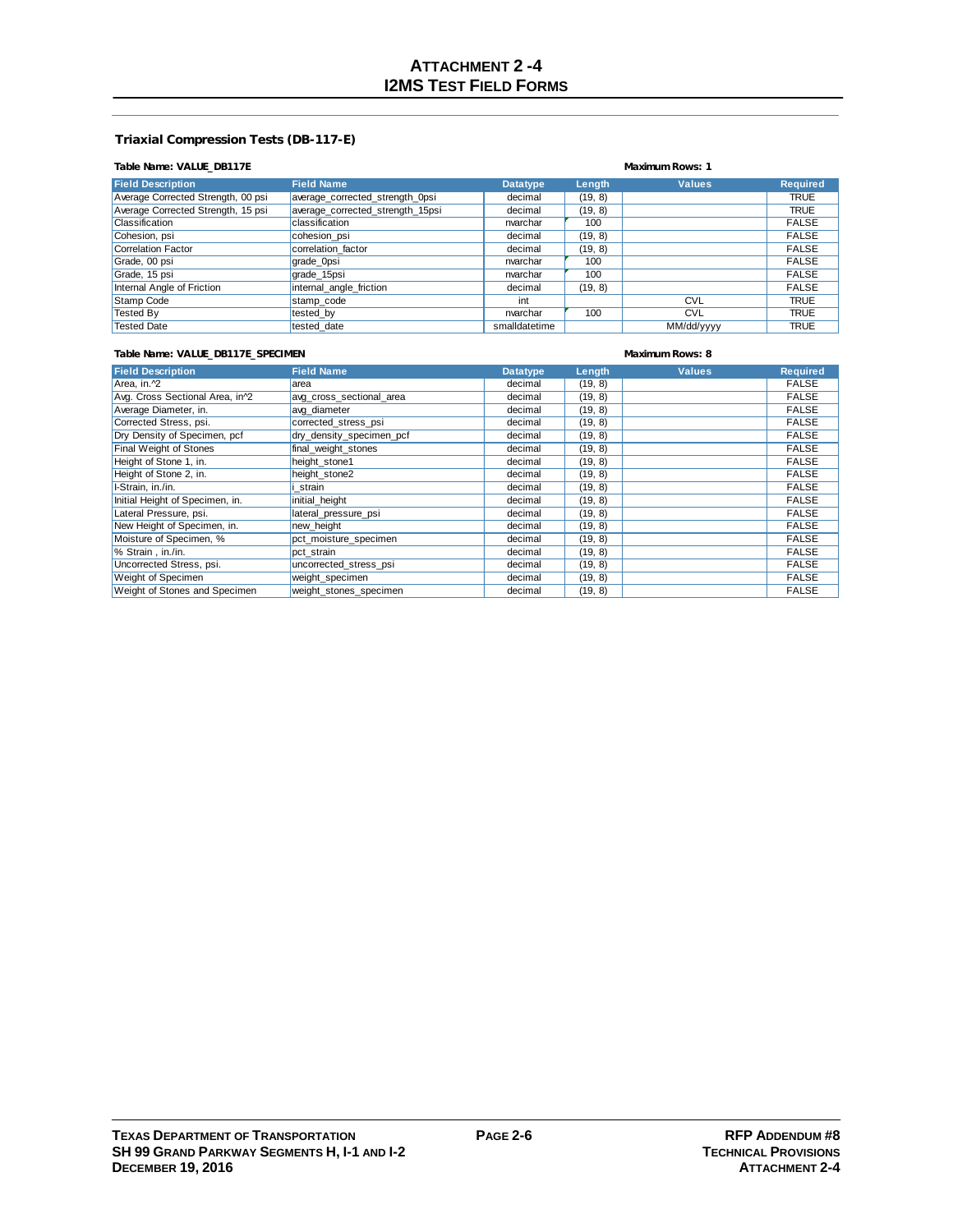#### **Determining Soil pH (DB-128-E)**

|  | Table Name: VALUE_DB128E |
|--|--------------------------|

| Table Name: VALUE_DB128E |                   | Maximum Rows: 1 |         |               |                 |
|--------------------------|-------------------|-----------------|---------|---------------|-----------------|
| <b>Field Description</b> | <b>Field Name</b> | <b>Datatype</b> | Length  | <b>Values</b> | <b>Required</b> |
| Soil pH                  | soil ph           | decimal         | (19, 8) |               | <b>TRUE</b>     |
| Stamp Code               | stamp code        | int             |         | <b>CVL</b>    | <b>TRUE</b>     |
| Tested By                | tested by         | nvarchar        | 100     | <b>CVL</b>    | <b>TRUE</b>     |
| <b>Tested Date</b>       | tested date       | smalldatetime   |         | MM/dd/yyyy    | <b>TRUE</b>     |

#### **Measuring Resistivity of Soil Materials (DB-129-E)**

| Table Name: VALUE DB129E           | Maximum Rows: 1        |                 |         |               |                 |
|------------------------------------|------------------------|-----------------|---------|---------------|-----------------|
| <b>Field Description</b>           | <b>Field Name</b>      | <b>Datatype</b> | Length  | <b>Values</b> | <b>Required</b> |
| Resistance using resistivity meter | resistance_using_meter | decimal         | (19, 8) |               | <b>FALSE</b>    |
| Resistivity                        | resistivity result     | decimal         | (19, 8) |               | <b>TRUE</b>     |
| $A = Area of one electrode$        | sbf area               | decimal         | (19, 8) |               | <b>FALSE</b>    |
| Distance between electrodes        | sbf distance           | decimal         | (19, 8) |               | <b>FALSE</b>    |
| Soil Box Factor                    | sbf factor             | decimal         | (19, 8) |               | <b>FALSE</b>    |
| Stamp Code                         | stamp code             | int             |         | <b>CVL</b>    | <b>TRUE</b>     |
| <b>Tested By</b>                   | tested_by              | nvarchar        | 100     | <b>CVL</b>    | <b>TRUE</b>     |
| <b>Tested Date</b>                 | tested date            | smalldatetime   |         | MM/dd/vyyy    | <b>TRUE</b>     |

#### **Measuring Thickness of Pavement Layer (DB-140-E)**

| Table Name: VALUE DB140E | Maximum Rows: 1   |                 |         |               |                 |
|--------------------------|-------------------|-----------------|---------|---------------|-----------------|
| <b>Field Description</b> | <b>Field Name</b> | <b>Datatype</b> | Length  | <b>Values</b> | <b>Required</b> |
| Average Depth:           | avg depth         | decimal         | (19, 8) |               | <b>TRUE</b>     |
| Depth $1$ :              | depth 1           | decimal         | (19, 8) |               | <b>FALSE</b>    |
| Depth 2:                 | depth 2           | decimal         | (19, 8) |               | <b>FALSE</b>    |
| $\vert$ Depth 3:         | depth 3           | decimal         | (19, 8) |               | <b>FALSE</b>    |
| <b>Stamp Code</b>        | stamp code        | int             |         | <b>CVL</b>    | <b>TRUE</b>     |
| Tested By                | tested by         | nvarchar        | 100     | <b>CVL</b>    | <b>TRUE</b>     |
| <b>Tested Date</b>       | tested date       | datetime        |         | MM/dd/yyyy    | <b>TRUE</b>     |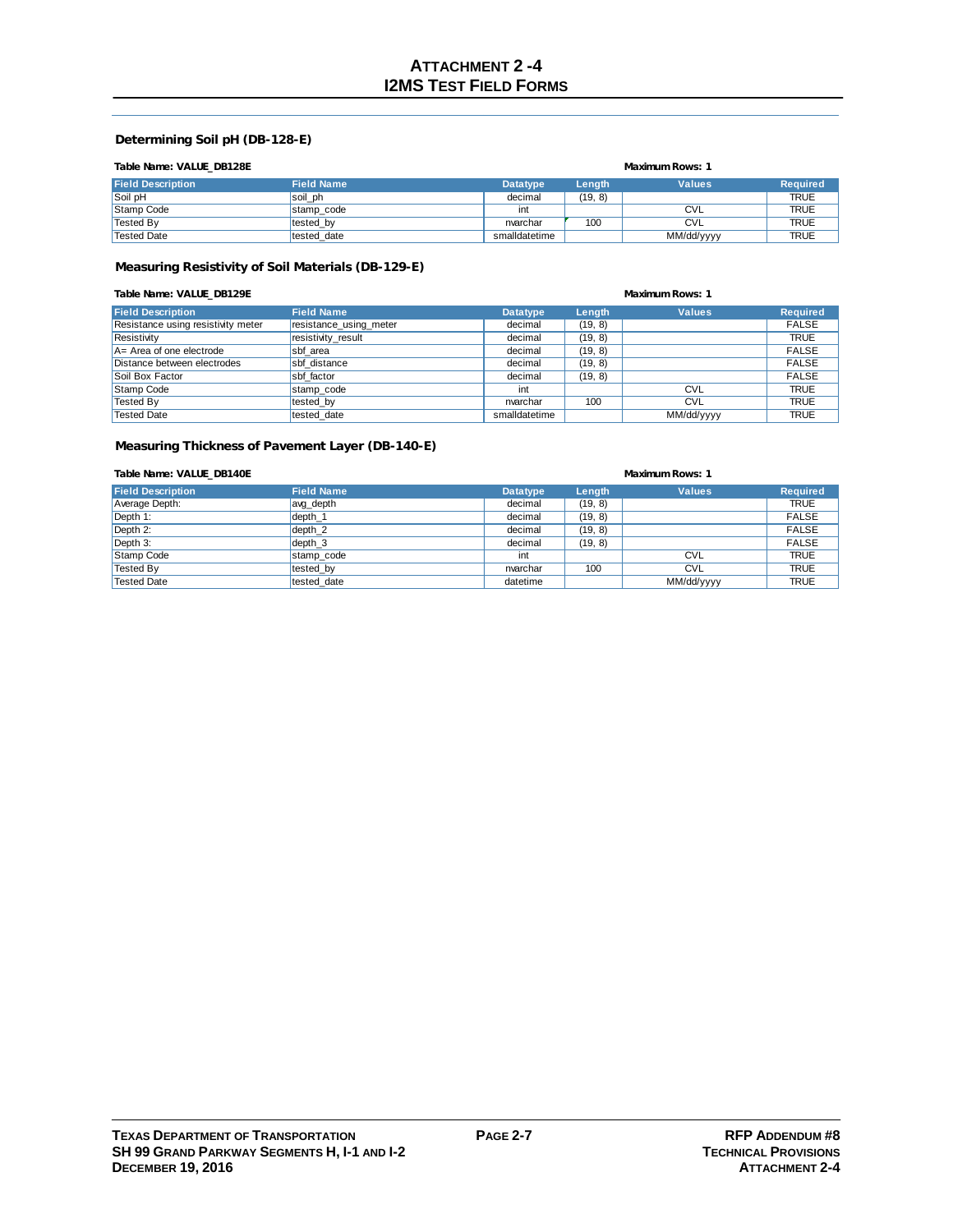#### **OVF HMAC Test Data: DB-200-F, DB-207-FPR, DB-227-F, DB-236-F, DB-207-F (DB-200/07/36)**

|  | Table Name: VALUE DB207F |
|--|--------------------------|
|  |                          |

### **Maximum Rows: 1**

| <b>Field Description</b>           | <b>Field Name</b> | <b>Datatype</b> | Length  | <b>Values</b> | <b>Required</b> |
|------------------------------------|-------------------|-----------------|---------|---------------|-----------------|
| Specific Gravity of Asphalt Binder | specific_gravity  | decimal         | (19, 3) |               | <b>FALSE</b>    |
| Stamp Code                         | stamp code        | int             |         | <b>CVL</b>    | <b>FALSE</b>    |
| Tested By                          | tested by         | nvarchar        | 100     | <b>CVL</b>    | <b>FALSE</b>    |
| <b>Tested Date</b>                 | tested date       | smalldatetime   |         | MM/dd/yyyy    | <b>FALSE</b>    |
| Voids in Mineral Aggregate (VMA)   | lwma              | decimal         | (19, 1) |               | <b>TRUE</b>     |

#### **Table Name: VALUE\_DB207FPR Maximum Rows: 1**

| <b>Field Description</b>              | <b>Field Name</b> | <b>Datatype</b> | Lenath  | <b>Values</b> | <b>Required</b> |
|---------------------------------------|-------------------|-----------------|---------|---------------|-----------------|
| Average Actual Specific Gravity (Ga): | IGA               | nvarchar        | 100     |               | <b>TRUE</b>     |
| Lab Molded Density, %:                | LMD               | decimal         | (19, 8) |               | <b>TRUE</b>     |
| Stamp Code                            | stamp code        | nvarchar        | 100     | <b>CVL</b>    | <b>TRUE</b>     |
| Tested By                             | tested by         | nvarchar        | 100     | <b>CVL</b>    | <b>TRUE</b>     |
| <b>Tested Date</b>                    | tested date       | datetime        |         | MM/dd/yyyy    | <b>TRUE</b>     |

| Table Name: VALUE DB227F    |                       | <b>Maximum Rows: 1</b> |         |               |                 |
|-----------------------------|-----------------------|------------------------|---------|---------------|-----------------|
| <b>Field Description</b>    | <b>Field Name</b>     | <b>Datatype</b>        | Length  | <b>Values</b> | <b>Required</b> |
| Rice Specific Gravity (Gr): | rice_specific_gravity | decimal                | (19, 8) |               | <b>TRUE</b>     |
| Stamp Code                  | stamp code            | nvarchar               | 100     | <b>CVL</b>    | <b>TRUE</b>     |
| Tested By                   | tested by             | nvarchar               | 100     | <b>CVL</b>    | <b>TRUE</b>     |
| <b>Tested Date</b>          | tested date           | datetime               |         | MM/dd/yyyy    | <b>TRUE</b>     |

#### **Table Name: VALUE\_DB229F Maximum Rows: 1**

| <b>Field Description</b> | <b>Field Name</b> | <b>Datatvpe</b> | Lenath | <b>Values</b> | Required    |
|--------------------------|-------------------|-----------------|--------|---------------|-------------|
| Stamp Code               | stamp code        | nvarchar        | 100    | <b>CVL</b>    | TRUE        |
| <sup>I</sup> Tested By   | tested by         | nvarchar        | 100    | <b>CVL</b>    | <b>TRUE</b> |
| <sup>'</sup> Tested Date | tested_date       | datetime        |        | MM/dd/yyyy    | <b>TRUE</b> |

#### **Field Description Field Name Datatype Length Values Required** Current JMF **Current\_JMF Current Current Current Current Current Current Current Current Current Current Current Current Current Current Current Current Current Current Current Current Current Current Current Current Cur** Design JMF **Design\_JMF** nvarchar 100 FALSE Adjusted Individual % Retained decimal (19, 8) TRUE Sieve Size sieve\_size nvarchar 100 CVL TRUE TRUE **Table Name: VALUE\_DB229F\_SIEVE Maximum Rows: 10**

#### **Table Name: VALUE\_DB236F Maximum Rows: 1**

| <b>Field Description</b> | <b>Field Name</b> | <b>Datatype</b> | Length  | <b>Values</b> | <b>Required</b> |
|--------------------------|-------------------|-----------------|---------|---------------|-----------------|
| Asphalt Content, %:      | <b>AC</b>         | decimal         | (19, 8) |               | <b>TRUE</b>     |
| Stamp Code               | stamp code        | nvarchar        | 100     | <b>CVL</b>    | <b>TRUE</b>     |
| Tested By                | tested by         | nvarchar        | 100     | <b>CVL</b>    | <b>TRUE</b>     |
| <b>Tested Date</b>       | tested date       | datetime        |         | MM/dd/yyyy    | <b>TRUE</b>     |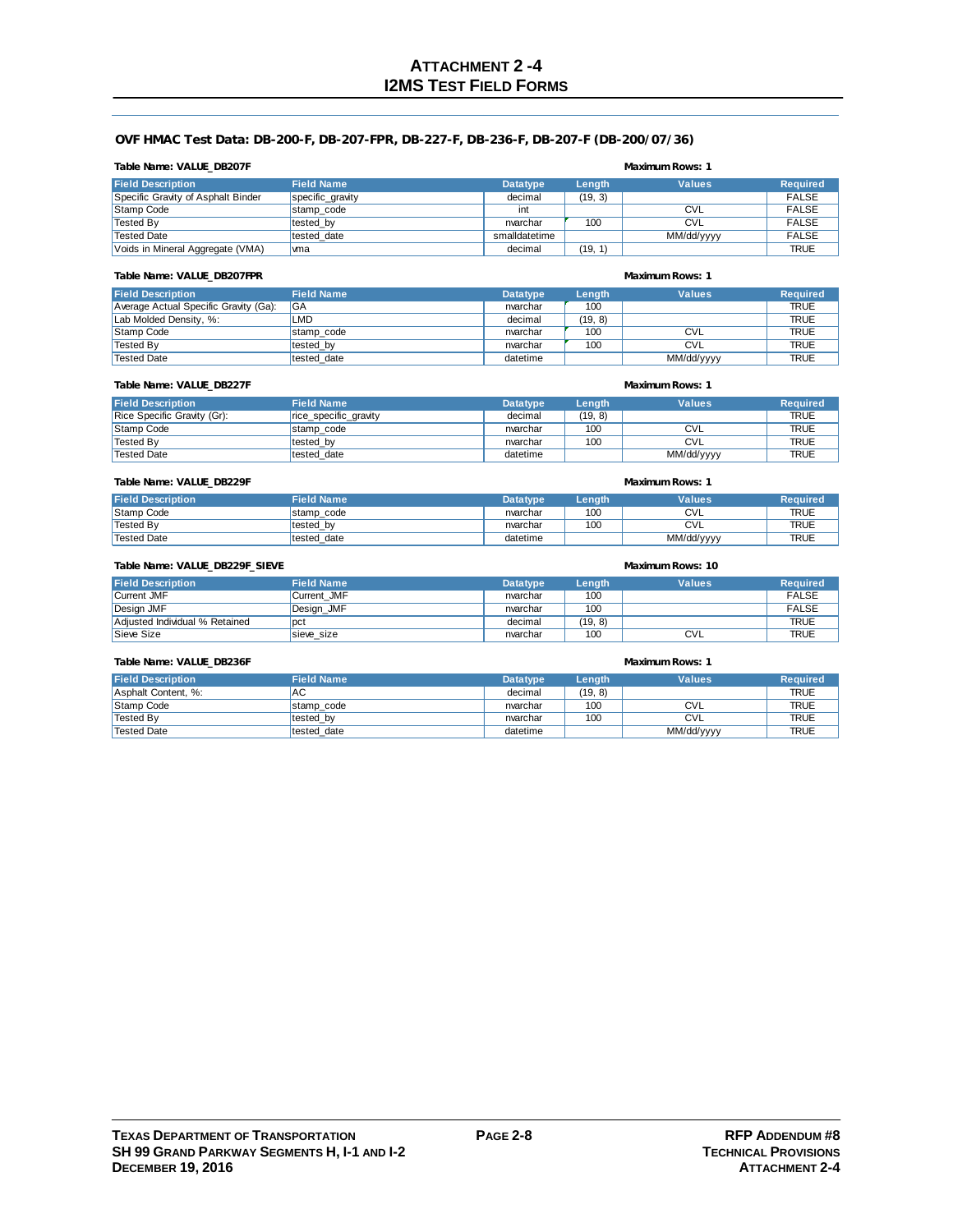### Sieve Analysis of Non-Surface Treatment Aggregates (DB-200-F)

#### Table Name: VALUE DB200F

| <b>Table Name: VALUE DB200F</b>   | <b>Maximum Rows: 1</b>               |                 |         |                     |                 |
|-----------------------------------|--------------------------------------|-----------------|---------|---------------------|-----------------|
| <b>Field Description</b>          | <b>Field Name</b>                    | <b>Datatype</b> | Length  | <b>Values</b>       | <b>Required</b> |
| <b>Cumulative Weight Retained</b> | cumulative weight retained minusno14 | decimal         | (19, 8) |                     | <b>FALSE</b>    |
| Minusno14                         |                                      |                 |         |                     |                 |
| Dry Weight After Washing          | dry weight after washing             | decimal         | (19, 8) |                     | <b>FALSE</b>    |
| Limit As Percent                  | limit as percent                     | nvarchar        | 100     | {Passing, Retained} | <b>FALSE</b>    |
| Original Dry Weight               | original dry weight                  | decimal         | (19, 8) |                     | <b>FALSE</b>    |
| Sieve Analysis Result 1           | sieve analysis result1               | nvarchar        | 100     |                     | <b>FALSE</b>    |
| Sieve Analysis Result 2           | sieve analysis result2               | decimal         | (19, 8) |                     | <b>FALSE</b>    |
| Sieve Analysis Result 3           | sieve analysis result3               | decimal         | (19, 8) |                     | <b>FALSE</b>    |
| Sieve Analysis Result 4           | sieve analysis result4               | decimal         | (19, 8) |                     | <b>FALSE</b>    |
| Sieving Loss                      | sieving loss                         | decimal         | (19, 8) |                     | <b>FALSE</b>    |
| Stamp Code                        | stamp code                           | int             |         | <b>CVL</b>          | <b>TRUE</b>     |
| <b>Tested By</b>                  | tested by                            | nvarchar        | 100     | <b>CVL</b>          | <b>TRUE</b>     |
| <b>Tested Date</b>                | tested date                          | smalldatetime   |         | MM/dd/yyyy          | <b>TRUE</b>     |
| <b>Total Weight</b>               | total weight                         | decimal         | (19, 8) |                     | <b>FALSE</b>    |
| <b>Washing Loss</b>               | washing loss                         | decimal         | (19, 8) |                     | <b>FALSE</b>    |

| Table Name: VALUE DB200F SIEVE     |                            |                 |         | <b>Maximum Rows: 12</b>                                                                                                                                                                                    |                 |
|------------------------------------|----------------------------|-----------------|---------|------------------------------------------------------------------------------------------------------------------------------------------------------------------------------------------------------------|-----------------|
| <b>Field Description</b>           | <b>Field Name</b>          | <b>Datatype</b> | Length  | <b>Values</b>                                                                                                                                                                                              | <b>Required</b> |
| <b>Cumulative Percent Passing</b>  | cumulative pct passing     | decimal         | (19.8)  |                                                                                                                                                                                                            | <b>TRUE</b>     |
| <b>Cumulative Percent Retained</b> | cumulative pct retained    | decimal         | (19.8)  |                                                                                                                                                                                                            | <b>FALSE</b>    |
| <b>Cumulative Weight Retained</b>  | cumulative weight retained | decimal         | (19, 8) |                                                                                                                                                                                                            | <b>FALSE</b>    |
| Individual Weight Retained         | individual weight retained | decimal         | (19.8)  |                                                                                                                                                                                                            | <b>FALSE</b>    |
| Lower Limit Grading                | lower limit grading        | decimal         | (19.8)  |                                                                                                                                                                                                            | <b>FALSE</b>    |
| Sieve Size                         | sieve size                 | nvarchar        | 100     | ${2"$ , 1-3/4", 1-1/2", 1-1/4", 1",<br>7/8", 3/4", 5/8", 1/2", 7/16",<br>3/8", 5/16", 1/4", No. 4, No. 6,<br>No. 8, No. 10, No. 14, No. 16,<br>No. 20, No. 30, No. 40, No. 50,<br>No. 80, No. 100, No. 200 | <b>TRUE</b>     |
| Upper Limit Grading                | upper limit grading        | decimal         | (19.8)  |                                                                                                                                                                                                            | <b>FALSE</b>    |
| Within Grading Limits              | within grading limits      | bit             |         |                                                                                                                                                                                                            | <b>TRUE</b>     |

#### Sand Equivalent (DB-203-F)

#### Table Name: VALUE DB203F

| <b>Table Name: VALUE DB203F</b> |                         | <b>Maximum Rows: 1</b> |         |               |                 |
|---------------------------------|-------------------------|------------------------|---------|---------------|-----------------|
| <b>Field Description</b>        | <b>Field Name</b>       | <b>Datatype</b>        | Length  | <b>Values</b> | <b>Required</b> |
| Average Sand Equivalent         | average sand equivalent | decimal                | (19, 8) |               | <b>TRUE</b>     |
| Clay No.1 Reading               | clay1 reading           | decimal                | (19, 8) |               | <b>FALSE</b>    |
| Clay No.2 Reading               | clay2 reading           | decimal                | (19, 8) |               | <b>FALSE</b>    |
| Sand No.1 Calculated            | sand1 calculated        | decimal                | (19, 8) |               | <b>FALSE</b>    |
| Sand No.1 Reading               | sand1 reading           | decimal                | (19, 8) |               | <b>FALSE</b>    |
| Sand No.1 Reported              | sand1 reported          | decimal                | (19, 8) |               | <b>FALSE</b>    |
| Sand No.2 Calculated            | sand2 calculated        | decimal                | (19.8)  |               | <b>FALSE</b>    |
| Sand No.2 Reading               | sand2 reading           | decimal                | (19.8)  |               | <b>FALSE</b>    |
| Sand No.2 Reported              | sand2 reported          | decimal                | (19, 8) |               | <b>FALSE</b>    |
| Stamp Code                      | stamp code              | int                    |         | <b>CVL</b>    | <b>TRUE</b>     |
| Tested Bv                       | tested by               | nvarchar               | 100     | <b>CVL</b>    | <b>TRUE</b>     |
| <b>Tested Date</b>              | tested date             | smalldatetime          |         | MM/dd/yyyy    | <b>TRUE</b>     |

### QC/QA Test Data (DB-207-FPL)

| <b>Table Name: VALUE DB207FPL</b> |                   | <b>Maximum Rows: 1</b> |        |               |                 |
|-----------------------------------|-------------------|------------------------|--------|---------------|-----------------|
| <b>Field Description</b>          | <b>Field Name</b> | <b>Datatype</b>        | Length | <b>Values</b> | <b>Required</b> |
| In Place Air Void, %              | air void          | decimal                | (19.8) |               | <b>TRUE</b>     |
| Stamp Code                        | stamp code        | nvarchar               | 100    | CVL           | <b>TRUE</b>     |
| <b>Tested By</b>                  | tested by         | nvarchar               | 100    | <b>CVL</b>    | <b>TRUE</b>     |
| <b>Tested Date</b>                | tested date       | datetime               |        | MM/dd/yyyy    | <b>TRUE</b>     |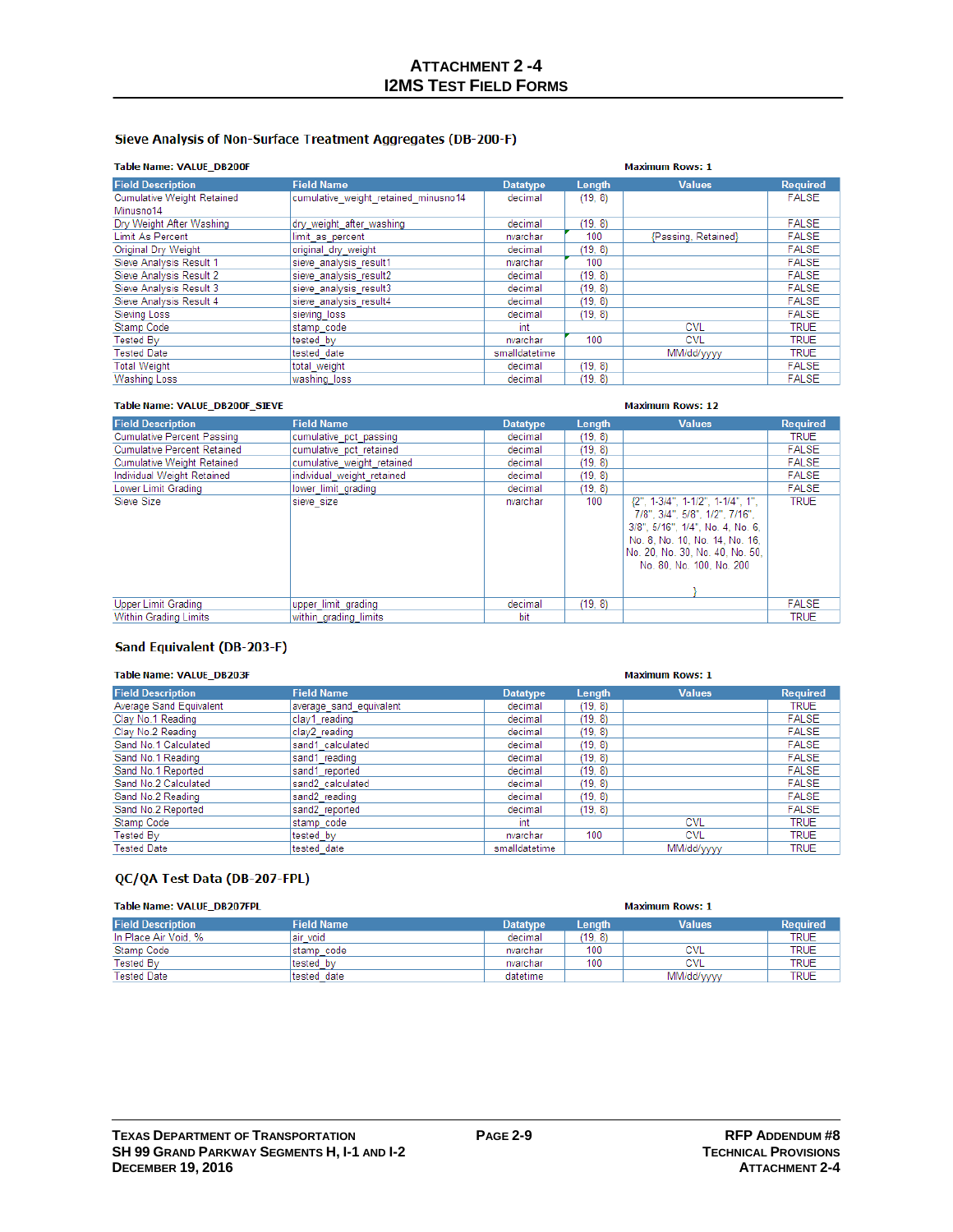#### **Deleterious Material & Decantation For Coarse Aggr (DB-217-F)**

#### **Table Name: VALUE\_DB217F Maximum Rows: 1**

| <b>Field Description</b>           | <b>Field Name</b>                 | <b>Datatype</b> | Length  | <b>Values</b> | <b>Required</b> |
|------------------------------------|-----------------------------------|-----------------|---------|---------------|-----------------|
| Original Weight Retained           | part1_orig_weight_retained        | decimal         | (19, 8) |               | <b>FALSE</b>    |
| Percent Deterious Material         | part1 pct deleterious material    | decimal         | (19, 8) |               | <b>TRUE</b>     |
| Sieve Size                         | part1 sieve size                  | nvarchar        | 100     |               | <b>FALSE</b>    |
| <b>Weight Deleterious Material</b> | part1 weight deleterious material | decimal         | (19, 8) |               | <b>FALSE</b>    |
| Dry Weight after Washing           | part2_dry_weight_after_washing    | decimal         | (19, 8) |               | <b>FALSE</b>    |
| Percent Loss By Decantation        | part2_loss_by_decantation         | decimal         | (19, 8) |               | <b>TRUE</b>     |
| Original Weight Retained           | part2 orig weight retained        | decimal         | (19, 8) |               | <b>FALSE</b>    |
| Sieve Size                         | part2 sieve size                  | nvarchar        | 53      |               | <b>FALSE</b>    |
| Stamp Code                         | stamp code                        | int             |         | <b>CVL</b>    | <b>TRUE</b>     |
| Tested By                          | tested by                         | nvarchar        | 100     | <b>CVL</b>    | <b>TRUE</b>     |
| <b>Tested Date</b>                 | tested date                       | datetime        |         | MM/dd/yyyy    | <b>TRUE</b>     |

#### **Sieve Analysis for Fine & Coarse Aggregate (DB-401-A)**

| Table Name: VALUE DB401A |                       |                 | <b>Maximum Rows: 1</b> |               |                 |  |
|--------------------------|-----------------------|-----------------|------------------------|---------------|-----------------|--|
| <b>Field Description</b> | <b>Field Name</b>     | <b>Datatype</b> | Lenath                 | <b>Values</b> | <b>Required</b> |  |
| Equivalent Exceed 85     | lequivalent exceed 85 | bit             |                        |               | <b>FALSE</b>    |  |
| Stamp Code               | stamp code            | int             |                        | <b>CVL</b>    | <b>TRUE</b>     |  |
| Tested Bv                | tested by             | nvarchar        | 100                    | <b>CVL</b>    | <b>TRUE</b>     |  |
| Tested Date              | tested date           | smalldatetime   |                        | MM/dd/yyyy    | <b>TRUE</b>     |  |
| <b>T</b> otal            | total                 | decimal         | (19, 8)                |               | <b>FALSE</b>    |  |

#### **Table Name: VALUE\_DB401A\_SIEVE Maximum Rows: 8**

| <b>Field Description</b>    | <b>Field Name</b>          | <b>Datatype</b> | Length  | <b>Values</b> | <b>Required</b> |
|-----------------------------|----------------------------|-----------------|---------|---------------|-----------------|
| Cumulative Percent Passing  | cumulative pct passing     | decimal         | (19, 8) |               | <b>FALSE</b>    |
| Cumulative Percent Retained | cumulative pct retained    | decimal         | (19, 8) |               | <b>TRUE</b>     |
| Cumulative Weight Retained  | cumulative weight retained | decimal         | (19, 8) |               | <b>FALSE</b>    |
| Individual Weight Retained  | individual weight retained | decimal         | (19, 8) |               | <b>FALSE</b>    |
| Lower Spec Limit            | lower retained spec limit  | decimal         | (19, 8) |               | <b>FALSE</b>    |
| Sieve Size                  | sieve size                 | nvarchar        | 100     |               | <b>TRUE</b>     |
| Upper Spec Limit            | upper retained spec limit  | decimal         | (19, 8) |               | <b>FALSE</b>    |
| Within Master Grading       | within master grading      | varchar         | 20      |               | <b>TRUE</b>     |

| Table Name: VALUE_DB402A | Maximum Rows: 1   |                 |         |               |                 |
|--------------------------|-------------------|-----------------|---------|---------------|-----------------|
| <b>Field Description</b> | <b>Field Name</b> | <b>Datatype</b> | Length  | <b>Values</b> | <b>Required</b> |
| <b>Fineness Modulus</b>  | fineness modulus  | decimal         | (19, 8) |               | <b>FALSE</b>    |
| Stamp Code               | stamp code        | int             |         | <b>CVL</b>    | <b>FALSE</b>    |
| Tested By                | tested by         | nvarchar        | 100     | <b>CVL</b>    | <b>FALSE</b>    |
| <b>Tested Date</b>       | tested date       | smalldatetime   |         | MM/dd/yyyy    | <b>FALSE</b>    |

#### **Decantation Test For Concrete Aggregates (DB-406-A)**

| Table Name: VALUE_DB406A                                             |                                   |                 |         | <b>Maximum Rows: 1</b>          |                 |
|----------------------------------------------------------------------|-----------------------------------|-----------------|---------|---------------------------------|-----------------|
| <b>Field Description</b>                                             | <b>Field Name</b>                 | <b>Datatype</b> | Length  | <b>Values</b>                   | <b>Required</b> |
| Dry Mass After Washing                                               | dry_mass_after_washing            | decimal         | (19, 8) |                                 | <b>FALSE</b>    |
| Mass of Pycnometer Containing                                        | mass of pycnometer after washing  | decimal         | (19, 8) |                                 | <b>FALSE</b>    |
| Sample and Water To Fill After                                       |                                   |                 |         |                                 |                 |
| Washing                                                              |                                   |                 |         |                                 |                 |
| Mass of Pycnometer Containing                                        | mass of pycnometer before washing | decimal         | (19, 8) |                                 | <b>FALSE</b>    |
| Sample and Water To Fill Before                                      |                                   |                 |         |                                 |                 |
| Washing                                                              |                                   |                 |         |                                 |                 |
| Mass of Pycnometer Filled With Water   mass of pycnometer with water |                                   | decimal         | (19, 8) |                                 | <b>FALSE</b>    |
| at Approx. Same Temperature as above                                 |                                   |                 |         |                                 |                 |
|                                                                      |                                   |                 |         |                                 |                 |
| Original Dry Mass of Sample                                          | original dry mass                 | decimal         | (19, 8) |                                 | <b>FALSE</b>    |
| % Loss                                                               | percent_loss_part1                | decimal         | (19, 8) |                                 | <b>TRUE</b>     |
| Percent Loss                                                         | percent loss part2                | decimal         | (19, 8) |                                 | <b>FALSE</b>    |
| Stamp Code                                                           | stamp_code                        | int             |         | <b>CVL</b>                      | <b>TRUE</b>     |
| Test By:                                                             | test by                           | nvarchar        | 100     | {Part I - Lab Method, Part II - | <b>FALSE</b>    |
|                                                                      |                                   |                 |         | Field Method}                   |                 |
| <b>Tested By</b>                                                     | tested by                         | nvarchar        | 100     | <b>CVL</b>                      | <b>TRUE</b>     |
| Tested By - Part II                                                  | tested_by_part2                   | nvarchar        | 100     | <b>CVL</b>                      | <b>FALSE</b>    |
| <b>Tested Date</b>                                                   | tested date                       | smalldatetime   |         | MM/dd/yyyy                      | <b>TRUE</b>     |
| Tested Date - Part II                                                | tested date part2                 | datetime        |         | MM/dd/yyyy                      | <b>FALSE</b>    |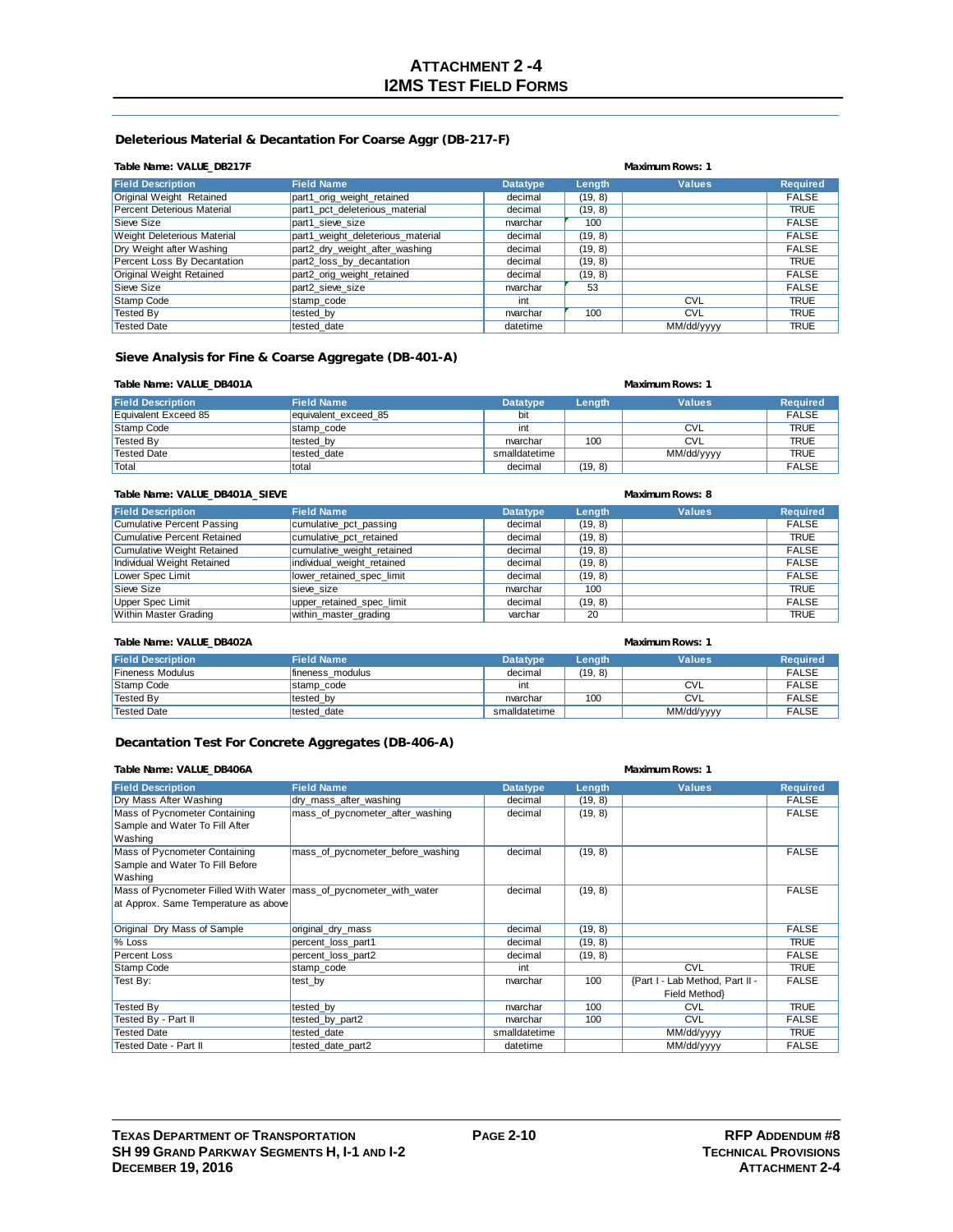#### **Organic Impurities in Fine Aggregate for Concrete (DB-408-A)**

| Table Name: VALUE DB408A        |                             | Maximum Rows: 1 |        |                         |                 |
|---------------------------------|-----------------------------|-----------------|--------|-------------------------|-----------------|
| <b>Field Description</b>        | <b>Field Name</b>           | <b>Datatype</b> | Length | <b>Values</b>           | <b>Required</b> |
| Color of the Supernatant Liquid | color of supernatant liquid | nvarchar        | 100    | (LIGHTER THAN STANDARD, | <b>TRUE</b>     |
|                                 |                             |                 |        | EQUAL TO STANDARD.      |                 |
|                                 |                             |                 |        | DARKER THAN STANDARDY   |                 |
| Stamp Code                      | stamp code                  | int             |        | CVL                     | <b>TRUE</b>     |
| Tested By                       | tested by                   | nvarchar        | 100    | <b>CVL</b>              | <b>TRUE</b>     |
| <b>Tested Date</b>              | tested date                 | smalldatetime   |        | MM/dd/yyyy              | <b>TRUE</b>     |

### **Deleterious Material (DB-413-A)**

#### **Table Name: VALUE\_DB413A Maximum Rows: 1**

| <b>Field Description</b>      | <b>Field Name</b>                     | <b>Datatype</b> | Length  | <b>Values</b> | <b>Required</b> |
|-------------------------------|---------------------------------------|-----------------|---------|---------------|-----------------|
| Clay                          | clay value1                           | decimal         | (19, 8) |               | <b>FALSE</b>    |
| Clay Percentage               | clay value2                           | decimal         | (19, 8) |               | TRUE            |
| Friable                       | friable value1                        | decimal         | (19, 8) |               | <b>FALSE</b>    |
| Friable Percentage            | friable value2                        | decimal         | (19, 8) |               | <b>TRUE</b>     |
| Laminated                     | laminated value1                      | decimal         | (19, 8) |               | <b>FALSE</b>    |
| Laminated Percentage          | laminated value2                      | decimal         | (19, 8) |               | TRUE            |
| Other                         | other value1                          | decimal         | (19, 8) |               | <b>FALSE</b>    |
| <b>Othesr Percentage</b>      | other value2                          | decimal         | (19, 8) |               | <b>FALSE</b>    |
| Deleterious Material Retained | percent deleterious material retained | decimal         | (19, 8) |               | TRUE            |
| Shale                         | shale value1                          | decimal         | (19, 8) |               | <b>FALSE</b>    |
| Shale Percentage              | shale value2                          | decimal         | (19, 8) |               | <b>TRUE</b>     |
| Sieve Size                    | sieve size                            | nvarchar        | 100     |               | <b>FALSE</b>    |
| Stamp Code                    | stamp code                            | int             |         | <b>CVL</b>    | <b>TRUE</b>     |
| <b>Tested By</b>              | tested by                             | nvarchar        | 100     | <b>CVL</b>    | <b>TRUE</b>     |
| <b>Tested Date</b>            | tested date                           | datetime        |         | MM/dd/yyyy    | <b>TRUE</b>     |
| Total                         | total                                 | decimal         | (19, 8) |               | <b>FALSE</b>    |
| <b>Total Weight Sample</b>    | total_weight_sample                   | decimal         | (19, 8) |               | <b>FALSE</b>    |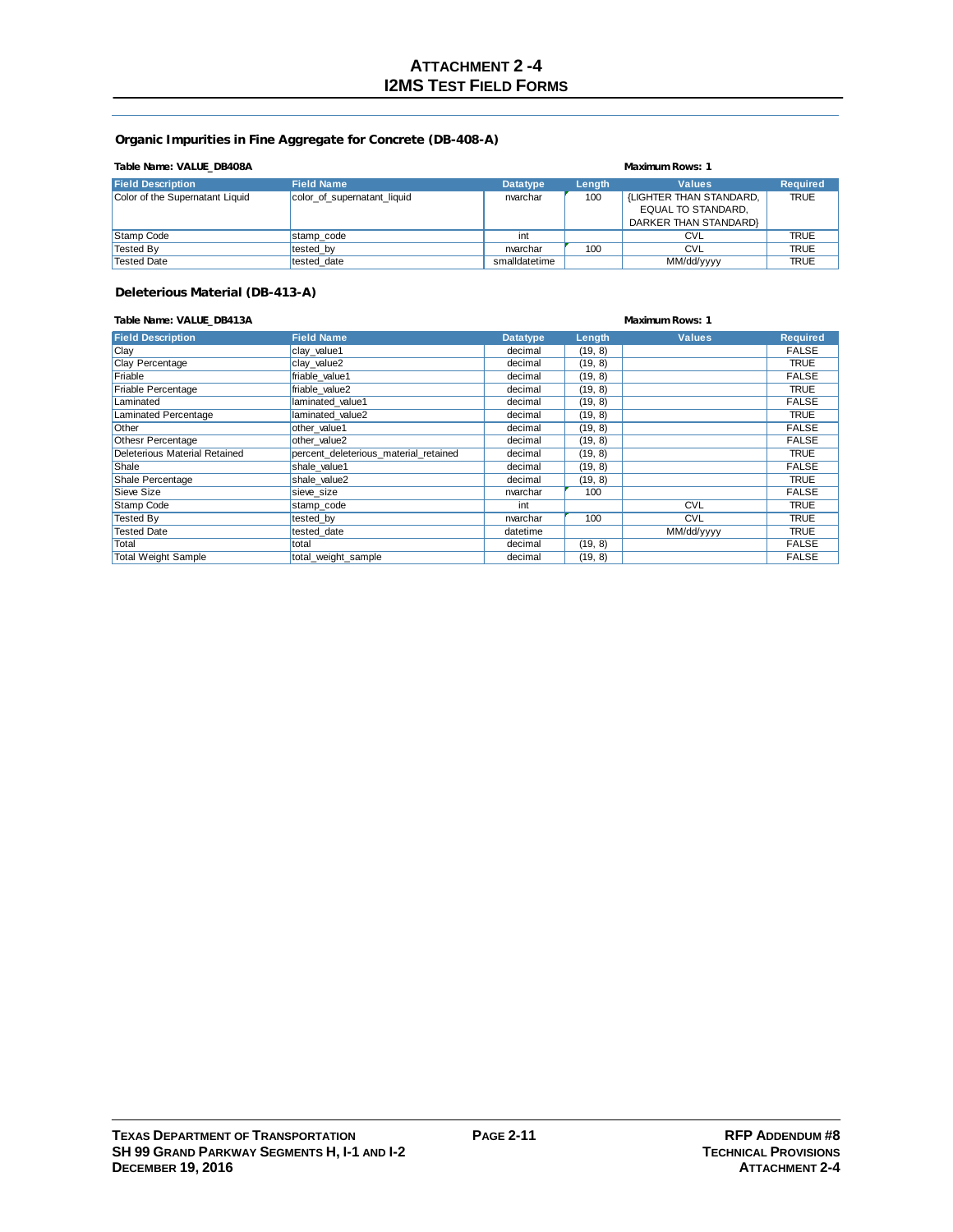### **ATTACHMENT 2 -4 I2MS TEST FIELD FORMS**

#### **Field Form Concrete Sample - Cylinders (DB-418-A)**

#### **Table Name: VALUE\_DB418A Maximum Rows: 1**

| <b>Field Description</b>            | <b>Field Name</b>        | <b>Datatype</b> | Length  | <b>Values</b> | <b>Required</b> |
|-------------------------------------|--------------------------|-----------------|---------|---------------|-----------------|
| Actual Water                        | actual water             | nvarchar        | 100     |               | <b>TRUE</b>     |
| Agg. Correction Factor              | agg_correction_factor    | nvarchar        | 100     | CVL           | <b>TRUE</b>     |
| Agg. Size                           | agg_size                 | nvarchar        | 100     | CVL           | <b>TRUE</b>     |
| Air Temperature                     | air temperature          | nvarchar        | 100     |               | <b>TRUE</b>     |
| <b>Batch Size</b>                   | batch size               | nvarchar        | 100     |               | <b>TRUE</b>     |
| <b>Batch Time</b>                   | batch time               | nvarchar        | 100     |               | <b>TRUE</b>     |
| Class of Concrete                   | class of concrete        | nvarchar        | 100     | CVL           | <b>TRUE</b>     |
| Concrete Temperature                | concrete_temperature     | nvarchar        | 100     |               | <b>TRUE</b>     |
| Corrected Air Content               | corrected air content    | decimal         | (19, 8) |               | <b>TRUE</b>     |
| Design Water                        | design water             | nvarchar        | 100     |               | <b>TRUE</b>     |
| Mix ID                              | mix id                   | nvarchar        | 100     |               | <b>TRUE</b>     |
| <b>Placement Air</b>                | placement air            | decimal         | (19, 8) |               | <b>TRUE</b>     |
| Placement Slump                     | placement slump          | decimal         | (19, 8) | CVL           | <b>TRUE</b>     |
| Pump Air Loss                       | pump air loss            | decimal         | (19, 8) |               | <b>TRUE</b>     |
| Pump Slump Loss                     | pump slump loss          | decimal         | (19, 8) |               | <b>TRUE</b>     |
| Req. Strength                       | reg strength             | nvarchar        | 100     |               | <b>TRUE</b>     |
| Sample Time                         | sample time              | nvarchar        | 100     |               | <b>TRUE</b>     |
| Average 7 Day Compressive Strength  | seven day average        | decimal         | (19, 8) |               | <b>FALSE</b>    |
| Slump                               | slump                    | decimal         | (19, 8) |               | <b>TRUE</b>     |
| Specimen Size                       | specimen size            | nvarchar        | 100     | ${4x8, 6x12}$ | <b>TRUE</b>     |
| Stamp Code                          | stamp code               | int             |         | <b>CVL</b>    | <b>TRUE</b>     |
| <b>Tested By</b>                    | tested by                | nvarchar        | 100     | CVL           | <b>TRUE</b>     |
| <b>Tested Date</b>                  | tested date              | smalldatetime   |         | MM/dd/yyyy    | <b>TRUE</b>     |
| Ticket #                            | ticket number            | nvarchar        | 100     |               | <b>TRUE</b>     |
| <b>Total Water</b>                  | total water              | nvarchar        | 100     |               | <b>TRUE</b>     |
| Truck #                             | truck number             | nvarchar        | 100     |               | <b>TRUE</b>     |
| Average 28 Day Compressive Strength | twenty_eight_day_average | decimal         | (19, 8) |               | <b>FALSE</b>    |
| Unit Wt.                            | unit_weight              | nvarchar        | 100     |               | <b>TRUE</b>     |
| <b>Water Added</b>                  | water added              | nvarchar        | 100     |               | <b>TRUE</b>     |
|                                     |                          |                 |         |               |                 |

#### **Table Name: VALUE\_DB418A\_AVERAGE Maximum Rows: 3**

| <b>Field Description</b> | Field Name       | Datatvpe | Lenath                      | Values | <b>Required</b> |
|--------------------------|------------------|----------|-----------------------------|--------|-----------------|
| Average Age              | average_age      | nvarchar | 100                         |        | TRU∟            |
| Average Strength         | average_strength | decimal  | 8)<br><b>110</b><br>$1 - 7$ |        |                 |

#### **Table Name: VALUE\_DB418A\_SPECIMEN Maximum Rows: 7**

| <b>Field Description</b> | <b>Field Name</b> | <b>Datatype</b> | Length  | <b>Values</b>     | <b>Required</b> |
|--------------------------|-------------------|-----------------|---------|-------------------|-----------------|
| Age(days)                | age               | nvarchar        | 100     | <b>CVL</b>        | <b>TRUE</b>     |
| Area                     | area              | decimal         | (19, 8) |                   | <b>TRUE</b>     |
| Load(lbs)                | load lbs          | decimal         | (19, 8) |                   | <b>TRUE</b>     |
| Pass/Fail                | pass fail         | nvarchar        | 5       |                   | <b>FALSE</b>    |
| Specimen                 | specimen          | nvarchar        | 100     |                   | <b>FALSE</b>    |
| Strength                 | strength          | decimal         | (19, 8) |                   | <b>TRUE</b>     |
| <b>Test Date</b>         | test date         | smalldatetime   |         | MM/dd/yyyy        | <b>TRUE</b>     |
| Tested By                | tested by         | nvarchar        | 100     | <b>CVL</b>        | <b>TRUE</b>     |
| Type Fracture            | type fracture     | varchar         | 50      | ${A, B, C, D, E}$ | <b>TRUE</b>     |

### **Determining Pavement Thickness By Direct Measurement (DB-423-A)**

#### **Table Name: VALUE\_DB423A Maximum Rows: 1**

| <b>Field Description</b> | <b>Field Name</b> | <b>Datatype</b> | Lenath  | <b>Values</b>         | <b>Required</b> |
|--------------------------|-------------------|-----------------|---------|-----------------------|-----------------|
| Measure Unit             | measure unit      | nvarchar        | 100     | {Inches. Millimeters} | <b>FALSE</b>    |
| Pavement Depth           | pavement depth    | decimal         | (19, 8) |                       | <b>TRUE</b>     |
| Stamp Code               | stamp code        | int             |         | <b>CVL</b>            | <b>FALSE</b>    |
| Tested By                | tested by         | nvarchar        | 100     | <b>CVL</b>            | <b>TRUE</b>     |
| Tested Date              | tested date       | datetime        |         | MM/dd/yyyy            | <b>TRUE</b>     |

| Table Name: VALUE_DB423A_LOCATION     |                         |                 | Maximum Rows: 1 |               |                 |
|---------------------------------------|-------------------------|-----------------|-----------------|---------------|-----------------|
| <b>Field Description</b>              | <b>Field Name</b>       | <b>Datatype</b> | <b>Lenath</b>   | <b>Values</b> | <b>Required</b> |
| Average                               | average                 | decimal         | (19, 8)         |               | <b>TRUE</b>     |
| Measurement 1                         | Imeasurement 1          | decimal         | (19, 8)         |               | <b>FALSE</b>    |
| Measurement 2                         | measurement 2           | decimal         | (19, 8)         |               | <b>FALSE</b>    |
| Measurement 3                         | measurement 3           | decimal         | (19, 8)         |               | <b>FALSE</b>    |
| Measurement Identification / Location | measurement id location | nvarchar        | 100             |               | <b>FALSE</b>    |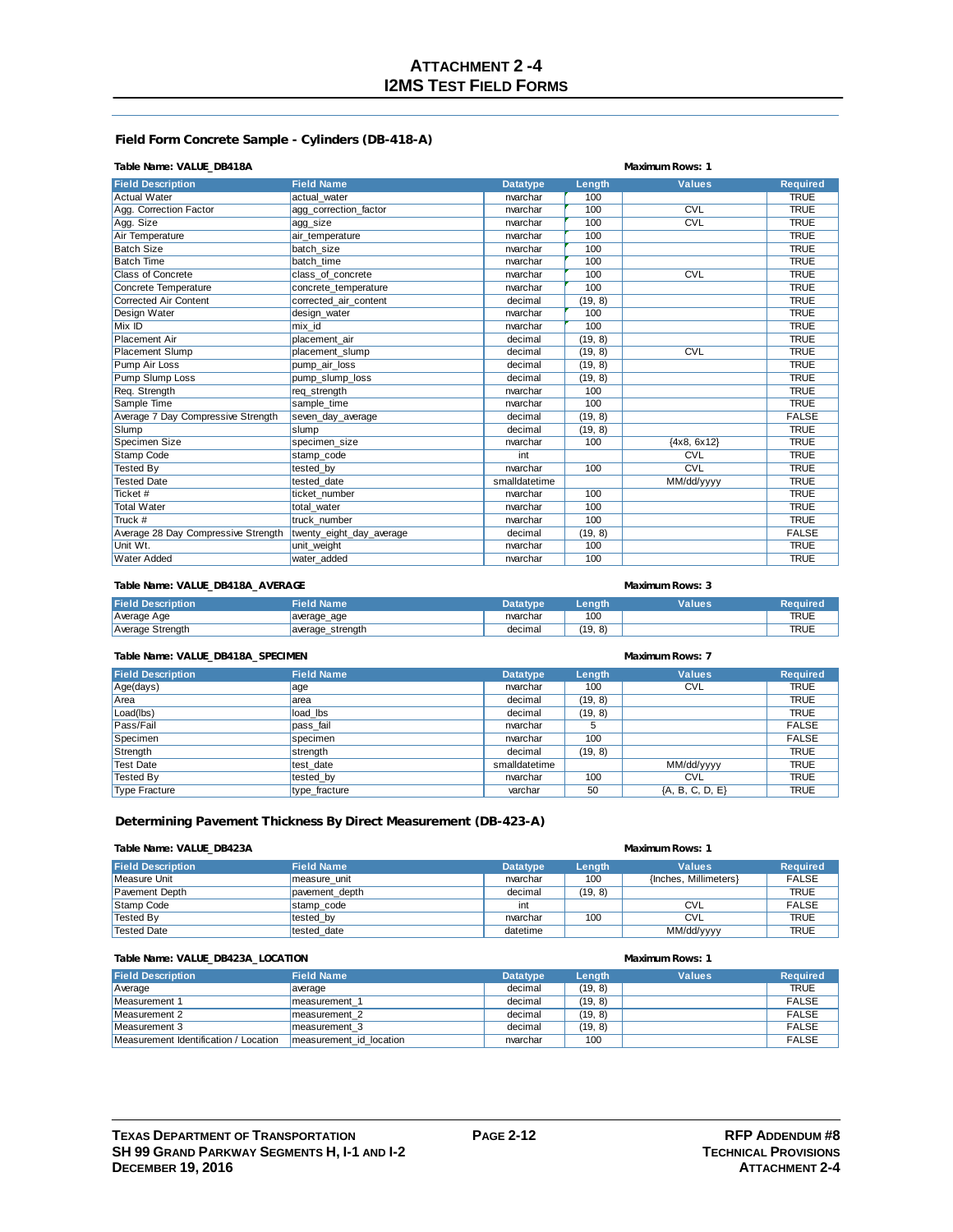**Soil-Cement, Soil-Lime Testing (DB-120-E) \*\* INACTIVE \*\***

| Table Name: VALUE_DB120E    |                          | Maximum Rows: 1 |         |               |                 |
|-----------------------------|--------------------------|-----------------|---------|---------------|-----------------|
| <b>Field Description</b>    | <b>Field Name</b>        | <b>Datatype</b> | Length  | <b>Values</b> | <b>Required</b> |
| Avg. Corrected Stress, psi: | avg corrected stress psi | decimal         | (19, 8) |               | <b>FALSE</b>    |
| Percent Cement, (%)         | percent cement           | decimal         | (19, 8) |               | <b>TRUE</b>     |
| Performed By DB-120-E:      | performed by             | nvarchar        | 200     |               | <b>FALSE</b>    |
| Stamp Code                  | stamp code               | int             |         | <b>CVL</b>    | <b>TRUE</b>     |
| Target Percent Cement, %:   | target percent cement    | decimal         | (19, 8) |               | <b>FALSE</b>    |
| Target Stress, psi:         | target_stress_psi        | decimal         | (19, 8) |               | <b>FALSE</b>    |
| Tested By                   | tested by                | nvarchar        | 200     | <b>CVL</b>    | <b>TRUE</b>     |
| <b>Tested Date</b>          | tested date              | smalldatetime   |         | MM/dd/vyyy    | <b>TRUE</b>     |

| Table Name: VALUE_DB120E_SPECIMEN            |                         | Maximum Rows: 3 |         |               |                 |  |
|----------------------------------------------|-------------------------|-----------------|---------|---------------|-----------------|--|
| <b>Field Description</b>                     | <b>Field Name</b>       | <b>Datatype</b> | Length  | <b>Values</b> | <b>Required</b> |  |
| Area, in. 2:                                 | area                    | decimal         | (19, 8) |               | <b>FALSE</b>    |  |
| Avg. Corrected Stress, psi:                  | avg_corrected_stress    | decimal         | (19, 8) |               | <b>FALSE</b>    |  |
| Avg. Cross Sectional Area, in <sup>2</sup> : | avg cross section area  | decimal         | (19, 8) |               | <b>FALSE</b>    |  |
| Average Diameter, in.:                       | avg diameter            | decimal         | (19, 8) |               | <b>FALSE</b>    |  |
| Circumference, in.:                          | circumference           | decimal         | (19, 8) |               | <b>FALSE</b>    |  |
| Corrected Stress, psi.:                      | corrected stress        | decimal         | (19, 8) |               | <b>FALSE</b>    |  |
| Dead Load, Ibs.:                             | dead load               | decimal         | (19, 8) |               | <b>FALSE</b>    |  |
| Deformation at Max Load, in.                 | deformation at max load | decimal         | (19, 8) |               | <b>FALSE</b>    |  |
| Height of Stone 1, in.                       | height_stone1           | decimal         | (19, 8) |               | <b>FALSE</b>    |  |
| Height of Stone 2, in.                       | height_stone2           | decimal         | (19, 8) |               | <b>FALSE</b>    |  |
| I-Strain, in./in.:                           | strain                  | decimal         | (19, 8) |               | <b>FALSE</b>    |  |
| Initial Height of Specimen, in.:             | initial_height_specimen | decimal         | (19, 8) |               | <b>FALSE</b>    |  |
| Lateral Pressure, psi.:                      | lateral_pressure        | decimal         | (19, 8) |               | <b>FALSE</b>    |  |
| Max. Load Reading, div.                      | max load reading        | decimal         | (19, 8) |               | <b>FALSE</b>    |  |
| New Height of Specimen, in.:                 | new height specimen     | decimal         | (19, 8) |               | <b>FALSE</b>    |  |
| % Strain, in./in.:                           | pct strain              | decimal         | (19, 8) |               | <b>FALSE</b>    |  |
| Percent Cement, (%)                          | percent_cement          | decimal         | (19, 8) |               | <b>FALSE</b>    |  |
| Ring Factor, Ibs./div                        | ring factor             | decimal         | (19, 8) |               | <b>FALSE</b>    |  |
| Specimen Number:                             | specimen no             | int             |         |               | <b>FALSE</b>    |  |
| Uncorr'd Stress, psi.:                       | uncorrected stress      | decimal         | (19, 8) |               | <b>FALSE</b>    |  |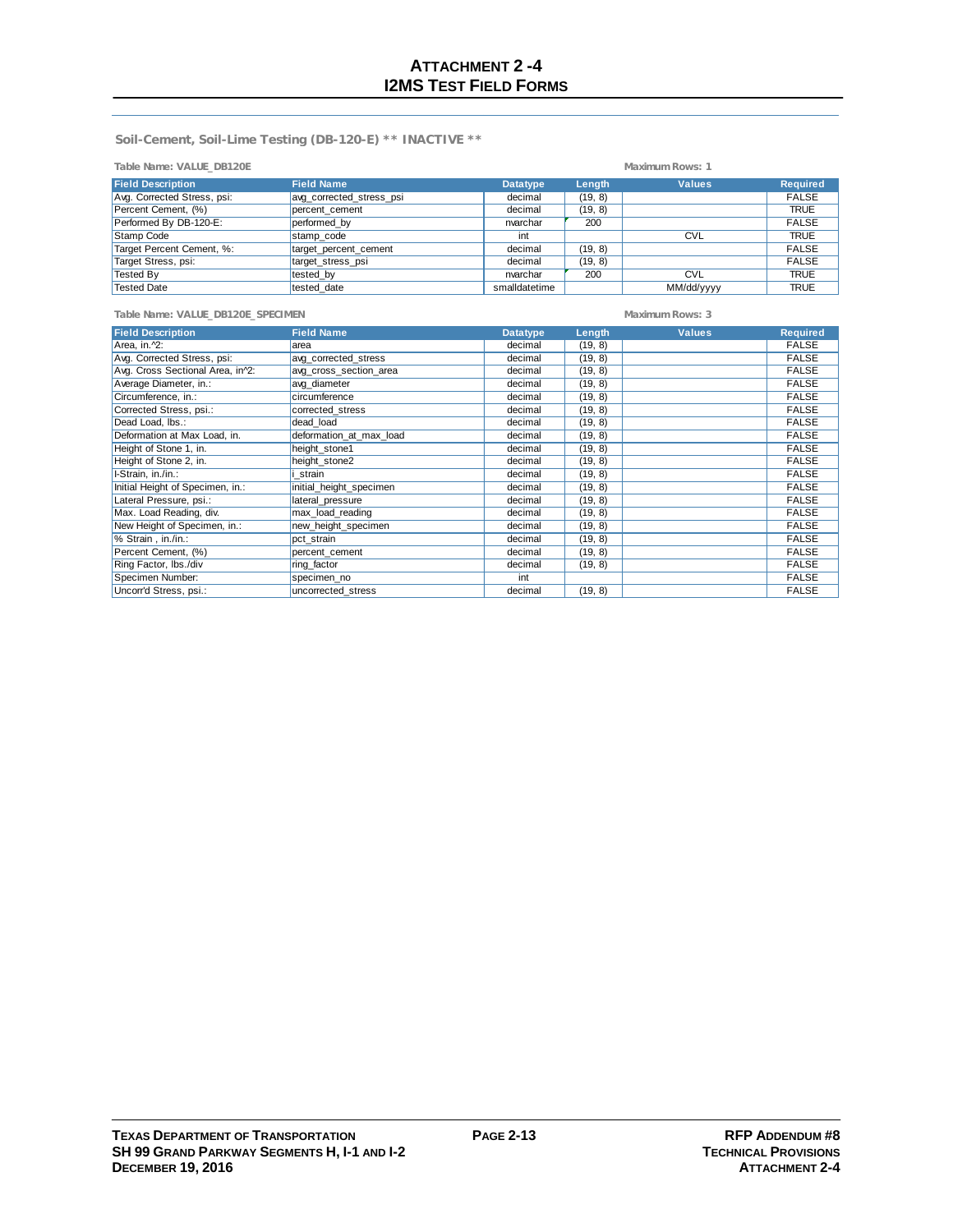**Soil-Lime Testing: DB-121-E (DB-121-E) \*\* INACTIVE \*\***

| Table Name: VALUE_DB121E<br>Maximum Rows: 1 |                                  |                 |         |               |                 |
|---------------------------------------------|----------------------------------|-----------------|---------|---------------|-----------------|
| <b>Field Description</b>                    | <b>Field Name</b>                | <b>Datatype</b> | Length  | <b>Values</b> | <b>Required</b> |
| Average Corrected Strength, 00 psi          | average_corrected_strength_0psi  | decimal         | (19, 8) |               | <b>TRUE</b>     |
| Average Corrected Strength, 15 psi          | average_corrected_strength_15psi | decimal         | (19, 8) |               | <b>FALSE</b>    |
| Classification                              | classification                   | nvarchar        | 100     |               | <b>FALSE</b>    |
| Cohesion, psi                               | cohesion psi                     | decimal         | (19, 8) |               | <b>FALSE</b>    |
| Correlation Factor                          | correlation factor               | decimal         | (19, 8) |               | <b>FALSE</b>    |
| Grade, 00 psi                               | grade_0psi                       | nvarchar        | 100     |               | <b>FALSE</b>    |
| Grade, 15 psi                               | grade 15psi                      | nvarchar        | 100     |               | <b>FALSE</b>    |
| Internal Angle of Friction                  | internal angle friction          | decimal         | (19, 8) |               | <b>FALSE</b>    |
| Stamp Code                                  | stamp code                       | int             |         | <b>CVL</b>    | <b>TRUE</b>     |
| <b>Tested By</b>                            | tested by                        | nvarchar        | 100     | <b>CVL</b>    | <b>TRUE</b>     |
| <b>Tested Date</b>                          | tested date                      | smalldatetime   |         | MM/dd/yyyy    | <b>TRUE</b>     |

**Table Name: VALUE\_DB121E\_SPECIMEN Maximum Rows: 8**

| <b>Field Description</b>                   | <b>Field Name</b>        | <b>Datatype</b> | Length  | <b>Values</b> | <b>Required</b> |
|--------------------------------------------|--------------------------|-----------------|---------|---------------|-----------------|
| Area, in. 12                               | area                     | decimal         | (19, 8) |               | <b>FALSE</b>    |
| Avg. Cross Sectional Area, in <sup>2</sup> | avg_cross_sectional_area | decimal         | (19, 8) |               | <b>FALSE</b>    |
| Average Diameter, in.                      | avg diameter             | decimal         | (19, 8) |               | <b>FALSE</b>    |
| Corrected Stress, psi.                     | corrected stress psi     | decimal         | (19, 8) |               | <b>FALSE</b>    |
| Dry Density of Specimen, pcf               | dry_density_specimen_pcf | decimal         | (19, 8) |               | <b>FALSE</b>    |
| Final Weight of Stones                     | final weight stones      | decimal         | (19, 8) |               | <b>FALSE</b>    |
| Height of Stone 1, in.                     | height_stone1            | decimal         | (19, 8) |               | <b>FALSE</b>    |
| Height of Stone 2, in.                     | height stone2            | decimal         | (19, 8) |               | <b>FALSE</b>    |
| I-Strain, in./in.                          | strain                   | decimal         | (19, 8) |               | <b>FALSE</b>    |
| Initial Height of Specimen, in.            | initial_height           | decimal         | (19, 8) |               | <b>FALSE</b>    |
| Lateral Pressure, psi.                     | lateral pressure psi     | decimal         | (19, 8) |               | <b>FALSE</b>    |
| New Height of Specimen, in.                | new height               | decimal         | (19, 8) |               | <b>FALSE</b>    |
| Moisture of Specimen, %                    | pct moisture specimen    | decimal         | (19, 8) |               | <b>FALSE</b>    |
| % Strain, in./in.                          | pct strain               | decimal         | (19, 8) |               | <b>FALSE</b>    |
| Uncorrected Stress, psi.                   | uncorrected stress psi   | decimal         | (19, 8) |               | <b>FALSE</b>    |
| <b>Weight of Specimen</b>                  | weight specimen          | decimal         | (19, 8) |               | <b>FALSE</b>    |
| Weight of Stones and Specimen              | weight_stones_specimen   | decimal         | (19, 8) |               | <b>FALSE</b>    |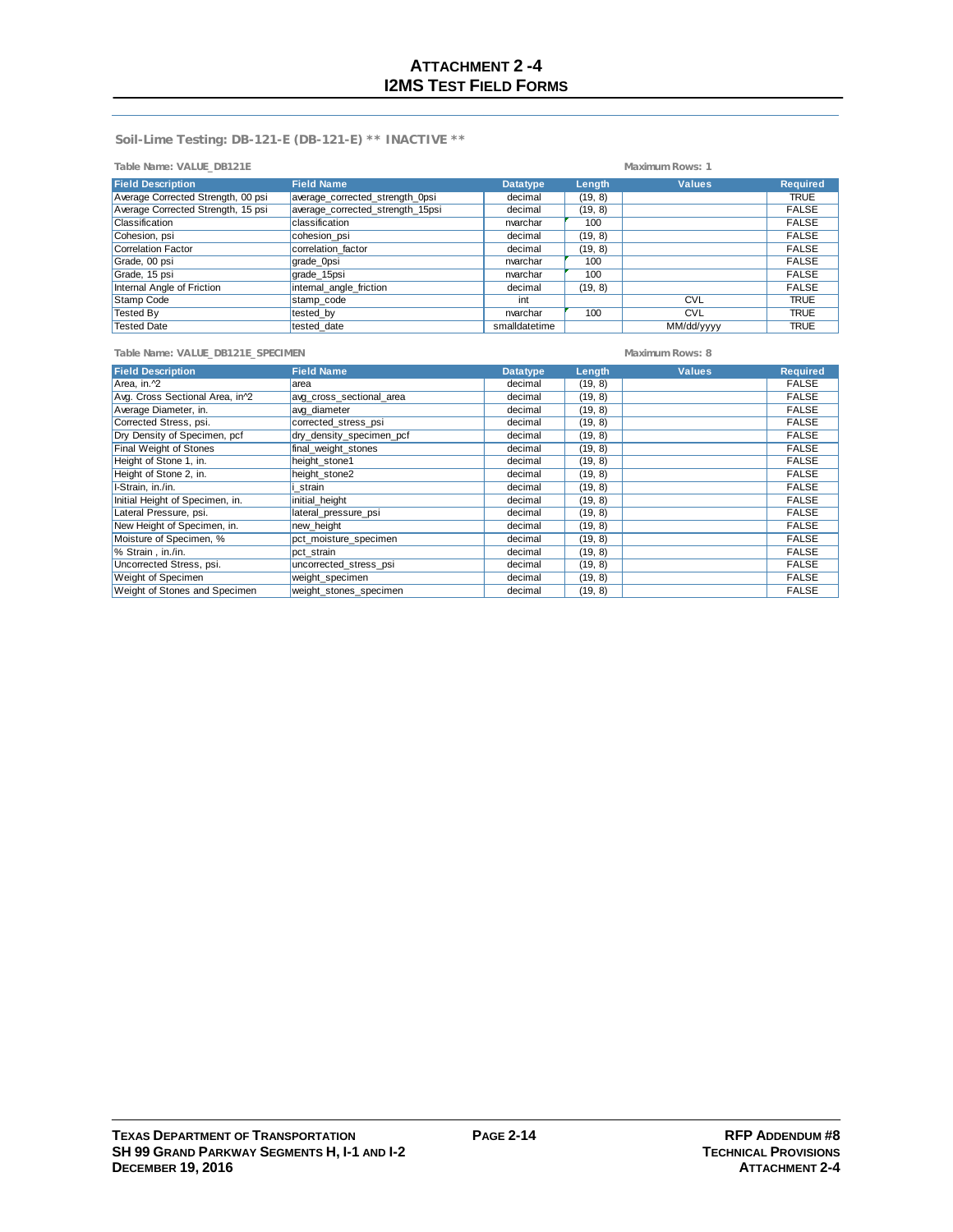**Density of Asphalt Stabilized Base (DB-126-E) \*\* INACTIVE \*\***

| Table Name: VALUE DB126E                      |                         |                 |         | Maximum Rows: 1          |                 |
|-----------------------------------------------|-------------------------|-----------------|---------|--------------------------|-----------------|
| <b>Field Description</b>                      | <b>Field Name</b>       | <b>Datatype</b> | Length  | <b>Values</b>            | <b>Required</b> |
| Percent Asphalt in Mix(max)                   | asphalt_pct_max         | decimal         | (19, 8) |                          | <b>FALSE</b>    |
| Percent Asphalt in Mix(min)                   | asphalt_pct_min         | decimal         | (19, 8) |                          | <b>FALSE</b>    |
| <b>Broken Method</b>                          | broken method           | nvarchar        | 20      | {Fast Break, Slow Break} | <b>FALSE</b>    |
| Date Broken(max)(max)                         | date broken max         | smalldatetime   |         | MM/dd/yyyy               | <b>FALSE</b>    |
| Date Broken(min)                              | date broken min         | smalldatetime   |         | MM/dd/yyyy               | <b>FALSE</b>    |
| Density of Specimen(max)                      | density_of_specimen_max | decimal         | (19, 8) |                          | <b>FALSE</b>    |
| Density of Specimen(min)                      | density of specimen min | decimal         | (19, 8) |                          | <b>FALSE</b>    |
| Gauge Reading(max)                            | gaque reading psi max   | decimal         | (19, 8) |                          | <b>FALSE</b>    |
| Gauge Reading (min)                           | gague_reading_psi_min   | decimal         | (19, 8) |                          | <b>FALSE</b>    |
| Height of Specimen(max)                       | height max              | decimal         | (19, 8) |                          | <b>FALSE</b>    |
| Height of Specimen(min)                       | height min              | decimal         | (19, 8) |                          | <b>FALSE</b>    |
| Measured Weight(max)                          | measured weight max     | decimal         | (19, 8) |                          | <b>FALSE</b>    |
| Measured Weight(min)                          | measured_weight_min     | decimal         | (19, 8) |                          | <b>FALSE</b>    |
| Minimum Allowable Density                     | min allowable density   | decimal         | (19, 8) |                          | <b>FALSE</b>    |
| Minimum Percent Density                       | min_pct_density         | decimal         | (19, 8) |                          | <b>FALSE</b>    |
| Minimum Specimen Unconfined                   | min specimen UCS        | decimal         | (19, 8) |                          | <b>FALSE</b>    |
| Compressive Strength                          |                         |                 |         |                          |                 |
| Mold Number(max)                              | mold number max         | nvarchar        | 100     |                          | <b>FALSE</b>    |
| Mold Number(min)                              | mold number min         | nvarchar        | 100     |                          | <b>FALSE</b>    |
| Date Molded(max)                              | molded date max         | smalldatetime   |         | MM/dd/yyyy               | <b>FALSE</b>    |
| Date Molded(min)                              | molded date min         | smalldatetime   |         | MM/dd/yyyy               | <b>FALSE</b>    |
| <b>Stamp Code</b>                             | stamp code              | int             |         | <b>CVL</b>               | <b>FALSE</b>    |
| <b>Tested By</b>                              | tested by               | nvarchar        | 100     | CVL                      | <b>FALSE</b>    |
| <b>Tested Date</b>                            | tested date             | datetime        |         | MM/dd/yyyy               | <b>FALSE</b>    |
| <b>Unconfined Compressive Strength</b>        | UCS max                 | nvarchar        | 100     |                          | <b>FALSE</b>    |
| (max)                                         |                         |                 |         |                          |                 |
| Unconfined Compressive Strength (min) UCS min |                         | nvarchar        | 100     |                          | <b>FALSE</b>    |
| Volume of Mold(max)                           | volume of mold max      | decimal         | (19, 8) |                          | <b>FALSE</b>    |
| Volume of Mold(min)                           | volume of mold min      | decimal         | (19, 8) |                          | <b>FALSE</b>    |
| Volume of Specimen(max)                       | volume of specimen max  | decimal         | (19, 8) |                          | <b>FALSE</b>    |
| Volume of Specimen(min)                       | volume of specimen min  | decimal         | (19, 8) |                          | <b>FALSE</b>    |
| Weight of Filters(max)                        | weight of filters max   | decimal         | (19, 8) |                          | <b>FALSE</b>    |
| Weight of Filters(min)                        | weight of filters min   | decimal         | (19, 8) |                          | <b>FALSE</b>    |
| Weight of Material(max)                       | weight_of_mat_max       | decimal         | (19, 8) |                          | <b>FALSE</b>    |
| Weight of Material(min)                       | weight of mat min       | decimal         | (19, 8) |                          | <b>FALSE</b>    |
| Weight of Plates(max)                         | weight of plates max    | decimal         | (19, 8) |                          | <b>FALSE</b>    |
| Weight of Plates(min)                         | weight of plates min    | decimal         | (19, 8) |                          | <b>FALSE</b>    |
| Weight of Specimen(max)                       | weight_of_specimen_max  | decimal         | (19, 8) |                          | <b>FALSE</b>    |
| Weight of Specimen(min)                       | weight of specimen min  | decimal         | (19, 8) |                          | <b>FALSE</b>    |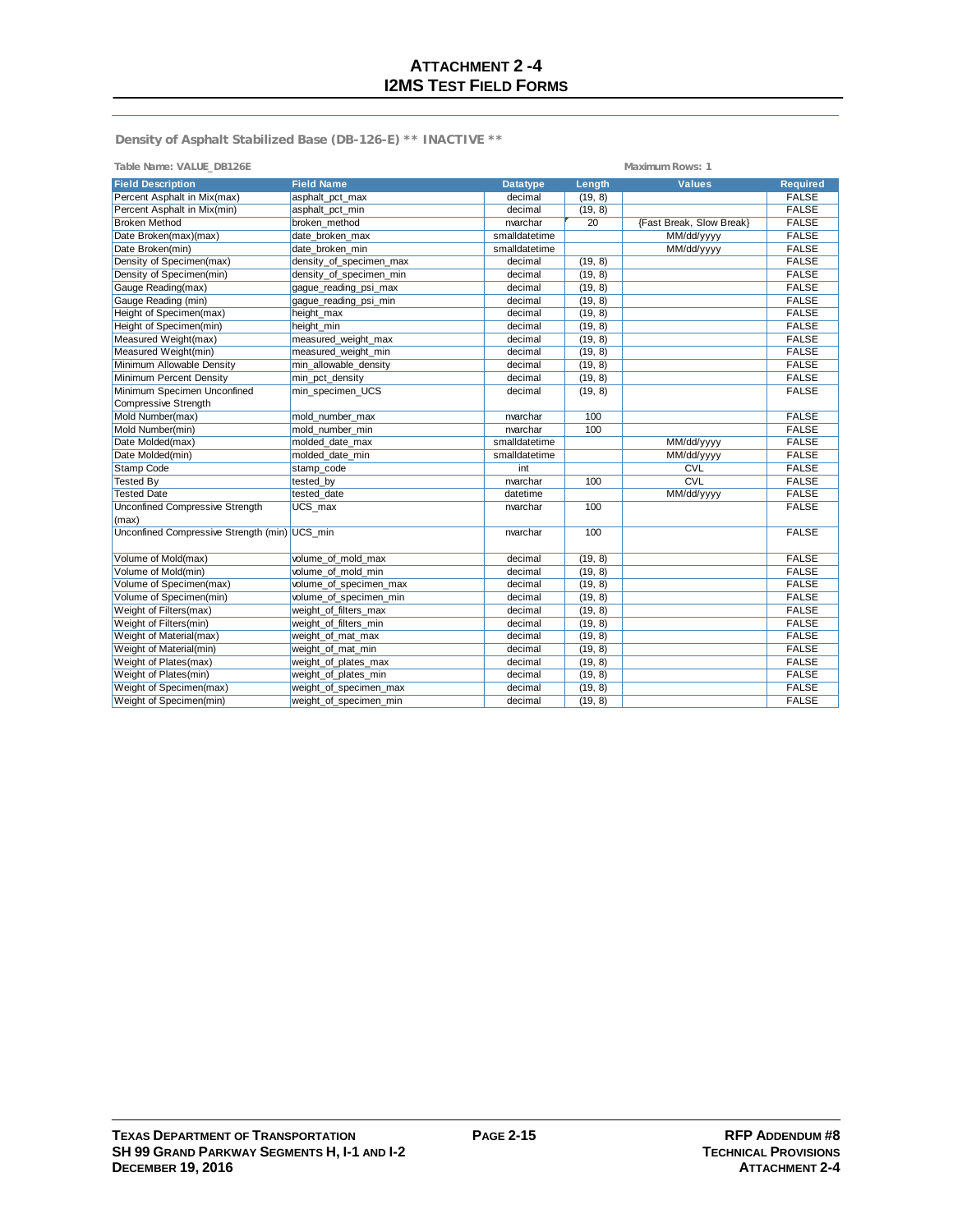**Sieve Analysis of Surface Treatment Aggregate (DB-200-ST) \*\* INACTIVE \*\***

| Table Name: VALUE_DB200ST |                          |                 |         | Maximum Rows: 1                |                 |
|---------------------------|--------------------------|-----------------|---------|--------------------------------|-----------------|
| <b>Field Description</b>  | <b>Field Name</b>        | <b>Datatype</b> | Length  | <b>Values</b>                  | <b>Required</b> |
| Sphalt                    | asphalt_pct              | decimal         | (19, 8) |                                | <b>FALSE</b>    |
| Dry Weight After Washing  | dry weight after washing | decimal         | (19, 8) |                                | <b>FALSE</b>    |
| Moisture                  | moisture_pct             | decimal         | (19, 8) |                                | <b>FALSE</b>    |
| Original Dry Weight       | orig_dry_weight          | decimal         | (19, 8) |                                | <b>FALSE</b>    |
| Total                     | pan weight               | decimal         | (19, 8) |                                | <b>FALSE</b>    |
| <b>Percent Difference</b> | percent difference       | decimal         | (19, 8) |                                | <b>FALSE</b>    |
| Sieving Loss              | sieving_loss             | decimal         | (19, 8) |                                | <b>FALSE</b>    |
| Stamp Code                | stamp_code               | int             |         | <b>CVL</b>                     | <b>FALSE</b>    |
| <b>Tested By</b>          | tested by                | nvarchar        | 100     | <b>CVL</b>                     | <b>FALSE</b>    |
| <b>Tested Date</b>        | tested date              | datetime        |         | MM/dd/yyyy                     | <b>FALSE</b>    |
| <b>Total Weight</b>       | total_weight             | decimal         | (19, 8) |                                | <b>FALSE</b>    |
| Type                      | type                     | nvarchar        | 100     | {A, B, C, D, E, L, PA, PB, PC, | <b>FALSE</b>    |
|                           |                          |                 |         | PD, PE, PL}                    |                 |
| <b>Washing Loss</b>       | washing_loss             | decimal         | (19, 8) |                                | <b>FALSE</b>    |
| <b>Weight Difference</b>  | weight difference        | decimal         | (19, 8) |                                | <b>FALSE</b>    |
| PrePan                    | weight retained          | decimal         | (19, 8) |                                | <b>FALSE</b>    |

| Table Name: VALUE DB200ST SIEVE |                             | Maximum Rows: 8 |         |               |                 |
|---------------------------------|-----------------------------|-----------------|---------|---------------|-----------------|
| <b>Field Description</b>        | <b>Field Name</b>           | <b>Datatype</b> | Length  | <b>Values</b> | <b>Required</b> |
| Cumulative Percent Passing      | cumulative_percent_passing  | decimal         | (19, 8) |               | <b>FALSE</b>    |
| Lower Retained Limit            | lower retained limit        | decimal         | (19, 8) |               | <b>FALSE</b>    |
| Cumulative Percent Retained     | percent retained cumulative | decimal         | (19, 8) |               | <b>FALSE</b>    |
| Individual Percent Retained     | percent retained individual | decimal         | (19, 8) |               | <b>FALSE</b>    |
| Sieve Size                      | sieve size                  | nvarchar        | 100     |               | <b>FALSE</b>    |
| Upper Retained Limit            | upper retained limit        | decimal         | (19, 8) |               | <b>FALSE</b>    |
| Cumulative Weight Retained      | weight retained cumulative  | decimal         | (19, 8) |               | <b>FALSE</b>    |
| Individual weight Retained      | weight retained individual  | decimal         | (19, 8) |               | <b>FALSE</b>    |
| Within Master Grading           | within master grading       | nvarchar        | 100     |               | <b>FALSE</b>    |

**Determining Flakiness Index (DB-224-F) \*\* INACTIVE \*\***

**Table Name: VALUE\_DB224F Maximum Rows: 1**

| <b>Field Description</b>              | <b>Field Name</b>       | <b>Datatype</b> | Length  | <b>Values</b> | <b>Required</b> |
|---------------------------------------|-------------------------|-----------------|---------|---------------|-----------------|
| <b>Flakiness Index</b>                | flakiness index         | decimal         | (19, 8) |               | <b>TRUE</b>     |
| Number of Particles                   | num particles 1         | decimal         | (19, 8) |               | <b>FALSE</b>    |
| Number of Particles                   | num particles 2         | decimal         | (19, 8) |               | <b>FALSE</b>    |
| Number of Particles                   | num particles 3         | decimal         | (19, 8) |               | <b>FALSE</b>    |
| Number of Particles Passing for 1/4"  | slot 1 4                | decimal         | (19, 8) |               | <b>FALSE</b>    |
| slot                                  |                         |                 |         |               |                 |
| Number of Particles Passing for 3/8"  | slot 38                 | decimal         | (19, 8) |               | <b>FALSE</b>    |
| slot                                  |                         |                 |         |               |                 |
| Number of Particles Passing for 5/32" | slot 5 32               | decimal         | (19, 8) |               | <b>FALSE</b>    |
| <b>Islot</b>                          |                         |                 |         |               |                 |
| Stamp Code                            | stamp_code              | int             |         | <b>CVL</b>    | <b>TRUE</b>     |
| <b>Tested By</b>                      | tested by               | nvarchar        | 100     | <b>CVL</b>    | <b>TRUE</b>     |
| <b>Tested Date</b>                    | tested date             | datetime        |         | MM/dd/yyyy    | <b>TRUE</b>     |
| <b>Total Particles</b>                | total particles         | decimal         | (19, 8) |               | <b>FALSE</b>    |
| <b>Total Passing Particles</b>        | total passing particles | decimal         | (19, 8) |               | <b>FALSE</b>    |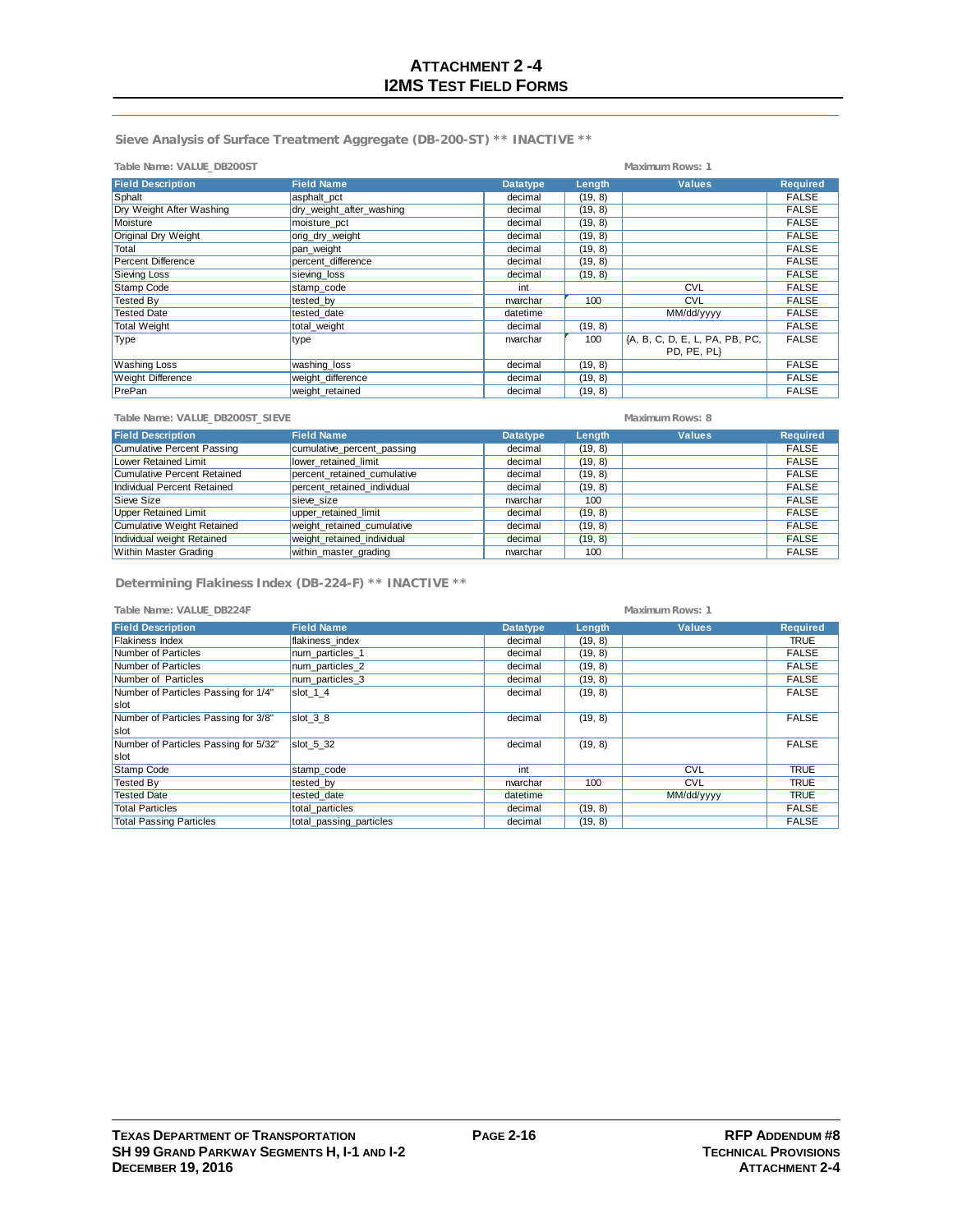**Determining Draindown Characteristics in Bituminous Materials (DB-235-F) \*\* INACTIVE \*\***

| Table Name: VALUE DB235F             |                      |                 | Maximum Rows: 1 |               |                 |  |
|--------------------------------------|----------------------|-----------------|-----------------|---------------|-----------------|--|
| <b>Field Description</b>             | <b>Field Name</b>    | <b>Datatype</b> | Length          | <b>Values</b> | <b>Required</b> |  |
| Average Percent of Draindown for Two | avg pct draindown    | decimal         | (19, 8)         |               | <b>FALSE</b>    |  |
| Samples                              |                      |                 |                 |               |                 |  |
| Final Weight Plate                   | final weight plate 1 | decimal         | (19, 8)         |               | <b>FALSE</b>    |  |
| <b>Final Weight Plate</b>            | final_weight_plate_2 | decimal         | (19, 8)         |               | <b>FALSE</b>    |  |
| Initial Sample Weight                | init sample weight 1 | decimal         | (19, 8)         |               | <b>FALSE</b>    |  |
| Initial Sample Weight                | init sample weight 2 | decimal         | (19, 8)         |               | <b>FALSE</b>    |  |
| Initial Weight Plate                 | init weight plate 1  | decimal         | (19, 8)         |               | <b>FALSE</b>    |  |
| Initial Weight Plate                 | init_weight_plate_2  | decimal         | (19, 8)         |               | <b>FALSE</b>    |  |
| Percent Of Draindown                 | pct draindown 1      | decimal         | (19, 8)         |               | <b>FALSE</b>    |  |
| <b>Percent Of Draindown</b>          | pct draindown 2      | decimal         | (19, 8)         |               | <b>FALSE</b>    |  |
| Stamp Code                           | stamp code           | int             |                 | <b>CVL</b>    | <b>TRUE</b>     |  |
| <b>Tested By</b>                     | tested by            | nvarchar        | 100             | <b>CVL</b>    | <b>TRUE</b>     |  |
| <b>Tested Date</b>                   | tested date          | datetime        |                 | MM/dd/yyyy    | <b>TRUE</b>     |  |

**Resistance To Degradation By Abrasion & Impact in Los Angeles Machine (DB-410-A) \*\* INACTIVE \*\***

| Table Name: VALUE DB410A |                   |                 |         | Maximum Rows: 1 |                 |
|--------------------------|-------------------|-----------------|---------|-----------------|-----------------|
| <b>Field Description</b> | <b>Field Name</b> | <b>Datatype</b> | Length  | <b>Values</b>   | <b>Required</b> |
| <b>Final Weight</b>      | final weight      | decimal         | (19, 8) |                 | <b>FALSE</b>    |
| Initial Weight           | initial weight    | decimal         | (19, 8) |                 | <b>FALSE</b>    |
| La Abrasion Type         | la abrasion type  | nvarchar        | 100     | <b>CVL</b>      | <b>FALSE</b>    |
| La Abrasion Value        | la abrasion value | decimal         | (19, 8) |                 | <b>FALSE</b>    |
| Loss of Weight           | loss_of_weight    | decimal         | (19, 8) |                 | <b>FALSE</b>    |
| Number of Spheres        | number_of_spheres | int             |         |                 | <b>FALSE</b>    |
| <b>Percent Loss</b>      | percent loss      | decimal         | (19, 8) |                 | <b>FALSE</b>    |
| Sieve                    | sieve             | nvarchar        | 100     |                 | <b>FALSE</b>    |
| Stamp Code               | stamp code        | int             |         | <b>CVL</b>      | <b>FALSE</b>    |
| <b>Tested By</b>         | tested by         | nvarchar        | 100     | <b>CVL</b>      | <b>FALSE</b>    |
| <b>Tested Date</b>       | tested date       | datetime        |         | MM/dd/yyyy      | <b>FALSE</b>    |
| <b>Weight of Charge</b>  | weight of charge  | nvarchar        | 100     |                 | <b>FALSE</b>    |

**Table Name: VALUE\_DB410A\_SAMPLE Maximum Rows: 4**

**Field Description**<br> **Field Description**<br> **FALSE**<br> **Passing Sieve Passing Sieve Passing Sieve Passing Sieve Passing Sieve Passing Sieve Passing Sieve Passing Sieve Passing Sieve Passing Sieve Passing Si** Actual Weight |actual\_weight decimal | (19, 8) | FALSE Passing Sieve **passing\_sieve environment invarchar 100** FALSE Projected Weight **projected\_weight projected\_weight** nvarchar 100 FALSE<br>
Retained Sieve **projected\_weight** nvarchar 100 FALSE<br>
Retained Sieve retained sieve nvarchar 100 FALSE Retained Sieve |retained\_sieve nvarchar | 100 | | FALSE Within Range within\_range with the bit FALSE bit Research of the FALSE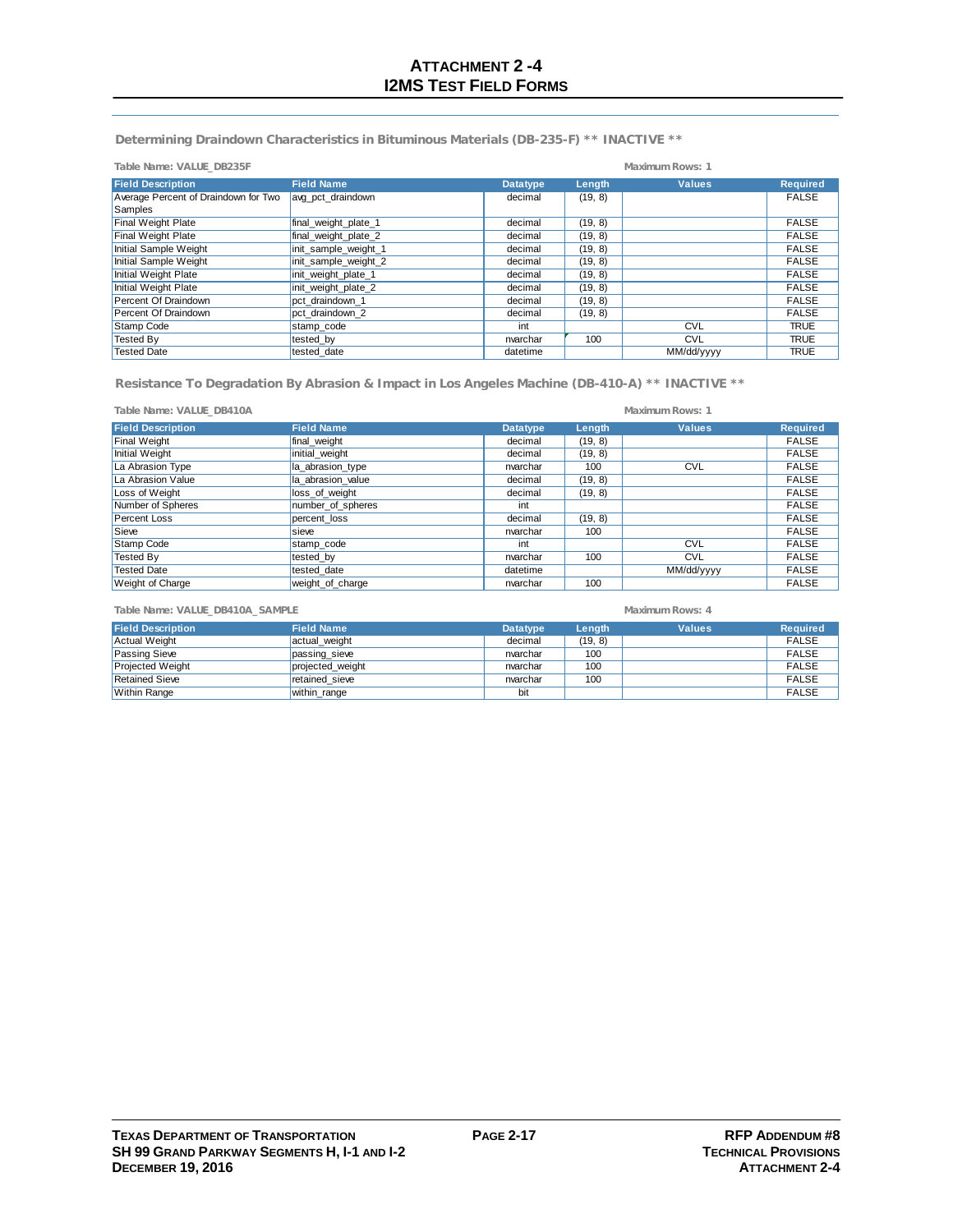**Magnesium Sulfate Soundness (DB-411-M) \*\* INACTIVE \*\***

| Table Name: VALUE DB411M<br>Maximum Rows: 1                  |                             |                 |         |               |                 |
|--------------------------------------------------------------|-----------------------------|-----------------|---------|---------------|-----------------|
| <b>Field Description</b>                                     | <b>Field Name</b>           | <b>Datatype</b> | Length  | <b>Values</b> | <b>Required</b> |
| Normalized Individual Percent Retained ni pct retained total |                             | decimal         | (19, 8) |               | <b>FALSE</b>    |
| <b>Total</b>                                                 |                             |                 |         |               |                 |
| % Loss Total                                                 | pct loss total              | decimal         | (19, 8) |               | <b>FALSE</b>    |
| Soundness Loss                                               | soundness loss              | decimal         | (19, 8) |               | <b>FALSE</b>    |
| Stamp Code                                                   | stamp code                  | int             |         | <b>CVL</b>    | <b>TRUE</b>     |
| Tested By                                                    | tested by                   | nvarchar        | 100     | <b>CVL</b>    | <b>TRUE</b>     |
| <b>Tested Date</b>                                           | tested date                 | smalldatetime   |         | MM/dd/yyyy    | <b>TRUE</b>     |
| Weighted Average % Loss Total                                | weighted avg pct loss total | decimal         | (19, 8) |               | <b>FALSE</b>    |

| Table Name: VALUE_DB411M_CYCLE |                       |                 |        | Maximum Rows: 5 |                 |
|--------------------------------|-----------------------|-----------------|--------|-----------------|-----------------|
| <b>Field Description</b>       | <b>Field Name</b>     | <b>Datatype</b> | Length | <b>Values</b>   | <b>Required</b> |
| Cycle                          | Icycle                | nvarchar        | 5      |                 | <b>FALSE</b>    |
| In Oven Date                   | in oven date          | smalldatetime   |        | MM/dd/yyyy      | <b>FALSE</b>    |
| In Oven Time In                | in oven time in       | smalldatetime   |        | MM/dd/yyyy      | <b>FALSE</b>    |
| In Oven Time Out               | in oven time out      | smalldatetime   |        | MM/dd/yyyy      | <b>FALSE</b>    |
| In Solution Date               | in solution date      | smalldatetime   |        | MM/dd/yyyy      | <b>FALSE</b>    |
| In Solution Time In            | in solution time in   | smalldatetime   |        | MM/dd/yyyy      | <b>FALSE</b>    |
| In Solution Time Out           | in solution time out  | smalldatetime   |        | MM/dd/yyyy      | <b>FALSE</b>    |
| Out Oven Date                  | out oven date         | smalldatetime   |        | MM/dd/yyyy      | <b>FALSE</b>    |
| Out Oven Time In               | out oven time in      | smalldatetime   |        | MM/dd/yyyy      | <b>FALSE</b>    |
| Out Oven Time Out              | out oven time out     | smalldatetime   |        | MM/dd/yyyy      | <b>FALSE</b>    |
| Out Solution Date              | out solution date     | smalldatetime   |        | MM/dd/yyyy      | <b>FALSE</b>    |
| Out Solution Time In           | out solution time in  | smalldatetime   |        | MM/dd/yyyy      | <b>FALSE</b>    |
| Out Solution Time Out          | out solution time out | smalldatetime   |        | MM/dd/yyyy      | <b>FALSE</b>    |
| Remarks                        | remarks               | nvarchar        | 250    |                 | <b>FALSE</b>    |

| Table Name: VALUE_DB411M_PARTICLE                      |                       | Maximum Rows: 8 |         |               |                 |
|--------------------------------------------------------|-----------------------|-----------------|---------|---------------|-----------------|
| <b>Field Description</b>                               | <b>Field Name</b>     | <b>Datatype</b> | Length  | <b>Values</b> | <b>Required</b> |
| Final Weight (g)                                       | final weight          | decimal         | (19, 8) |               | <b>FALSE</b>    |
| Initial Weight (g)                                     | initial weight        | decimal         | (19, 8) |               | <b>FALSE</b>    |
| Loss of Weight (g)                                     | loss of weight        | decimal         | (19, 8) |               | <b>FALSE</b>    |
| Normalized Individual Percent Retained ni pct retained |                       | decimal         | (19, 8) |               | <b>FALSE</b>    |
| % Loss                                                 | pct loss              | decimal         | (19, 8) |               | <b>FALSE</b>    |
| Particle Size Range Passing                            | size_range_passing    | nvarchar        | 100     |               | <b>FALSE</b>    |
| Particle Size Range Retained                           | size range retained   | nvarchar        | 100     |               | <b>FALSE</b>    |
| Weighted Average % Loss                                | weighted avg pct loss | decimal         | (19, 8) |               | <b>FALSE</b>    |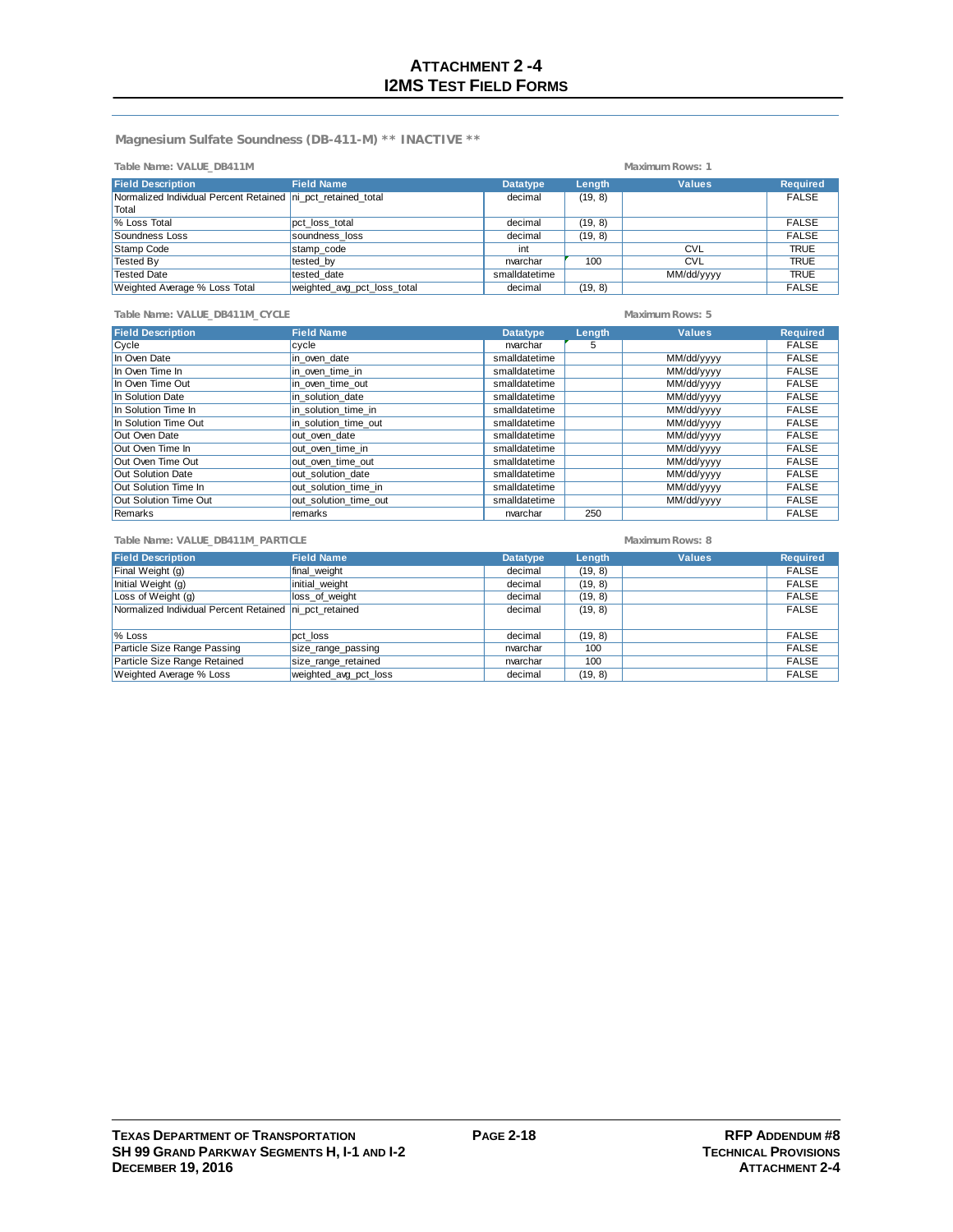**Testing Of Drilled Cores Of Portland Cement Concrete (DB-424-A, Part III) \*\* INACTIVE \*\***

| Table Name: VALUE DB424A | Maximum Rows: 1   |                 |        |               |                 |
|--------------------------|-------------------|-----------------|--------|---------------|-----------------|
| <b>Field Description</b> | <b>Field Name</b> | <b>Datatype</b> | Length | <b>Values</b> | <b>Required</b> |
| Stamp Code               | stamp code        | int             |        | <b>CVL</b>    | <b>FALSE</b>    |
| <b>Tested By</b>         | tested by         | nvarchar        | 100    | <b>CVL</b>    | <b>FALSE</b>    |
| Tested By - Part II      | tested by part2   | nvarchar        | 100    | <b>CVL</b>    | <b>FALSE</b>    |
| Tested By - Part III     | tested by part3   | nvarchar        | 100    | <b>CVL</b>    | <b>FALSE</b>    |
| <b>Tested Date</b>       | tested date       | datetime        |        | MM/dd/yyyy    | <b>FALSE</b>    |
| Tested Date - Part II    | tested date part2 | datetime        |        | MM/dd/yyyy    | <b>FALSE</b>    |
| Tested Date - Part III   | tested date part3 | datetime        |        | MM/dd/yyyy    | <b>FALSE</b>    |

**Field Description Field Name Datatype Length Values Required** Age (Days) age int FALSE Compressive Strength compressive\_strength1 decimal (19, 8) FALSE<br>
Compressive Strength compressive\_strength2 decimal (19, 8) FALSE compressive\_strength2 decimal (19, 8) FALSE<br>
core\_diameter1 decimal (19, 8) FALSE Diameter of Core (inches) core\_diameter1 decimal (19, 8) FALSE<br>
Diameter of Core (inches) core\_diameter2 decimal (19, 8) FALSE Diameter of Core (inches) core\_diameter2 decimal (19, 8) Length of Core (inches) core\_length1 decimal (19, 8) FALSE Length of Core (inches) core\_length2 decimal (19, 8) FALSE Core Number core\_number1 nvarchar | 100 | more core\_number1 nvarchar | 100 | TALSE Core Number core\_number2 nvarchar | 100 | nvarchar | 100 | FALSE Failure Type |failure\_type1 nvarchar | 100 | | FALSE Failure Type |failure\_type2 nvarchar | 100 | | FALSE Max Load (Lbs) |max\_load1 decimal | (19, 8) | FALSE Max Load (Lbs) |max\_load2 decimal | (19, 8) | FALSE **Table Name: VALUE\_DB424A\_CORE Maximum Rows: 4**

**Texture Depth By Sand Patch Method (DB-436-A) \*\* INACTIVE \*\***

| Table Name: VALUE_DB436A |                   | Maximum Rows: 1 |         |               |                 |
|--------------------------|-------------------|-----------------|---------|---------------|-----------------|
| <b>Field Description</b> | <b>Field Name</b> | <b>Datatype</b> | Length  | <b>Values</b> | <b>Required</b> |
| Average Diameter         | avg diameter      | decimal         | (19, 8) |               | <b>FALSE</b>    |
| Diameter 1               | measurement 1     | decimal         | (19, 8) |               | <b>FALSE</b>    |
| Diameter 2               | measurement 2     | decimal         | (19, 8) |               | <b>FALSE</b>    |
| Diameter 3               | measurement 3     | decimal         | (19, 8) |               | <b>FALSE</b>    |
| Diameter 4               | measurement 4     | decimal         | (19, 8) |               | <b>FALSE</b>    |
| Stamp Code               | stamp_code        | int             |         | <b>CVL</b>    | <b>FALSE</b>    |
| Tested By                | tested by         | varchar         | 200     | <b>CVL</b>    | <b>FALSE</b>    |
| <b>Tested Date</b>       | tested date       | smalldatetime   |         | MM/dd/yyyy    | <b>FALSE</b>    |
| <b>Thickness</b>         | thickness         | decimal         | (19, 8) |               | <b>FALSE</b>    |
| Volume of Cylinder       | vol cylinder      | decimal         | (19, 8) |               | <b>FALSE</b>    |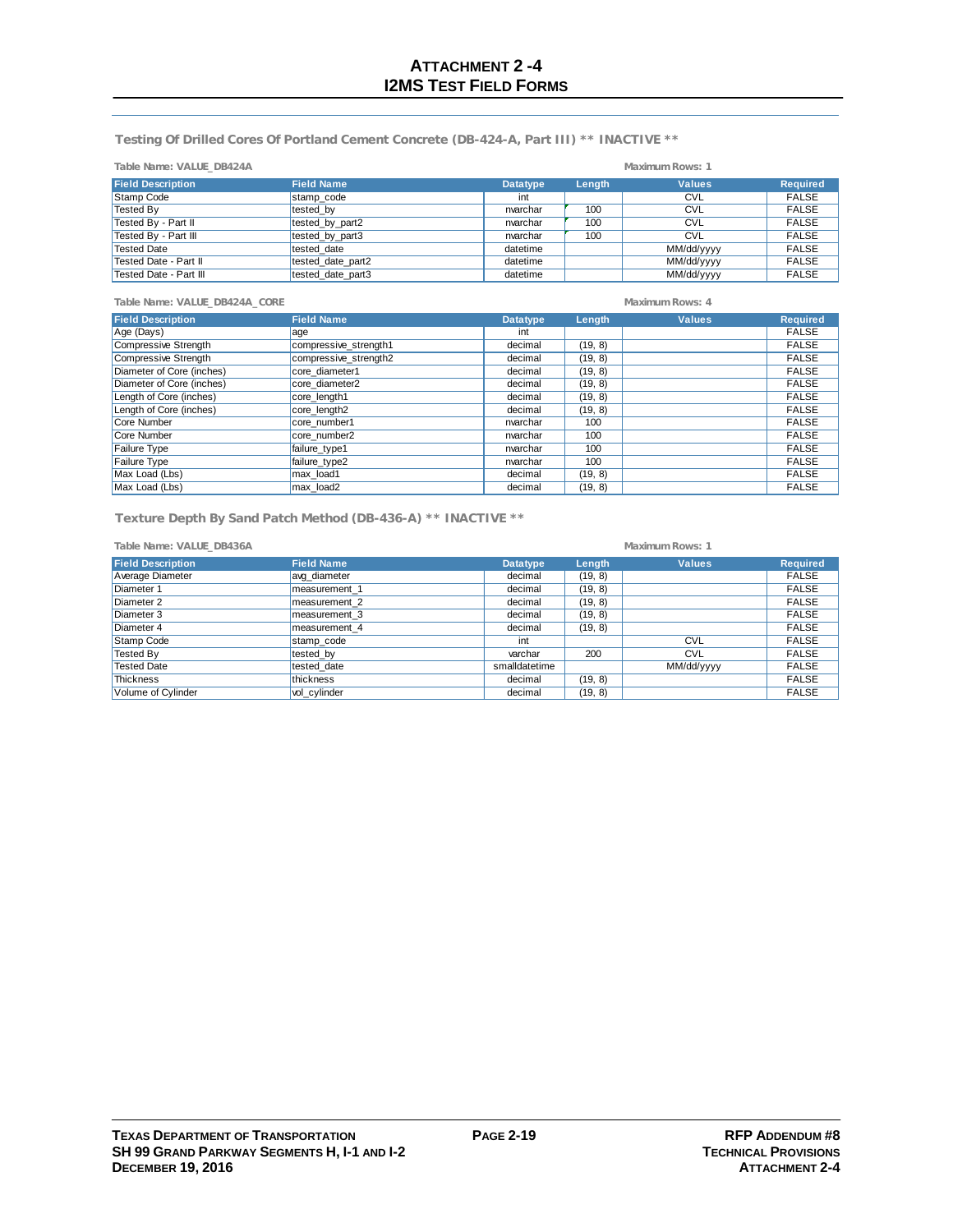**Concrete Sample - Beams (DB-448-A) \*\* INACTIVE \*\***

| Table Name: VALUE_DB448A |                       |                 | Maximum Rows: 1 |               |                 |  |
|--------------------------|-----------------------|-----------------|-----------------|---------------|-----------------|--|
| <b>Field Description</b> | <b>Field Name</b>     | <b>Datatype</b> | Length          | <b>Values</b> | <b>Required</b> |  |
| <b>Actual Water</b>      | act water             | decimal         | (19, 8)         |               | <b>FALSE</b>    |  |
| Added Gal                | added_gal             | decimal         | (19, 8)         |               | <b>FALSE</b>    |  |
| Agg. Correction Factor   | agg corr factor       | decimal         | (19, 8)         | <b>CVL</b>    | <b>FALSE</b>    |  |
| Agg Size                 | agg_size              | nvarchar        | 100             | <b>CVL</b>    | <b>FALSE</b>    |  |
| Air Temperature          | air temp              | decimal         | (19, 8)         |               | <b>FALSE</b>    |  |
| <b>Batch Size</b>        | batch size            | decimal         | (19, 8)         |               | <b>FALSE</b>    |  |
| <b>Batch Time</b>        | batch time            | smalldatetime   |                 | MM/dd/yyyy    | <b>FALSE</b>    |  |
| <b>Class of Concrete</b> | class concrete        | nvarchar        | 100             | <b>CVL</b>    | <b>FALSE</b>    |  |
| Concrete Temperature     | concrete temp         | decimal         | (19, 8)         |               | <b>FALSE</b>    |  |
| Corrected Air Content    | corrected air content | decimal         | (19, 8)         | <b>CVL</b>    | <b>FALSE</b>    |  |
| Design Water             | des water             | decimal         | (19, 8)         |               | <b>FALSE</b>    |  |
| Mix ID                   | mix_id                | nvarchar        | 100             | <b>CVL</b>    | <b>FALSE</b>    |  |
| <b>Qty Load</b>          | qty_load              | decimal         | (19, 8)         |               | <b>FALSE</b>    |  |
| Req. Strength, psi       | req_strength          | decimal         | (19, 8)         |               | <b>FALSE</b>    |  |
| Sample Time              | sample_time           | smalldatetime   |                 | MM/dd/yyyy    | <b>FALSE</b>    |  |
| Slump                    | slump                 | decimal         | (19, 8)         | <b>CVL</b>    | <b>FALSE</b>    |  |
| Specimen Dimensions      | spec dimensions       | nvarchar        | 100             | <b>CVL</b>    | <b>FALSE</b>    |  |
| Stamp Code               | stamp_code            | int             |                 | <b>CVL</b>    | <b>FALSE</b>    |  |
| <b>Tested By</b>         | tested_by             | nvarchar        | 100             | <b>CVL</b>    | <b>FALSE</b>    |  |
| <b>Tested Date</b>       | tested date           | datetime        |                 | MM/dd/yyyy    | <b>FALSE</b>    |  |
| <b>Ticket Number</b>     | ticket num            | decimal         | (19, 8)         |               | <b>FALSE</b>    |  |
| <b>Total Water</b>       | total water           | decimal         | (19, 8)         |               | <b>FALSE</b>    |  |
| <b>Truck Number</b>      | truck num             | decimal         | (19, 8)         |               | <b>FALSE</b>    |  |
| Unit Weight              | unit_weight           | decimal         | (19, 8)         |               | <b>FALSE</b>    |  |

| Table Name: VALUE_DB448A_SPECIMEN |                   | Maximum Rows: 6 |         |               |                 |
|-----------------------------------|-------------------|-----------------|---------|---------------|-----------------|
| <b>Field Description</b>          | <b>Field Name</b> | <b>Datatype</b> | Length  | <b>Values</b> | <b>Required</b> |
| Age                               | age               | nvarchar        | 100     | <b>CVL</b>    | <b>FALSE</b>    |
| Avg Depth                         | avg depth         | decimal         | (19, 8) |               | <b>FALSE</b>    |
| Avg. Width                        | avg width         | decimal         | (19, 8) |               | <b>FALSE</b>    |
| Correction Factor                 | corr factor       | decimal         | (19, 8) |               | <b>FALSE</b>    |
| Max Load, lbs                     | max_load_psi      | decimal         | (19, 8) |               | <b>FALSE</b>    |
| Mod Rupture                       | mod rupture       | decimal         | (19, 8) |               | <b>FALSE</b>    |
| Pass Fail                         | pass fail         | nvarchar        | 100     |               | <b>FALSE</b>    |
| Specimen                          | specimen          | nvarchar        | 100     |               | <b>FALSE</b>    |
| <b>Test Date</b>                  | test date         | smalldatetime   |         | MM/dd/yyyy    | <b>FALSE</b>    |
| <b>Tested By</b>                  | tested by         | nvarchar        | 100     | <b>CVL</b>    | <b>FALSE</b>    |

**Coarse Aggregate Angularity By Fractured Faces Count (DB-460-A) \*\* INACTIVE \*\***

| Table Name: VALUE_DB460A            | Maximum Rows: 1                  |                 |         |               |                 |
|-------------------------------------|----------------------------------|-----------------|---------|---------------|-----------------|
| <b>Field Description</b>            | <b>Field Name</b>                | <b>Datatype</b> | Length  | <b>Values</b> | <b>Required</b> |
| Number of Particles w/ one or no FF | number of particles with one     | int             |         |               | <b>FALSE</b>    |
| Number of Particles w/ 2 or more FF | number of particles with two     | int             |         |               | <b>FALSE</b>    |
| Number of Questionable Particles    | number of questionable particles | int             |         |               | <b>FALSE</b>    |
| <b>Percent Crushed Particles</b>    | percent crushed particles        | decimal         | (19, 8) |               | <b>FALSE</b>    |
| <b>Percent Crushed Particles</b>    | percent crushed particles result | decimal         | (19, 8) |               | <b>TRUE</b>     |
| Sieve Size                          | sieve size                       | nvarchar        | 100     |               | <b>FALSE</b>    |
| Stamp Code                          | stamp code                       | int             |         | <b>CVL</b>    | <b>TRUE</b>     |
| <b>Tested By</b>                    | tested by                        | nvarchar        | 100     | <b>CVL</b>    | <b>TRUE</b>     |
| <b>Tested Date</b>                  | tested date                      | smalldatetime   |         | MM/dd/yyyy    | <b>TRUE</b>     |
| <b>Total Number of Particles</b>    | total number of particles        | int             |         |               | <b>FALSE</b>    |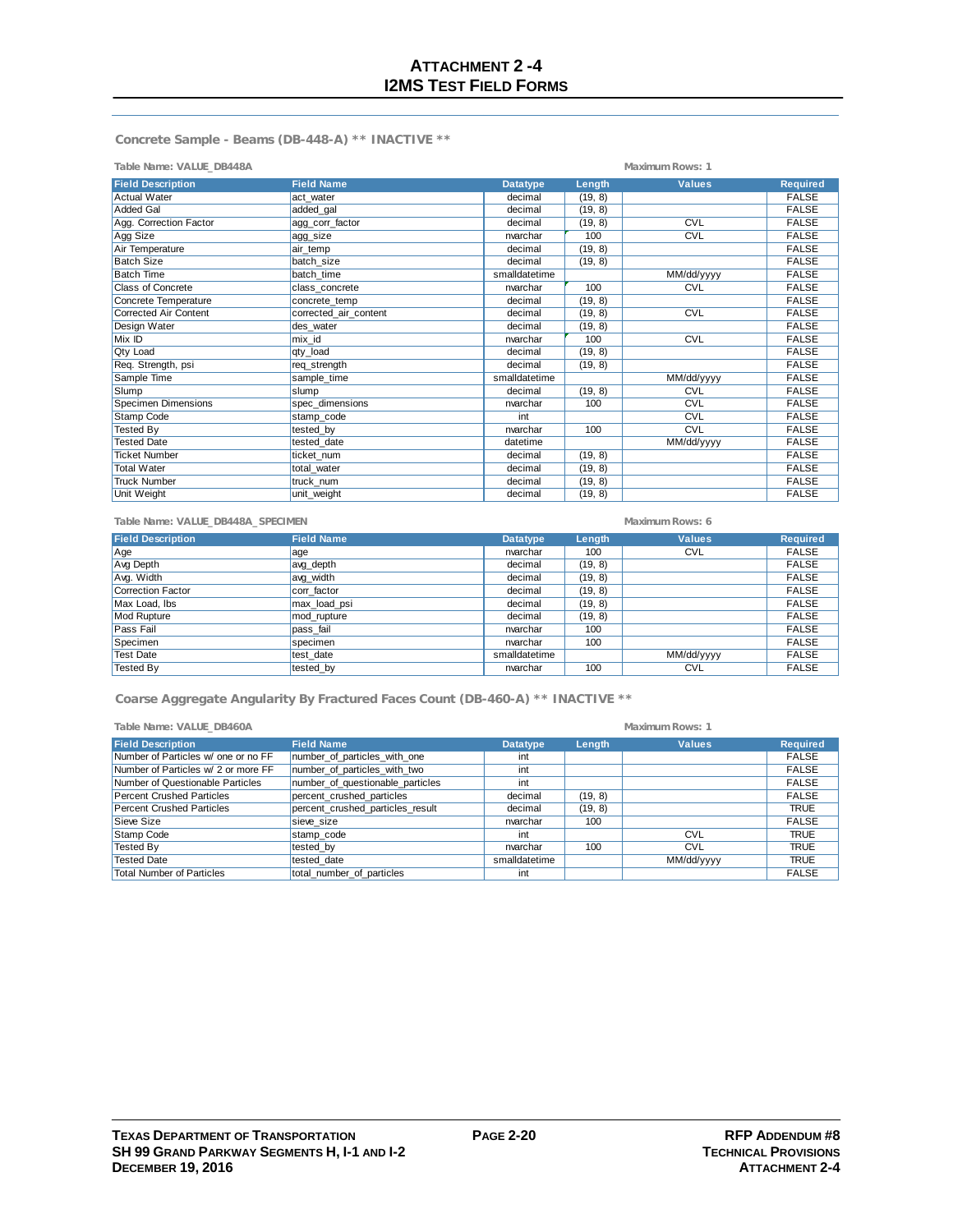**Effect of Water On Bituminous Paving Mixtures (DB-530-C) \*\* INACTIVE \*\***

| Table Name: VALUE_DB530C              |                   | Maximum Rows: 1 |               |               |                 |
|---------------------------------------|-------------------|-----------------|---------------|---------------|-----------------|
| <b>Field Description</b>              | <b>Field Name</b> | <b>Datatype</b> | <b>Lenath</b> | <b>Values</b> | <b>Required</b> |
| <b>Estimated Percent of Stripping</b> | est_pct_stripping | nvarchar        | 100           |               | <b>FALSE</b>    |
| Stamp Code                            | stamp code        | int             |               | <b>CVL</b>    | <b>FALSE</b>    |
| Tested By                             | tested by         | nvarchar        | 100           | <b>CVL</b>    | <b>FALSE</b>    |
| Tested Date                           | tested date       | datetime        |               | MM/dd/yyyy    | <b>FALSE</b>    |

**Determining Chloride and Sulfate Content in Soils (DB-620-J) \*\* INACTIVE \*\***

| Table Name: VALUE DB620J  | Maximum Rows: 1         |                 |         |               |                 |
|---------------------------|-------------------------|-----------------|---------|---------------|-----------------|
| <b>Field Description</b>  | <b>Field Name</b>       | <b>Datatype</b> | Length  | <b>Values</b> | <b>Required</b> |
| Chloride (CL) (PPM)       | chloride_ppm            | decimal         | (19, 8) |               | <b>FALSE</b>    |
| Crucible + Residue Weight | crucible residue weight | decimal         | (19, 8) |               | <b>FALSE</b>    |
| Crucible Weight           | crucible weight         | decimal         | (19, 8) |               | <b>FALSE</b>    |
| Ending                    | ending                  | decimal         | (19, 8) |               | <b>FALSE</b>    |
| Normality of AgNO3        | normality_of_agno3      | decimal         | (19, 8) |               | <b>FALSE</b>    |
| <b>Residue Weight</b>     | residue weight          | decimal         | (19, 8) |               | <b>FALSE</b>    |
| Sample Weight             | sample_weight_chloride  | decimal         | (19, 8) |               | <b>FALSE</b>    |
| Sample Weight             | sample weight sulfate   | decimal         | (19, 8) |               | <b>FALSE</b>    |
| Stamp Code                | stamp code              | int             |         | <b>CVL</b>    | <b>FALSE</b>    |
| Starting                  | starting                | decimal         | (19, 8) |               | <b>FALSE</b>    |
| Sulfate (SO4) (PPM)       | sulfate_ppm             | decimal         | (19, 8) |               | <b>FALSE</b>    |
| <b>Tested By</b>          | tested by               | nvarchar        | 100     | <b>CVL</b>    | <b>FALSE</b>    |
| <b>Tested Date</b>        | tested date             | nvarchar        | 100     |               | <b>FALSE</b>    |
| Total                     | total                   | decimal         | (19, 8) |               | <b>FALSE</b>    |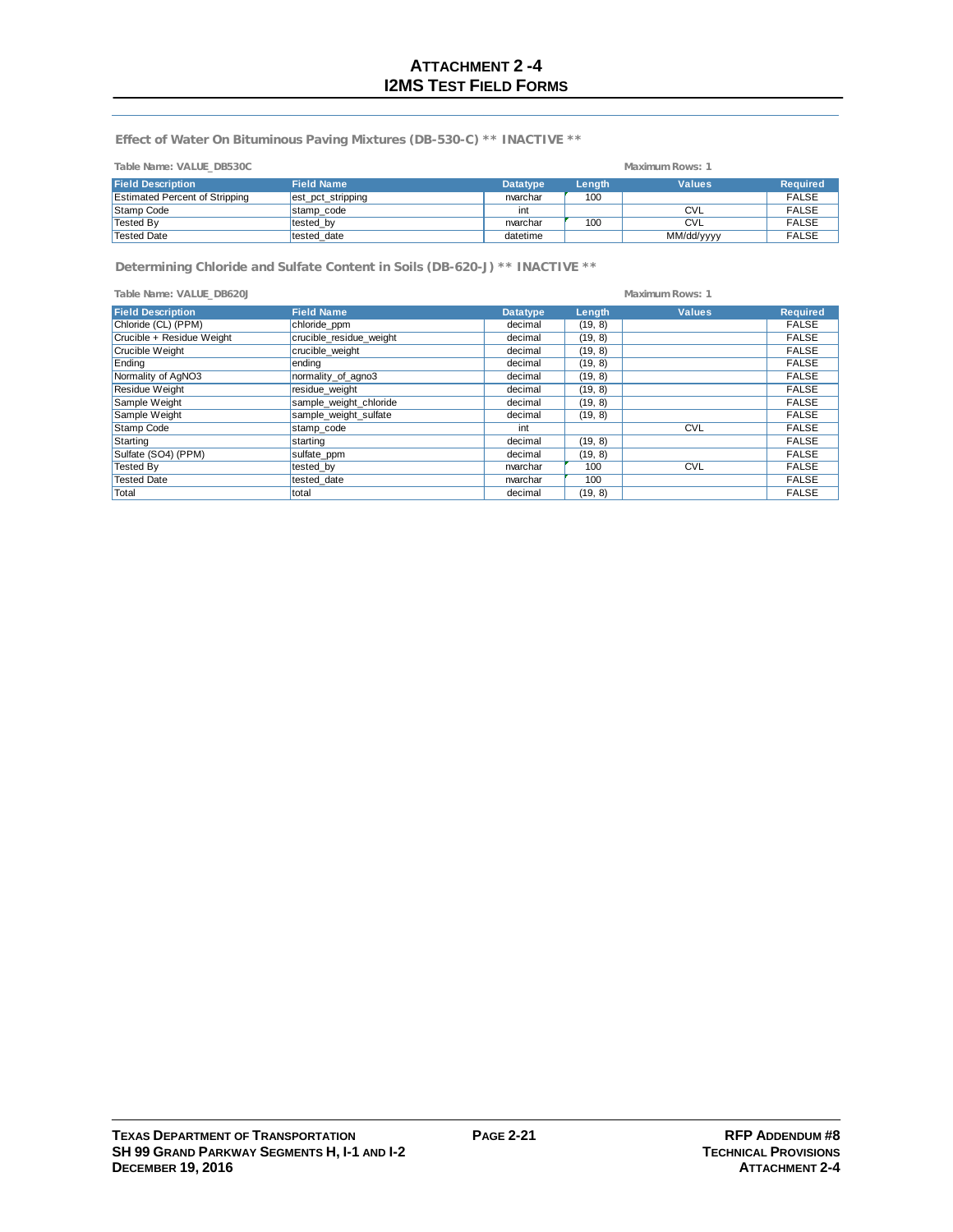## **CQAF Sample**

**File:** CQAFSample.xml

**File Type:** XML (Extensible Markup Language). The de facto standard for transferring data.

**File Description:** An example of an electronic submission that can be read into I2MS. The example provided was used for a previous project and passed the verification process for that particular project's inputs. This file can be submitted to I2MS via a web service run on I2MS using SOAP (Simple Object Access Protocol), which is a standard programming protocol by which software developers send data between systems.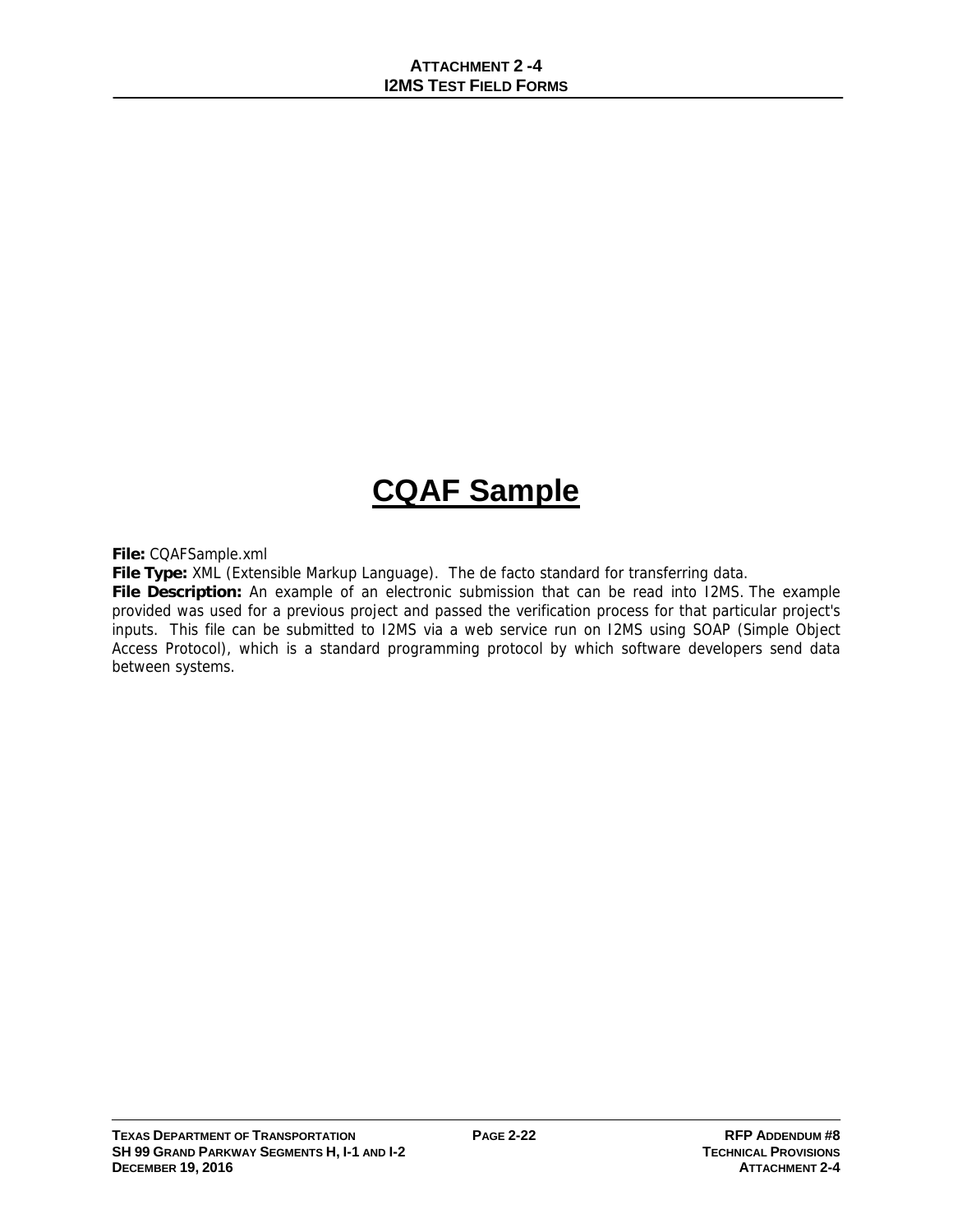### **ATTACHMENT 2 -4 I2MS TEST FIELD FORMS**

## **CQAF Sample**

```
<?xml version='1.0' encoding='UTF-8'?> 
<form name="DB-115-1" version_no="1.0" key="0020905270501151" date="2009-05-
27T00:00:00" display_key="00209052705"> 
       <owner_name value="CQAF" />
        <security username="CQAFDataXfer" password="as9-3958$h@" /> 
        <header> 
               <column name="sample_id" value="00209052705" /> 
               <column name="sampled_date" value="5/27/2009 12:00:00 AM" /> 
               <column name="sample_type" value="Random-Independent" /> 
               <column name="split_sample_id" /> 
               <column name="report_type" value="Original" /> 
               <column name="section" value="5.1" /> 
               <column name="sampled_by" value="Al Jones" /> 
               <column name="spec_year" value="2004" /> 
               <column name="material" value="14" /> 
               <column name="spec_item" value="247" /> 
               <column name="supplier" value="Pit" /> 
               <column name="special_provision" /> 
               <column name="structure_number" /> 
               <column name="grade" value="1" /> 
               <column name="sample_location" /> 
               <column name="feature" value="Mainlane" /> 
               <column name="course_lift" value="2" /> 
               <column name="station" value="342+49" /> 
               <column name="dist_from_cl" value="5' LT" /> 
               <column name="misc" /> 
               <column name="roadway" value="Loop 375" /> 
               <column name="direction" value="NB" /> 
        </header> 
       \epsilon -test name="DB-115-1"> \epsilon!-- This can be the same value as the form name. \epsilon->
               <table name="VALUE_DB115_1"> 
                     <row> <column name="determined_by_test_method" value="DB-113-E" 
/> 
                             <column name="max_dry_density_pcf" value="132.5" /> 
                             <column name="optimum_moisture_content_pct" value="7.7" /> 
                             <column name="density_standard" value="4200" /> 
                             <column name="moisture_standard" value="420" /> 
                             <column name="density_count" value="1045" /> 
                             <column name="moisture_count" value="231" /> 
                             <column name="probe_depth" value="10" /> 
                             <column name="wet_density_pcf" value="140.5" /> 
                             <column name="dry_density_pcf" value="133.5" /> 
                             <column name="moisture_content_pct" value="5.2" /> 
                             <column name="gauge_no" value="3242" /> 
                             <column name="moisture_content_pct_pass_fail" /> 
                             <column name="density_pct" value="100.7" />
```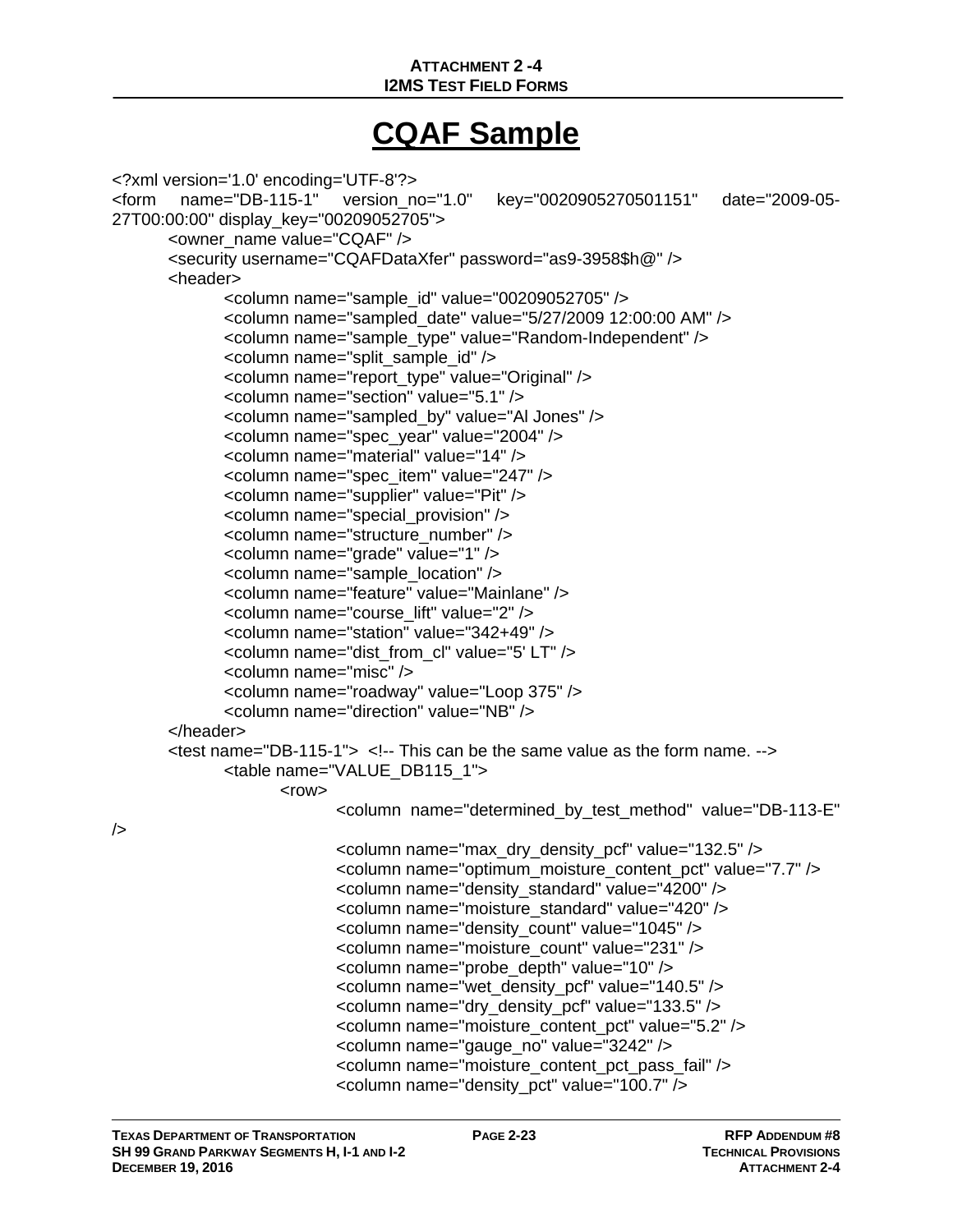<column name="density\_pct\_pass\_fail" />

## **CQAF Sample**

<column name="density\_specification\_req\_max" /> <column name="moisture\_specification\_req\_max" /> <column name="soil\_desc" /> <column name="density\_specification\_req\_min" value="100" /> <column name="moisture\_specification\_req\_min" value="5.2" /> <column name="tested\_by" value="Al Jones" /> <column name="tested\_date" value="5/27/2009 12:00:00 AM" /> <column name="stamp\_code" value="1" /> </row>

 </table> </test>

<footer>

```
 <column name="remarks" /> 
        <column name="reviewed_by" /> 
        <column name="completed_date" /> 
        <column name="authorized_by" /> 
        <column name="authorized_date" /> 
 </footer>
```
</form>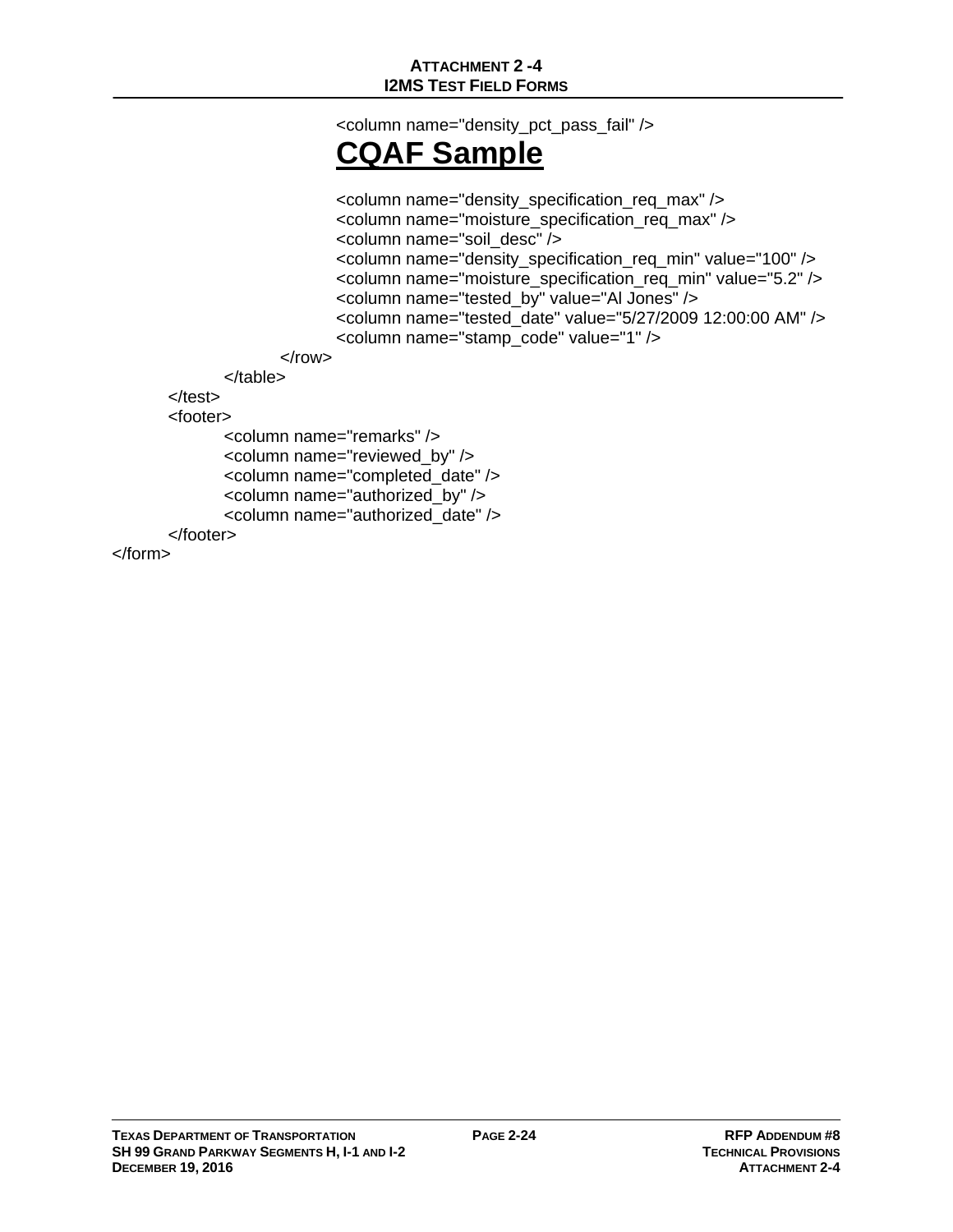## **Web Form Validation**

**File:** WebFormValidation.xsd

**File Type:** XSD (XML Schema Document). Describes a schema used for an XML document.

**File Description:** Describes elements, annotations, and documentation used in the aforementioned XML. XSD files are the standard used to describe XML file formats and are often used to assist in developing XML files with added features such as intellisense (which is an added type ahead feature used by developers).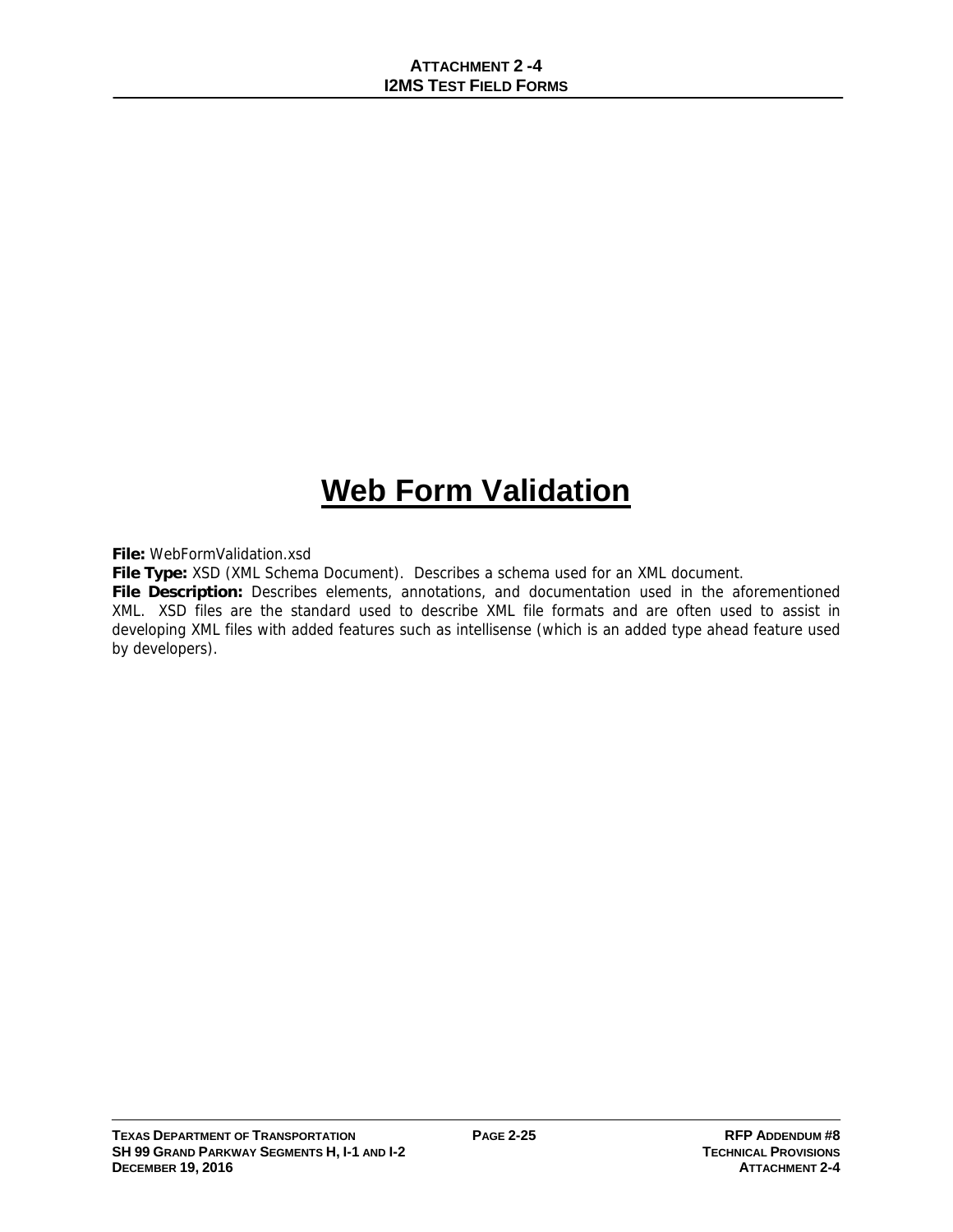### **ATTACHMENT 2 -4 I2MS TEST FIELD FORMS**

### **Web Form Validation**

<?xml version="1.0" encoding="utf-8"?> <xs:schema id="FormValidation" xmlns:xs="http://www.w3.org/2001/XMLSchema"> <xs:element name="form"> <xs:complexType> <xs:sequence> <xs:choice minOccurs="1" maxOccurs="1" id="owner"> <xs:annotation> <xs:documentation> The owner of the record must be supplied to upload successfully. The user login provided in the security element must have permission to add a record for the owner as part of the validation process. The record owner can be identified by a variety of properties. In general, when submitting XML from an external source, the owner\_name attribute is the preferred method. </xs:documentation> </xs:annotation> <xs:element name="owner\_name" minOccurs="1" maxOccurs="1"> <xs:annotation> <xs:documentation> The name of the owner of this record. For example, "OVF" or "CQAF". </xs:documentation> </xs:annotation> <xs:complexType> <xs:attribute name="value" type="xs:string" use="required" /> </xs:complexType> </xs:element> <xs:element name="owner\_guid" minOccurs="1" maxOccurs="1"> <xs:complexType> <xs:attribute name="value" type="xs:string" use="required" /> </xs:complexType> </xs:element> <xs:element name="owner\_id" minOccurs="1" maxOccurs="1"> <xs:complexType> <xs:attribute name="value" type="xs:int" use="required" /> </xs:complexType> </xs:element> </xs:choice> <xs:element name="security" minOccurs="1" maxOccurs="1"> <xs:annotation> <xs:documentation> User login credentials must be provided to upload a record. Supply a username and password. </xs:documentation> </xs:annotation>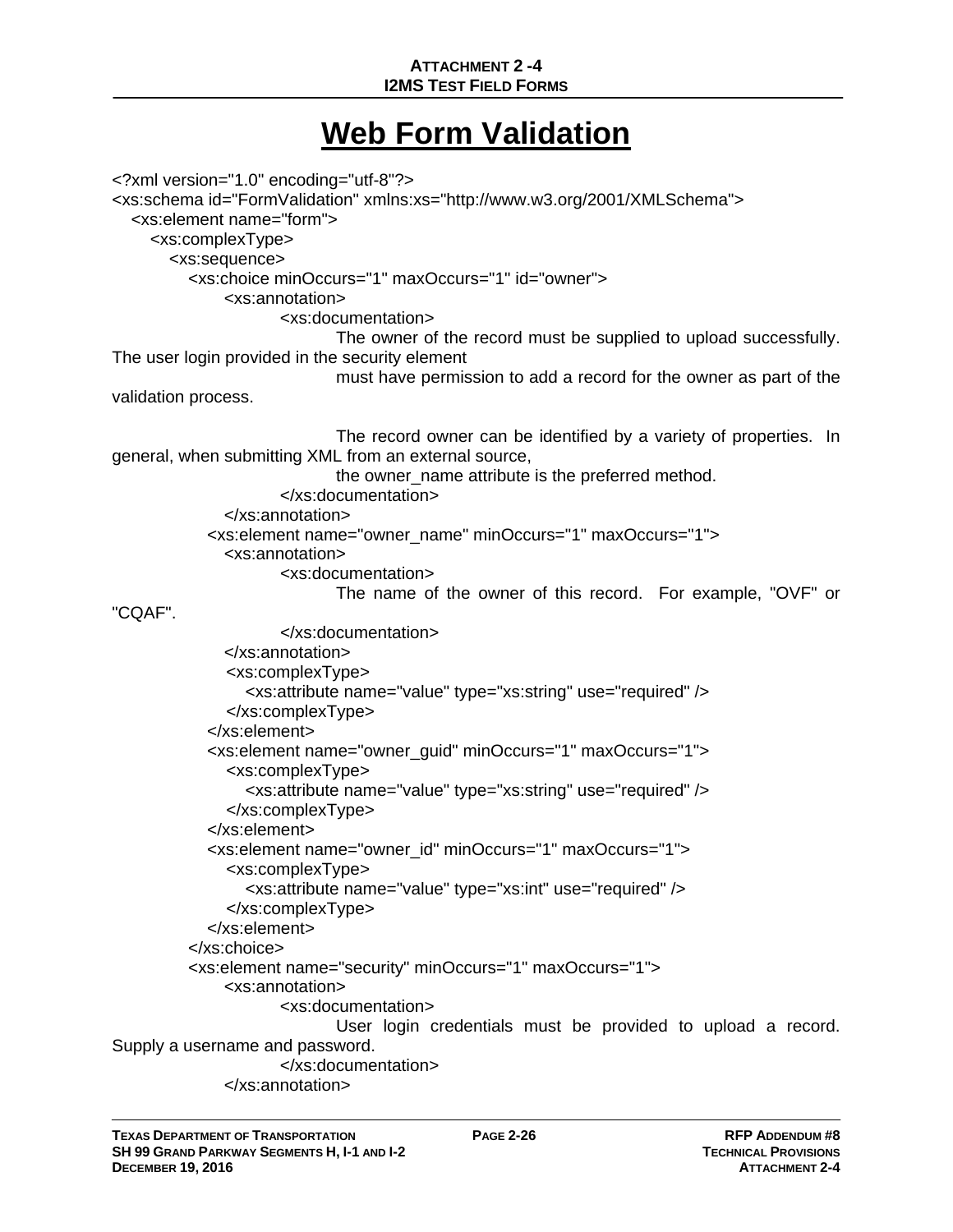<xs:complexType>

## **Web Form Validation**

```
 <xs:attribute name="user_guid" type="xs:string" /> 
                <xs:attribute name="username" type="xs:string" /> 
                <xs:attribute name="password" type="xs:string" /> 
             </xs:complexType> 
           </xs:element> 
           <xs:element name="header" minOccurs="0" maxOccurs="1"> 
               <xs:annotation> 
                       <xs:documentation> 
                              The collection of header column values common to multiple forms. 
                       </xs:documentation> 
               </xs:annotation> 
             <xs:complexType> 
                <xs:sequence> 
                  <xs:element name="column" type="ColumnType" maxOccurs="unbounded" /> 
                </xs:sequence> 
             </xs:complexType> 
           </xs:element> 
           <xs:element name="test" minOccurs="0" maxOccurs="unbounded"> 
               <xs:annotation> 
                       <xs:documentation> 
                              Container element for Body Table elements, which contain the 
data specific to the form type being uploaded. 
                              This element can be used to logically group the body tables by the 
test method they represent, but it is not required to do so. 
                              All body table elements can be placed under one test element, 
and the test name attribute is inconsequential. 
                       </xs:documentation> 
               </xs:annotation> 
             <xs:complexType> 
                <xs:sequence> 
                  <xs:element name="table" minOccurs="1" maxOccurs="unbounded"> 
                       <xs:annotation> 
                              <xs:documentation> 
                                     A collection of rows of form data for a specific table. 
                                     The number of rows permitted for each table depends on 
the form and table name. For testing forms, the number of rows allowed for each table can be 
found in the I2MS Test Form Fields report. 
                              </xs:documentation> 
                       </xs:annotation> 
                     <xs:complexType> 
                       <xs:sequence>
```
<xs:element name="row" minOccurs="0" maxOccurs="unbounded">

<xs:annotation>

<xs:documentation>

A collection of body column values.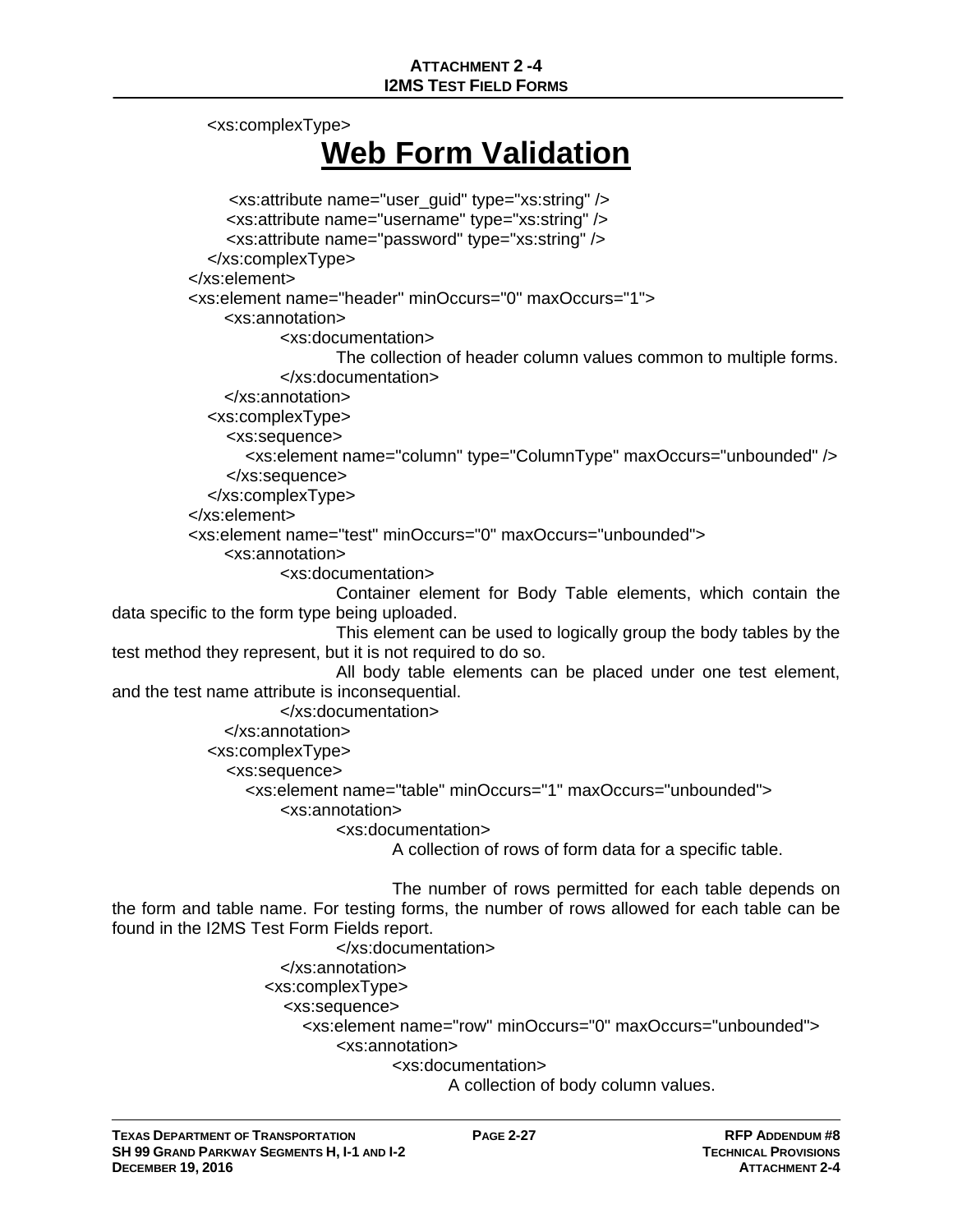### **ATTACHMENT 2 -4 I2MS TEST FIELD FORMS**

 </xs:documentation> </xs:annotation> **Web Form Validation** <xs:complexType> <xs:sequence> <xs:element name="column" type="ColumnType" minOccurs="0" maxOccurs="unbounded" /> </xs:sequence> </xs:complexType> </xs:element> </xs:sequence> <xs:attribute name="name" type="xs:string" use="required"> <xs:annotation> <xs:documentation> The name of the body table. For testing forms, the list of supported table names can be found in the I2MS Test Form Fields report. </xs:documentation> </xs:annotation> </xs:attribute> </xs:complexType> </xs:element> </xs:sequence> <xs:attribute name="name" type="xs:string" use="required" /> </xs:complexType> </xs:element> <xs:element name="footer" minOccurs="0" maxOccurs="1"> <xs:annotation> <xs:documentation> The collection of footer column values common to multiple forms. </xs:documentation> </xs:annotation> <xs:complexType> <xs:sequence> <xs:element name="column" type="ColumnType" minOccurs="0" maxOccurs="unbounded" /> </xs:sequence> </xs:complexType> </xs:element> </xs:sequence> <xs:attribute name="name" form="unqualified" type="xs:string" use="required" > <xs:annotation> <xs:documentation> The short name of the I2MS form for which data is being submitted. This value determines the data columns that are supported and required for the header, body, and footer elements.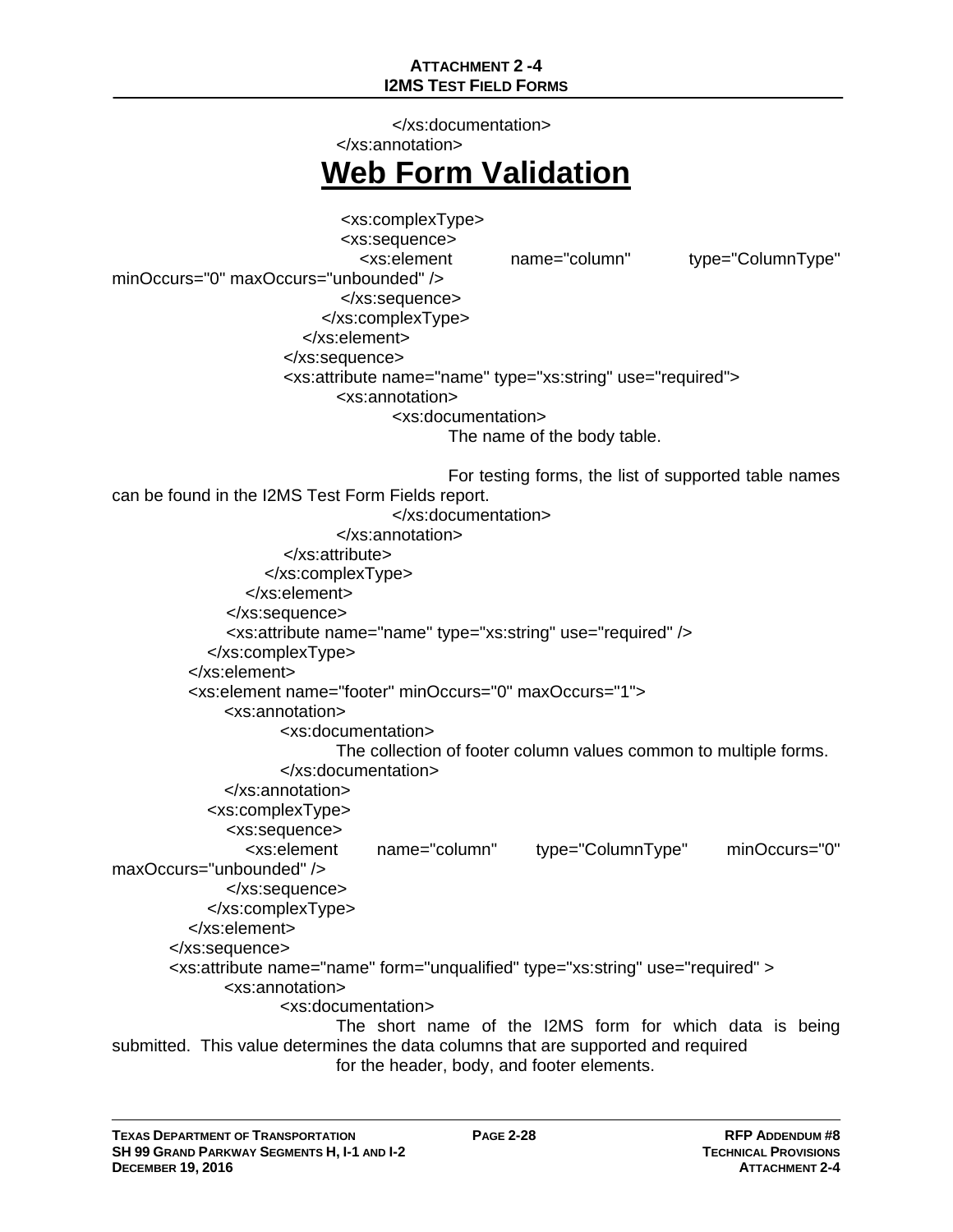For testing forms, the list of supported form names can be found in the I2MS Test Form Fields report.

## **Web Form Validation**

The form name is the value in parentheses for each subheading under the Body Fields section. </xs:documentation> </xs:annotation> </xs:attribute> <xs:attribute name="key" form="unqualified" use="required"> <xs:annotation> <xs:documentation> A value representing the test record in I2MS. This value is required to be unique for each owner (OVF/CQAF). The same key is used for all revisions of the record. To add a new revision, supply the same key with the new form data and a new value for the version\_no attribute. </xs:documentation> </xs:annotation> <xs:simpleType> <xs:restriction base="xs:string"> <xs:maxLength value="100"></xs:maxLength> </xs:restriction> </xs:simpleType> </xs:attribute> <xs:attribute name="version\_no" use="required"> <xs:annotation> <xs:documentation> The version number of this revision within the series of revisions identified by the key attribute. The revision in the series with the greatest version number will be considered the latest revision regardless of the order in which revisions were submitted to I2MS. Submitting a record with the same key and version number as another record in the system is an error. </xs:documentation> </xs:annotation> <xs:simpleType> <xs:restriction base="xs:decimal"> <xs:totalDigits value="19" /> <xs:fractionDigits value="9" /> </xs:restriction> </xs:simpleType> </xs:attribute> <xs:attribute name="display\_key"> <xs:annotation> <xs:documentation> The value displayed to users as the ID value of the record (for example, Sample ID for testing forms). This value is not required to be unique.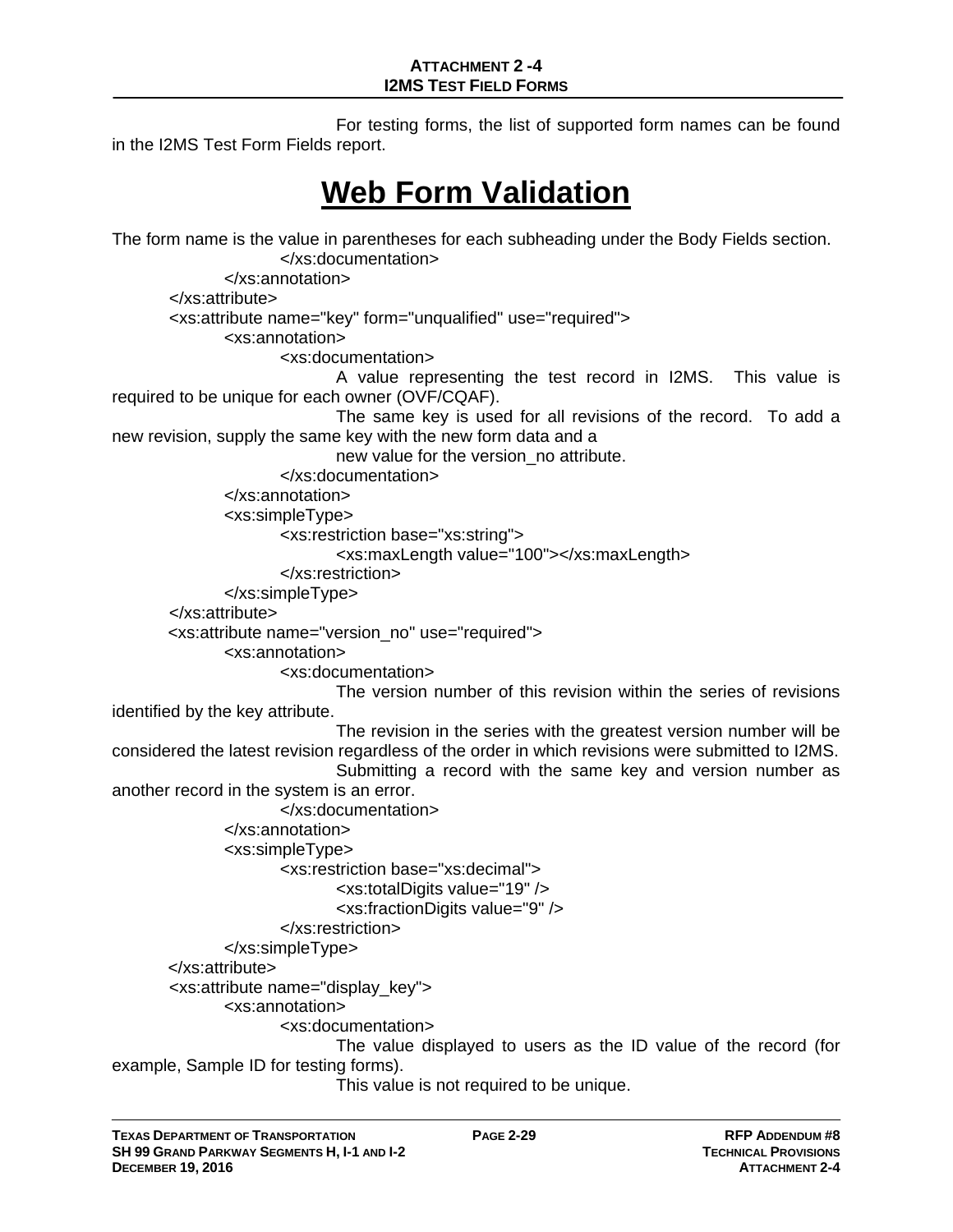</xs:documentation> </xs:annotation> <xs:simpleType> <xs:restriction base="xs:string">

### **Web Form Validation**

<xs:maxLength value="100"></xs:maxLength> </xs:restriction> </xs:simpleType> </xs:attribute> <xs:attribute name="version\_key"> <xs:annotation> <xs:documentation> An optional identifier for this revision. For example, when submitting XML to I2MS from an external source, this could be the Version ID of the record in the external system. </xs:documentation> </xs:annotation> <xs:simpleType> <xs:restriction base="xs:string"> <xs:maxLength value="100"></xs:maxLength> </xs:restriction> </xs:simpleType> </xs:attribute> <xs:attribute name="action\_name" type="xs:string"> <xs:annotation> <xs:documentation> The name of a custom workflow action to execute when submitting the form. The user login submitting the form must have permissions in I2MS for the action and validation rules must pass before allowing the action. When submitting XML to I2MS from an external source, this attribute should generally be omitted unless other instructions have been provided. </xs:documentation> </xs:annotation> </xs:attribute> <xs:attribute name="date" type="xs:dateTime"> <xs:annotation> <xs:documentation> The value displayed to users as the date of the record (for example, Sampled Date for testing forms). </xs:documentation> </xs:annotation> </xs:attribute> </xs:complexType> </xs:element>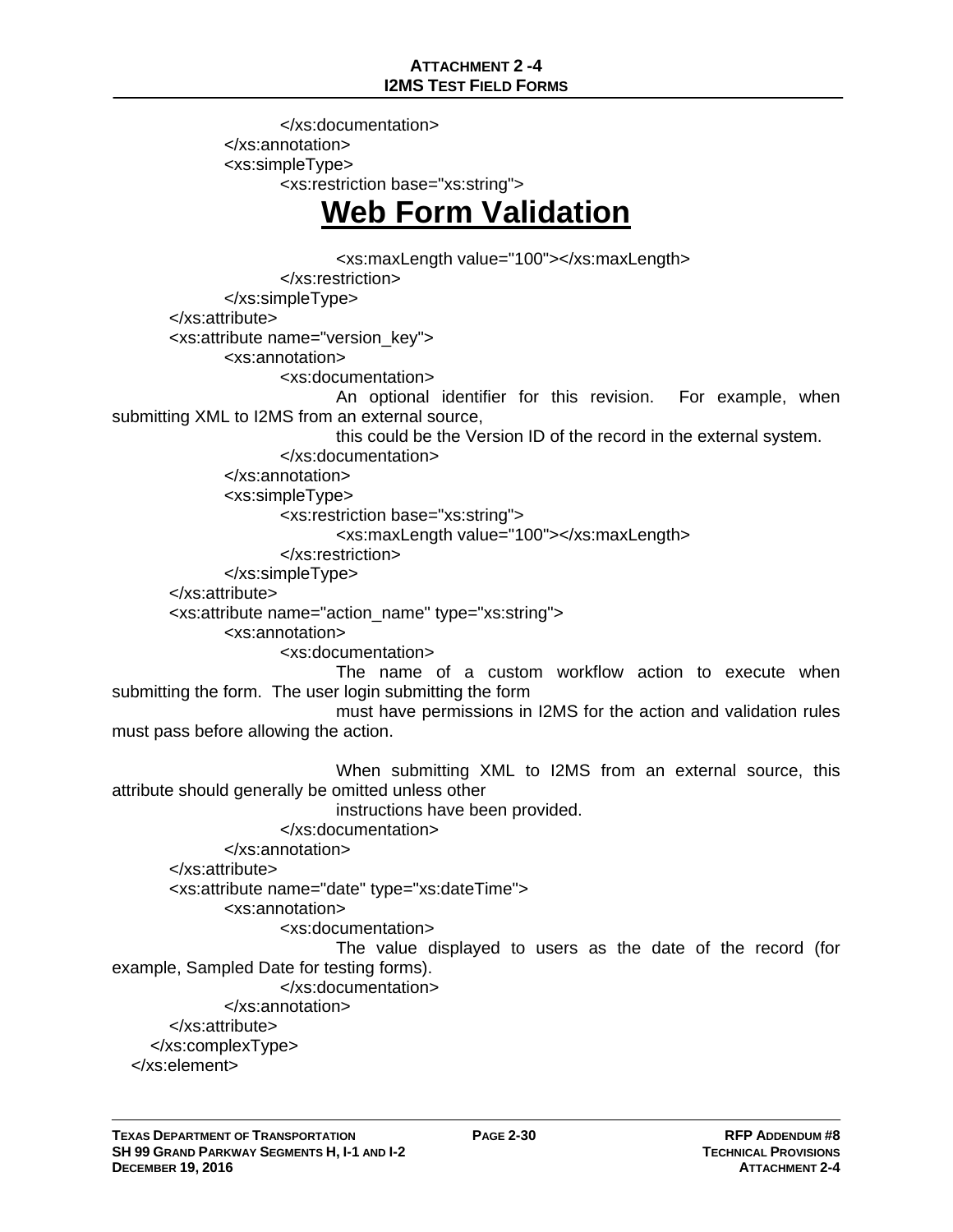### **ATTACHMENT 2 -4 I2MS TEST FIELD FORMS**

 <xs:complexType name="ColumnType"> <xs:attribute name="name" type="xs:string" use="required"> <xs:annotation> <xs:documentation>

The name of the column for which a value is being provided.

## **Web Form Validation**

 For testing forms, the list of supported data columns can be found in the I2MS Test Form Fields report. </xs:documentation> </xs:annotation> </xs:attribute> <xs:attribute name="value" type="xs:string" use="optional"> <xs:annotation> <xs:documentation> The value of the column. </xs:documentation> </xs:annotation> </xs:attribute> </xs:complexType>

</xs:schema>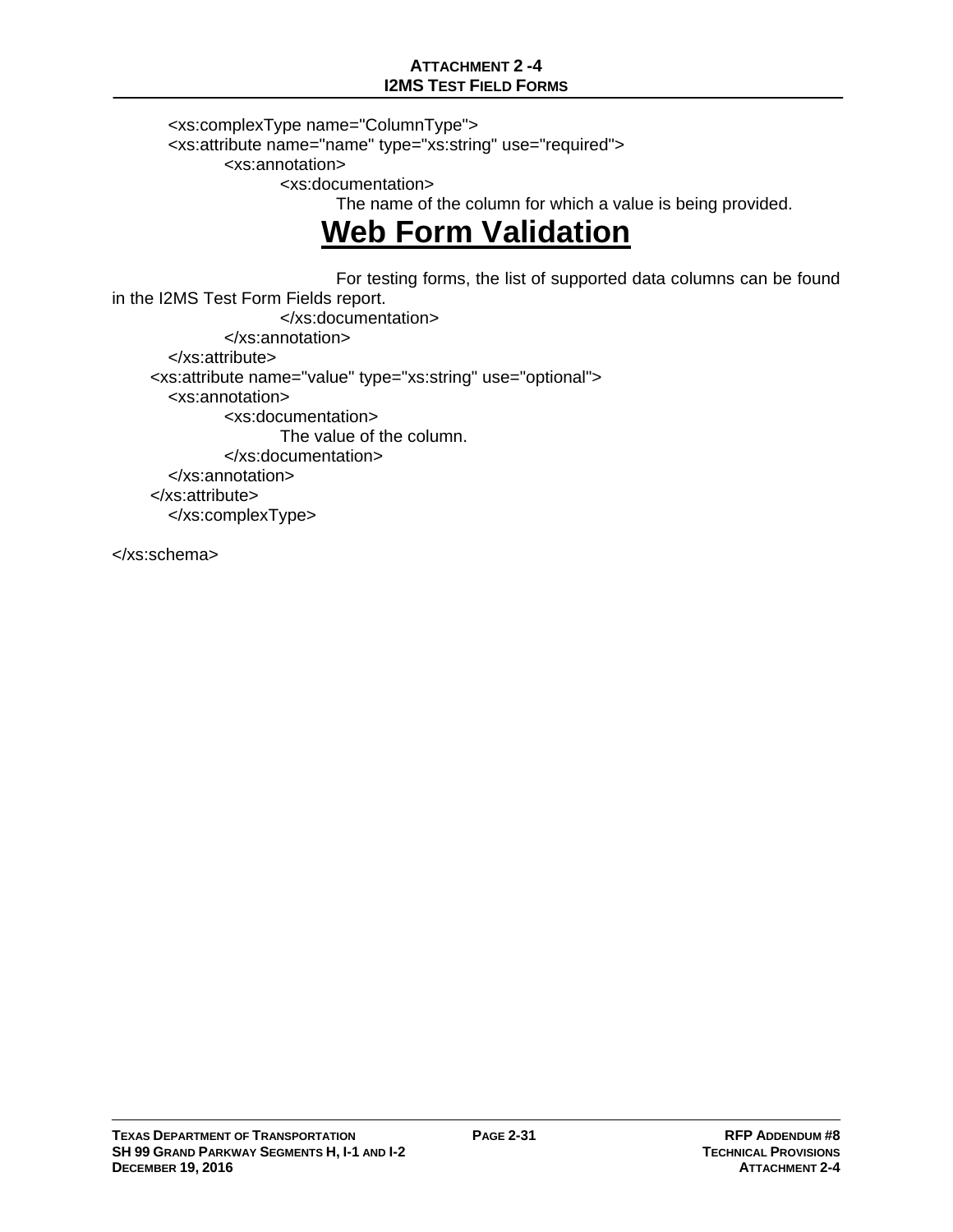## **Form Submission Service**

**File:** FormSubmissionService.wsdl

**File Type:** WSDL (Web Services Description Language). Describes a web service and its respective protocols in XML format.

**File Description:** Describes the web service used by I2MS for submitting data electronically for the purposes of Validation (i.e. Verification) and Submission. The I2MS system takes in data electronically via a web service (often via the SOAP protocol), for the purposes of verifying or submitting a test (submitted in XML format).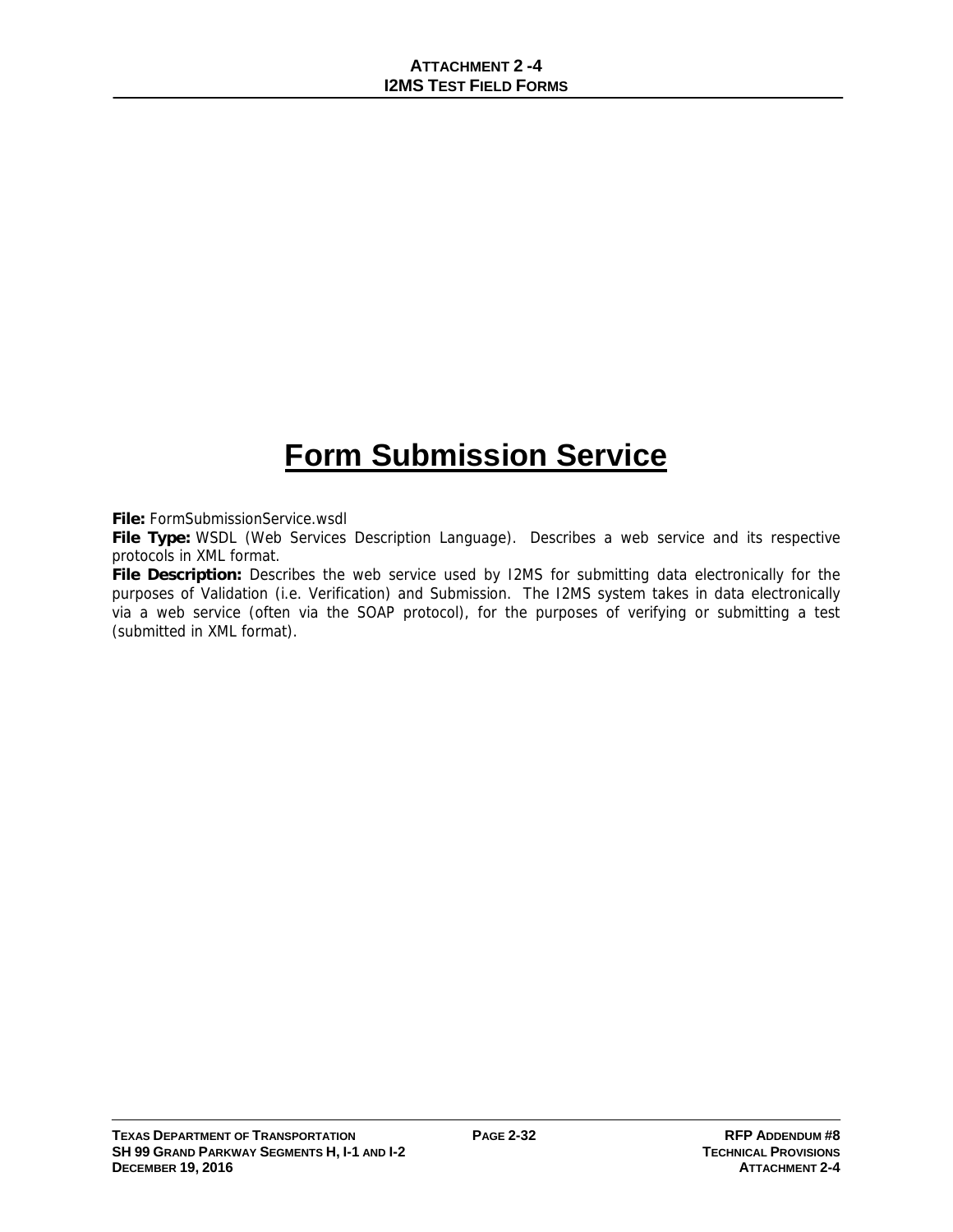## **Form Submission Service**

```
<?xml version="1.0" encoding="utf-8"?> 
<wsdl:definitions xmlns:s="http://www.w3.org/2001/XMLSchema" 
xmlns:soap12="http://schemas.xmlsoap.org/wsdl/soap12/" 
xmlns:mime="http://schemas.xmlsoap.org/wsdl/mime/" xmlns:tns="http://tempuri.org/" 
xmlns:soap="http://schemas.xmlsoap.org/wsdl/soap/" 
xmlns:tm="http://microsoft.com/wsdl/mime/textMatching/" 
xmlns:http="http://schemas.xmlsoap.org/wsdl/http/" 
xmlns:soapenc="http://schemas.xmlsoap.org/soap/encoding/" 
targetNamespace="http://tempuri.org/" xmlns:wsdl="http://schemas.xmlsoap.org/wsdl/"> 
  <wsdl:types> 
   <s:schema elementFormDefault="qualified" targetNamespace="http://tempuri.org/"> 
    <s:element name="SubmitForm"> 
     <s:complexType> 
      <s:sequence> 
        <s:element minOccurs="0" maxOccurs="1" name="xmlForm" type="s:string" /> 
       </s:sequence> 
     </s:complexType> 
    </s:element> 
    <s:element name="SubmitFormResponse"> 
     <s:complexType> 
      <s:sequence> 
        <s:element minOccurs="1" maxOccurs="1" name="SubmitFormResult" type="s:int" /> 
      </s:sequence> 
     </s:complexType> 
    </s:element> 
    <s:element name="ValidateForm"> 
     <s:complexType> 
      <s:sequence> 
        <s:element minOccurs="0" maxOccurs="1" name="xmlForm" type="s:string" /> 
      </s:sequence> 
     </s:complexType> 
    </s:element> 
    <s:element name="ValidateFormResponse"> 
     <s:complexType> 
      <s:sequence> 
        <s:element minOccurs="0" maxOccurs="1" name="ValidateFormResult" type="s:string" 
/> 
      </s:sequence> 
     </s:complexType> 
    </s:element> 
   </s:schema> 
  </wsdl:types> 
  <wsdl:message name="SubmitFormSoapIn"> 
   <wsdl:part name="parameters" element="tns:SubmitForm" /> 
  </wsdl:message> 
  <wsdl:message name="SubmitFormSoapOut">
```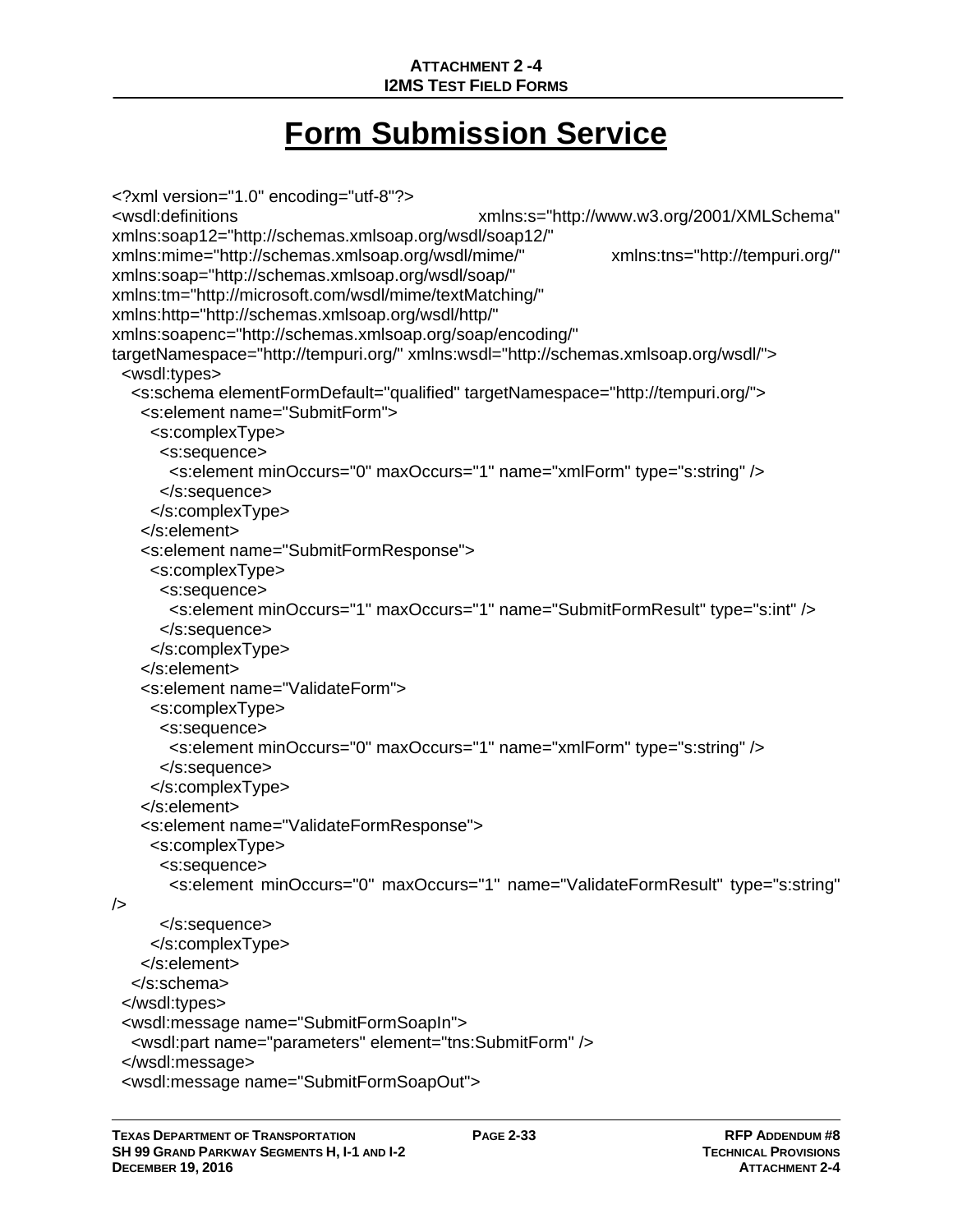<wsdl:part name="parameters" element="tns:SubmitFormResponse" /> </wsdl:message>

## **Form Submission Service**

```
 <wsdl:message name="ValidateFormSoapIn"> 
   <wsdl:part name="parameters" element="tns:ValidateForm" /> 
  </wsdl:message> 
  <wsdl:message name="ValidateFormSoapOut"> 
   <wsdl:part name="parameters" element="tns:ValidateFormResponse" /> 
  </wsdl:message> 
  <wsdl:portType name="FormSubmissionServiceSoap"> 
   <wsdl:operation name="SubmitForm"> 
    <wsdl:input message="tns:SubmitFormSoapIn" /> 
    <wsdl:output message="tns:SubmitFormSoapOut" /> 
   </wsdl:operation> 
   <wsdl:operation name="ValidateForm"> 
    <wsdl:input message="tns:ValidateFormSoapIn" /> 
    <wsdl:output message="tns:ValidateFormSoapOut" /> 
   </wsdl:operation> 
  </wsdl:portType> 
  <wsdl:binding name="FormSubmissionServiceSoap" 
type="tns:FormSubmissionServiceSoap"> 
   <soap:binding transport="http://schemas.xmlsoap.org/soap/http" /> 
   <wsdl:operation name="SubmitForm"> 
    <soap:operation soapAction="http://tempuri.org/SubmitForm" style="document" /> 
    <wsdl:input> 
     <soap:body use="literal" /> 
    </wsdl:input> 
    <wsdl:output> 
     <soap:body use="literal" /> 
    </wsdl:output> 
   </wsdl:operation> 
   <wsdl:operation name="ValidateForm"> 
    <soap:operation soapAction="http://tempuri.org/ValidateForm" style="document" /> 
    <wsdl:input> 
     <soap:body use="literal" /> 
    </wsdl:input> 
    <wsdl:output> 
     <soap:body use="literal" /> 
    </wsdl:output> 
   </wsdl:operation> 
  </wsdl:binding> 
  <wsdl:binding name="FormSubmissionServiceSoap12" 
type="tns:FormSubmissionServiceSoap"> 
   <soap12:binding transport="http://schemas.xmlsoap.org/soap/http" /> 
   <wsdl:operation name="SubmitForm"> 
    <soap12:operation soapAction="http://tempuri.org/SubmitForm" style="document" /> 
    <wsdl:input> 
     <soap12:body use="literal" />
```